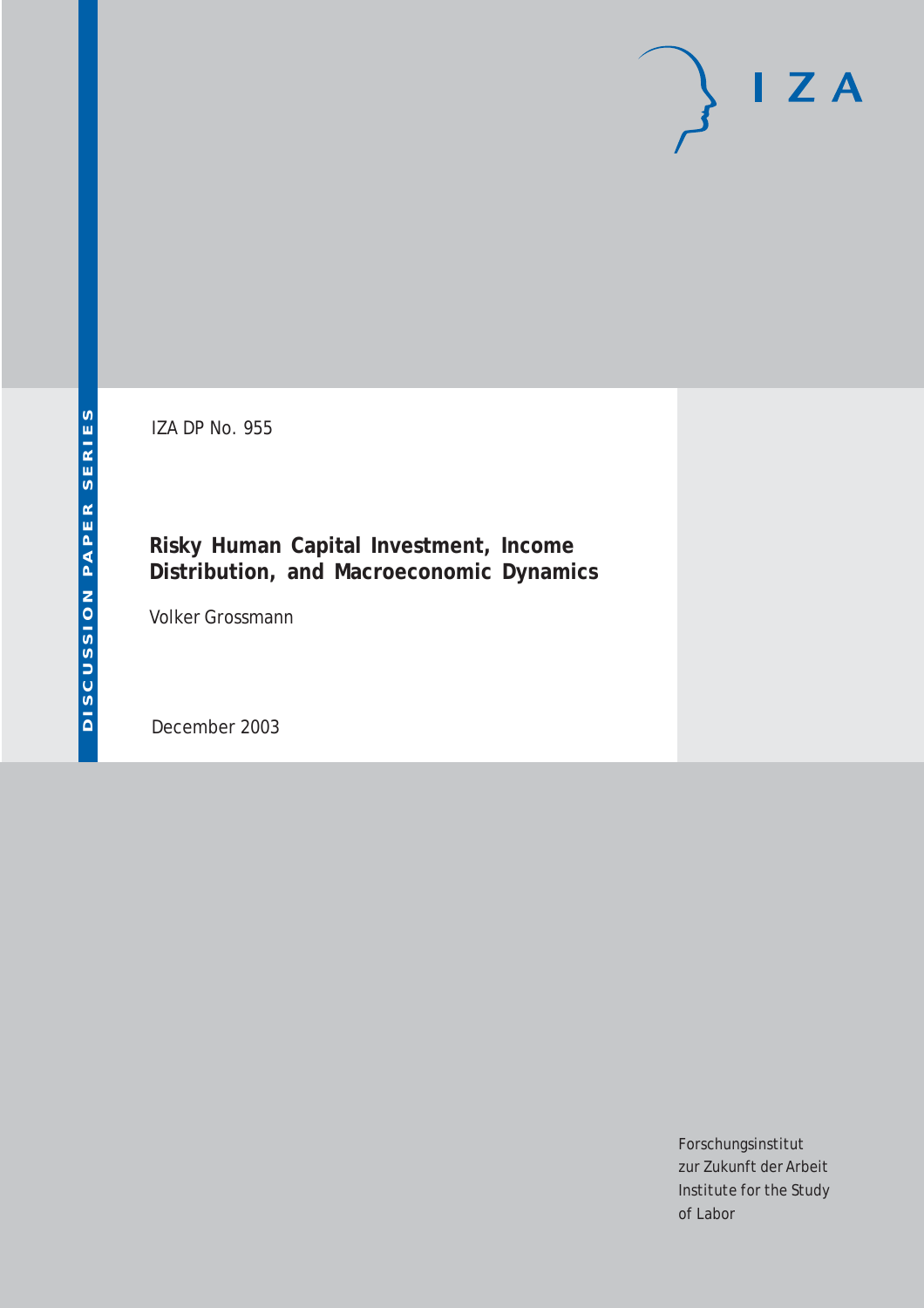# **Risky Human Capital Investment, Income Distribution, and Macroeconomic Dynamics**

**Volker Grossmann** 

*University of Zurich and IZA Bonn* 

Discussion Paper No. 955 December 2003

IZA

P.O. Box 7240 D-53072 Bonn Germany

Tel.: +49-228-3894-0 Fax: +49-228-3894-210 Email: [iza@iza.org](mailto:iza@iza.org)

This Discussion Paper is issued within the framework of IZA's research area *The Future of Labor.* Any opinions expressed here are those of the author(s) and not those of the institute. Research disseminated by IZA may include views on policy, but the institute itself takes no institutional policy positions.

The Institute for the Study of Labor (IZA) in Bonn is a local and virtual international research center and a place of communication between science, politics and business. IZA is an independent, nonprofit limited liability company (Gesellschaft mit beschränkter Haftung) supported by Deutsche Post World Net. The center is associated with the University of Bonn and offers a stimulating research environment through its research networks, research support, and visitors and doctoral programs. IZA engages in (i) original and internationally competitive research in all fields of labor economics, (ii) development of policy concepts, and (iii) dissemination of research results and concepts to the interested public. The current research program deals with (1) mobility and flexibility of labor, (2) internationalization of labor markets, (3) welfare state and labor market, (4) labor markets in transition countries, (5) the future of labor, (6) evaluation of labor market policies and projects and (7) general labor economics.

IZA Discussion Papers often represent preliminary work and are circulated to encourage discussion. Citation of such a paper should account for its provisional character. A revised version may be available on the IZA website ([www.iza.org](http://www.iza.org/)) or directly from the author.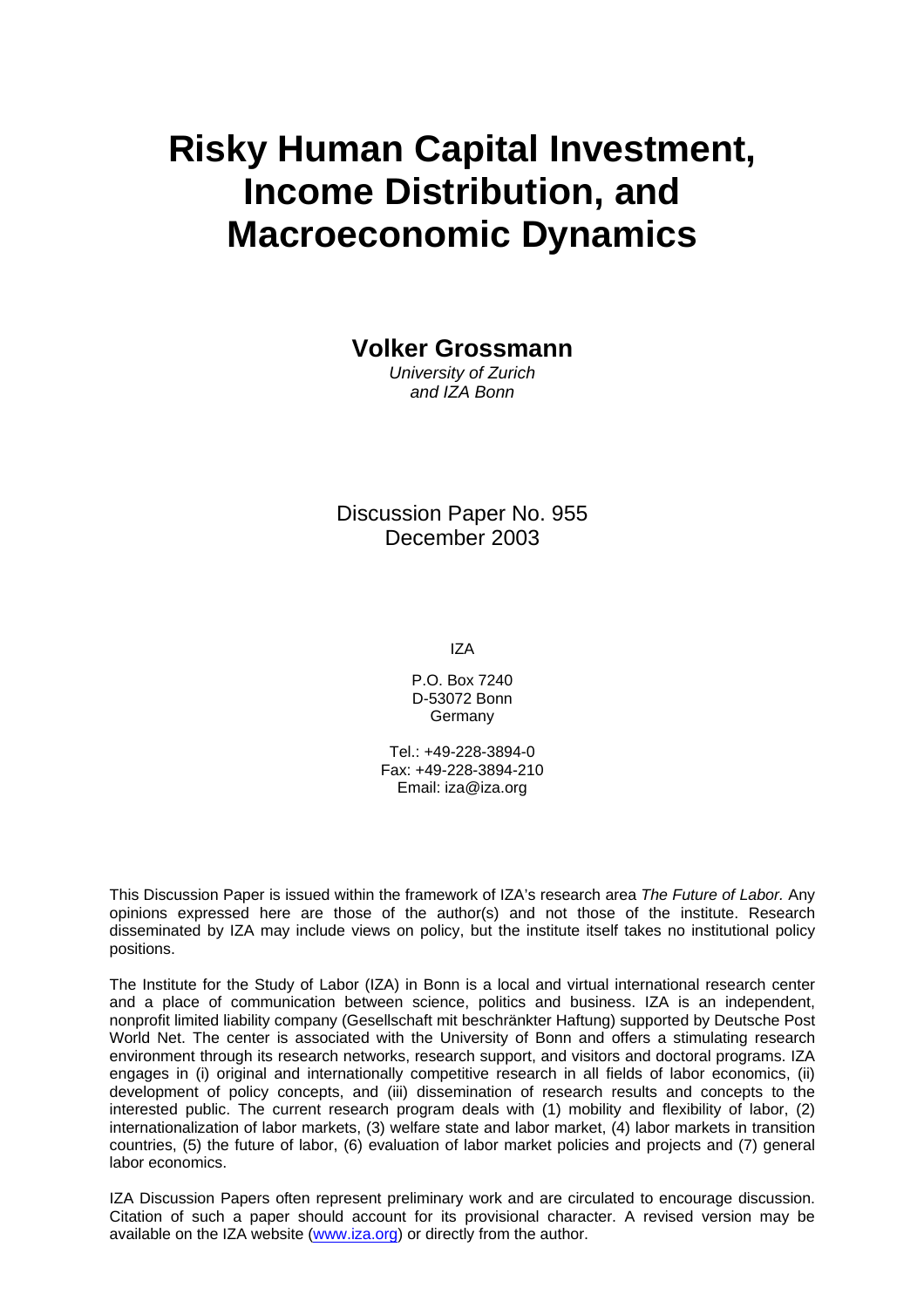IZA Discussion Paper No. 955 December 2003

## **ABSTRACT**

## **Risky Human Capital Investment, Income Distribution, and Macroeconomic Dynamics**[∗](#page-2-0)

This paper analyzes the interaction between intergenerational wealth transmission, human capital investments under uninsurable labor income risk, and economic growth in a small open overlapping-generations economy with heterogeneous agents. It demonstrates how the role of the personal income distribution for an economy's process of development through risky human capital accumulation depends on the shape of the saving function. Consistent with recent empirical evidence, the analysis suggests that the impact of higher inequality on the aggregate human capital stock, and thus, on growth may be positive. This result rests on two features of the model, which both are largely supported by empirical evidence. First, as shown under weak conditions, children's human capital investments are positively affected by parents' income. Second, the marginal propensity to save is increasing in income.

JEL Classification: I20, O11, O40

Keywords: growth, income distribution, intergenerational transfers, risky education, saving function

Volker Grossmann Socioeconomic Institute University of Zurich Zürichbergstr. 14 8032 Zürich **Switzerland** Tel.: +41 1 6342 288 Email: [volker.grossmann@wwi.unizh.ch](mailto:volker.grossmann@wwi.unizh.ch) 

 $\overline{a}$ 

<span id="page-2-0"></span><sup>∗</sup> I am grateful to Josef Falkinger and Omer Moav for detailed comments and suggestions on a previous version of the paper. Moreover, I am grateful to Johannes Binswanger, Panu Poutvaara, Josef Zweimüller and seminar participants at the University of Zurich for helpful discussions.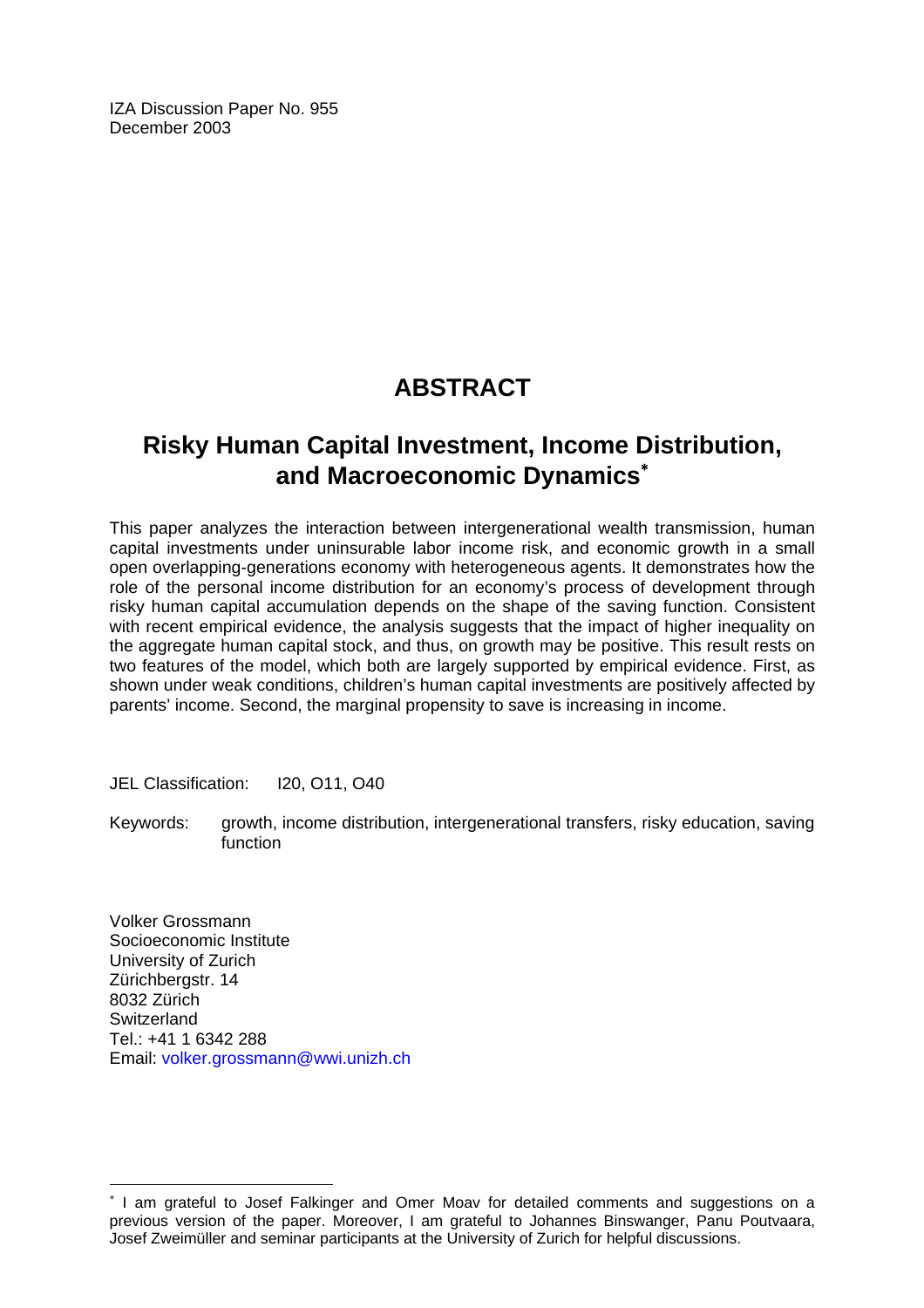## 1 Introduction

This paper analyzes the interaction between intergenerational wealth transmission, human capital investments under uninsurable labor income risk, and economic growth in a small open overlapping-generations economy with heterogeneous agents. It demonstrates how the role of the personal income distribution for an economy's process of development through risky human capital accumulation depends on the shape of the saving function.

The analysis suggests that despite diminishing individual returns to educational investments the impact of higher inequality on the aggregate human capital stock and thus on growth may be positive during the transition to a stationary equilibrium. This result rests on two features of the model, which both are largely supported by empirical evidence. First, children's human capital investments are positively affected by parents' income.<sup>1</sup> For advanced countries, this evidence is surprising at the first glance because credit constraints for human capital investments do not seem to be binding for most individuals (or are, at least, negligible).2 However, uninsurable labor income risk systematically affects incentives of risk-averse individuals to invest in human capital, an effect which has received surprisingly little attention in the growth literature.<sup>3</sup> For instance, individuals face idiosyncratic and nondiversifiable risk associated with labor demand shocks for specific skills. Moreover, among other sources, they face health and disability risk, uncertainty about the quality of schooling, and risk regarding access to social networks and other social factors which affect individual labor market prospects. The second crucial ingredient of the model which gives rise to a potentially positive relationship between inequality and growth is that the marginal propensity to save is

<sup>&</sup>lt;sup>1</sup>Empirical studies have controlled for parents' education, occupation and ability of both children and parents, still finding a positive and substantial effect of parents' income on human capital investments (e.g., Taubman, 1989; Sacerdote, 2002; Plug and Vijverberg, 2003).

<sup>2</sup>Mainly, because government lending for educational purposes largely overcomes this market failure.

<sup>3</sup>See Gould et al. (2001), BÈnabou (2002) and Krebs (2003) for notable exceptions, which, however, are concerned with different questions. Gould et al. (2001) are concerned with the evolution of wage inequality and its interaction with technical progress. BÈnabou (2002) examines the trade-offs of progressive income taxation for growth and efficiency, whereas Krebs (2003) studies the impact of labor income risk on growth in a framework with ex ante identical agents.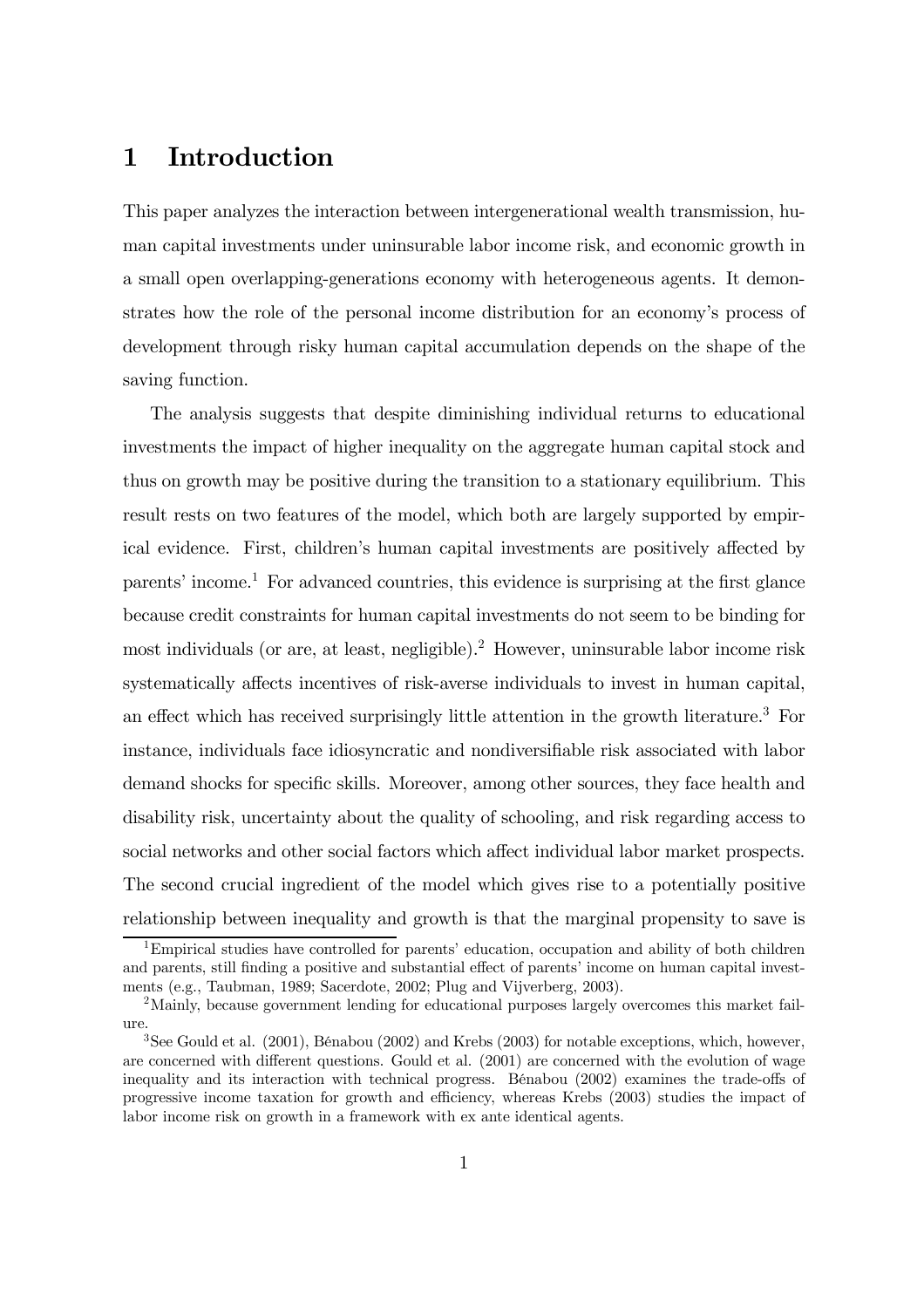increasing in income (e.g., Menchik and David, 1983; Dynan et al., 2000, 2002). According to the model, adults save in order to bequeath or to make inter vivos gifts, respectively.4 Intergenerational transfers are optimally allocated to human capital investments and savings for future wealth of the young.<sup>5</sup> With an increasing marginal propensity to save, higher inequality implies that the average reduction in wealth transmission of the rich may outweigh the average increase in wealth transmission of the poor despite diminishing individual returns to educational investments. Consequently, aggregate human capital investment may fall.

The question how the personal income distribution affects an economy's process of development has stimulated both macroeconomic theory and growth empirics in the last decade like almost no other one. Whereas earlier empirical evidence suggests a negative link between inequality and growth (e.g., Alesina and Rodrik, 1994; Persson and Tabillini, 1994; Perotti, 1996), using a new and comprehensive high-quality data set, Deininger and Squire (1998) and Banerjee and Duflo (2003) find practically none, whereas Li and Zou (1998) and Forbes (2000) report a positive relationship. Interestingly, allowing for a non-linear impact of inequality on GDP growth, Barro (2000) finds a negative relationship for developing countries and a positive relationship for more advanced countries.

A positive relationship between inequality and growth in advanced countries is difficult to reconcile with more recent theoretical approaches in the literature on income distribution and macroeconomics.<sup>6</sup> In their pioneering work, Galor and Zeira (1993) show that inequality typically has an adverse effect on the process of development if credit markets are imperfect ("credit-market imperfections approach"). This is because poor individuals cannot borrow sufficiently high amounts to finance an indivisible level of schooling investments.7 Hence, the credit-market imperfections approach is consis-

 $4$ Such a "iov of giving" saving motive has received strong empirical support. See Carroll (2000) for an illuminating discussion of the empirical evidence.

<sup>&</sup>lt;sup>5</sup>The basic structure of the model builds on Galor and Moav  $(2004)$  in a way discussed throughout the paper.

 $6$ For surveys of this literature, see e.g. Aghion et al. (1999) and Grossmann (2001, ch. 1).

<sup>&</sup>lt;sup>7</sup>As shown by Bénabou (1996) and Moav (2002), a negative relationship between inequaliy and growth can also be obtained by replacing this non-convexity in the education technology by the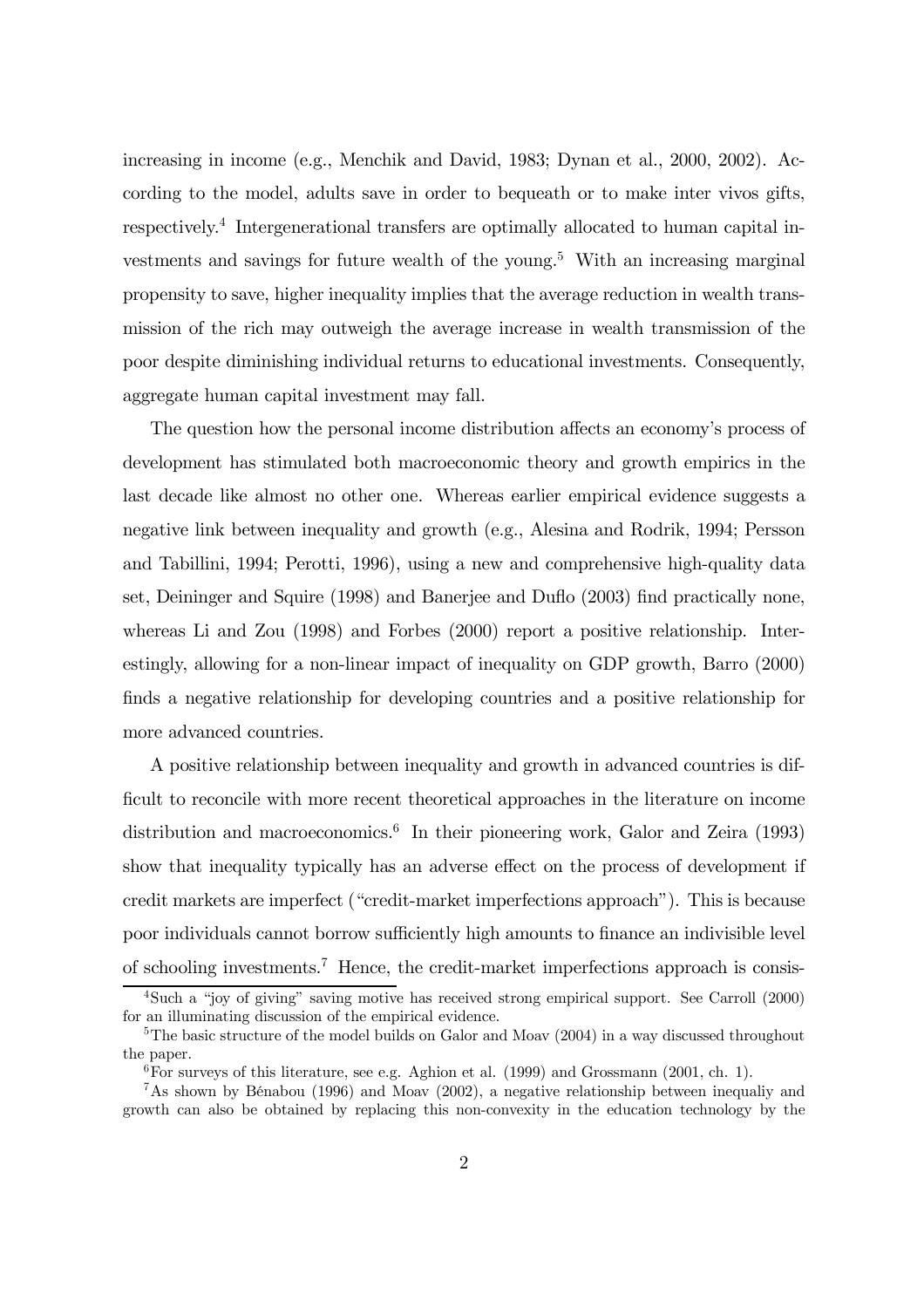tent with evidence of a negative relationship between inequality and growth in developing countries. In contrast, in the theory proposed in this paper, individuals do not face any borrowing constraints to finance educational investments. Thus, the present model is particularly capable to shed light into the relationship between inequality and growth in advanced countries. Both the credit-market imperfections approach and the theory proposed in the present paper may thus be viewed as complementary.<sup>8</sup>

The mechanism underlying a potentially positive effect of inequality on growth proposed by the theory developed in this paper provides an alternative to the classical view, which argues that wealth inequality is positively related to investment-driven growth.<sup>9</sup> The foundation of the classical view by Bourguignon  $(1981)$  shows that under an increasing marginal propensity to save, unegalitarian stable equilibria are even Pareto superior to an egalitarian stable equilibrium in the neoclassical growth model of Stiglitz (1969). The reason for this result is that physical capital accumulation, fueled by domestic savings, raises wages such that growth "trickles down" to less wealthy individuals. This mechanism is excluded in the present small open economy framework.

assumption of diminishing marginal returns to human capital investment. This implies that the aggregate human capital stock increases if educational investment is spread more equally. Another strand of literature deals with the role of imperfect capital markets for the relationship between wealth distribution and entrepreneurship, when project sizes (i.e., required physical capital investments to become entrepreneur) are fixed (e.g., Banerjee and Newman, 1991, 1993; Aghion and Bolton, 1997).

<sup>&</sup>lt;sup>8</sup>Besides the credit market imperfections approach, it has been argued that high inequality is adversely related to growth because it induces high demand for redistributive taxation in the political process (e.g., Alesina and Rodrik, 1994; Persson and Tabellini, 1994), high fertility (e.g., Perotti, 1996), high social instability (e.g., Venieris and Gupta, 1986; Alesina and Perotti, 1996), low aggregate demand for R&D-intensive products (Zweimüller, 2000), and a low degree of specialization of labor (Fishman and Simhon, 2002). Some other contributions, although suggesting a positive relationship between inequality and growth, are relevant for developing contries only. For instance, if capital markets are imperfect and borrowing constraints are binding even for the rich (i.e., in very poor countries), redistribution to the rich enables more individuals to finance education (e.g., Perotti, 1993; Moav, 2002). Moreover, Galor and Tsiddon (1997) argue that for relatively poor economies, equality in the distribution of human capital may be an impedient to prosperity in the longer run under two conditions: first, the individualsí level of human capital positively depends on the parental level of human capital and, second, technological progress depends on the average level of human capital in the economy.

<sup>9</sup>Galor and Moav (2004) offer a unified approach which combines the classical view and the creditmarket imperfections approach. Hypothesizing a co-linear saving function in a closed economy model, they show that inequality and growth are positively related in early stages of development when physical capital accumulation is the prime engine of growth, but are negatively related in mature stages of development when human capital accumulation is the prime engine of growth and borrowing constraints are still binding for the poor.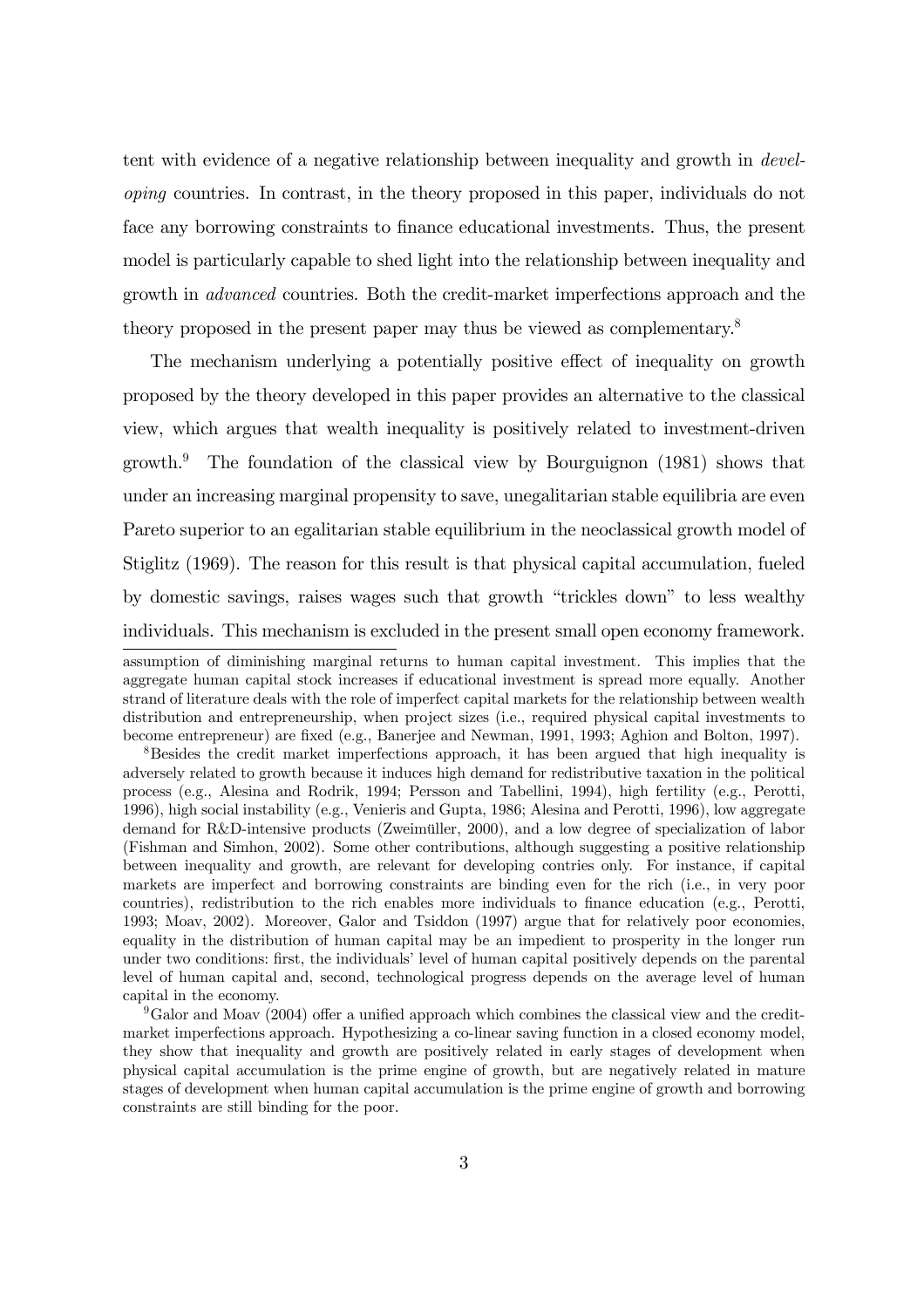Rather, the model offers a mechanism which accounts for the crucial role of human capital accumulation under idiosyncratic human capital risk in modern societies. It shows that even in a small open economy, in which national savings are unrelated to physical capital investment, the relationship between inequality and an economyís the process of development critically depends on intergenerational wealth transmission and thus on savings behavior.

The paper is organized as follows. Section 2 presents the basic structure of the model. Section 3 analyzes individual education and saving decisions. Section 4 examines the role of inequality for aggregate income dynamics. Section 5 discusses the main ingredients and results of this paper in the light of empirical evidence. The last section concludes. Some technicalities as well as an illustrative example are relegated to an appendix.

## 2 The Model

Consider a small open overlapping-generations economy with uninsurable risk of educational investments.

#### 2.1 Production of Final Output

In every period, a single homogenous consumption good is produced according to a neoclassical, constant-returns-to-scale production technology. Output at time  $t$ ,  $Y_t$ , is

$$
Y_t = F(K_t, H_t) \equiv H_t f(k_t), \quad k_t \equiv K_t / H_t,
$$
\n<sup>(1)</sup>

where  $K_t$  and  $H_t$  are the amounts of physical capital and human capital employed in period t, the latter being measured in efficiency units.  $f(\cdot)$  is a strictly monotonic increasing and strictly concave function which fulfills  $\lim_{k\to\infty} f'(k) = 0$  and  $\lim_{k\to 0^+} f'(k) = \infty$ .

Output is sold to the world market in a perfectly competitive environment, with output price normalized to unity. The rate of return to capital,  $r_t$ , is internationally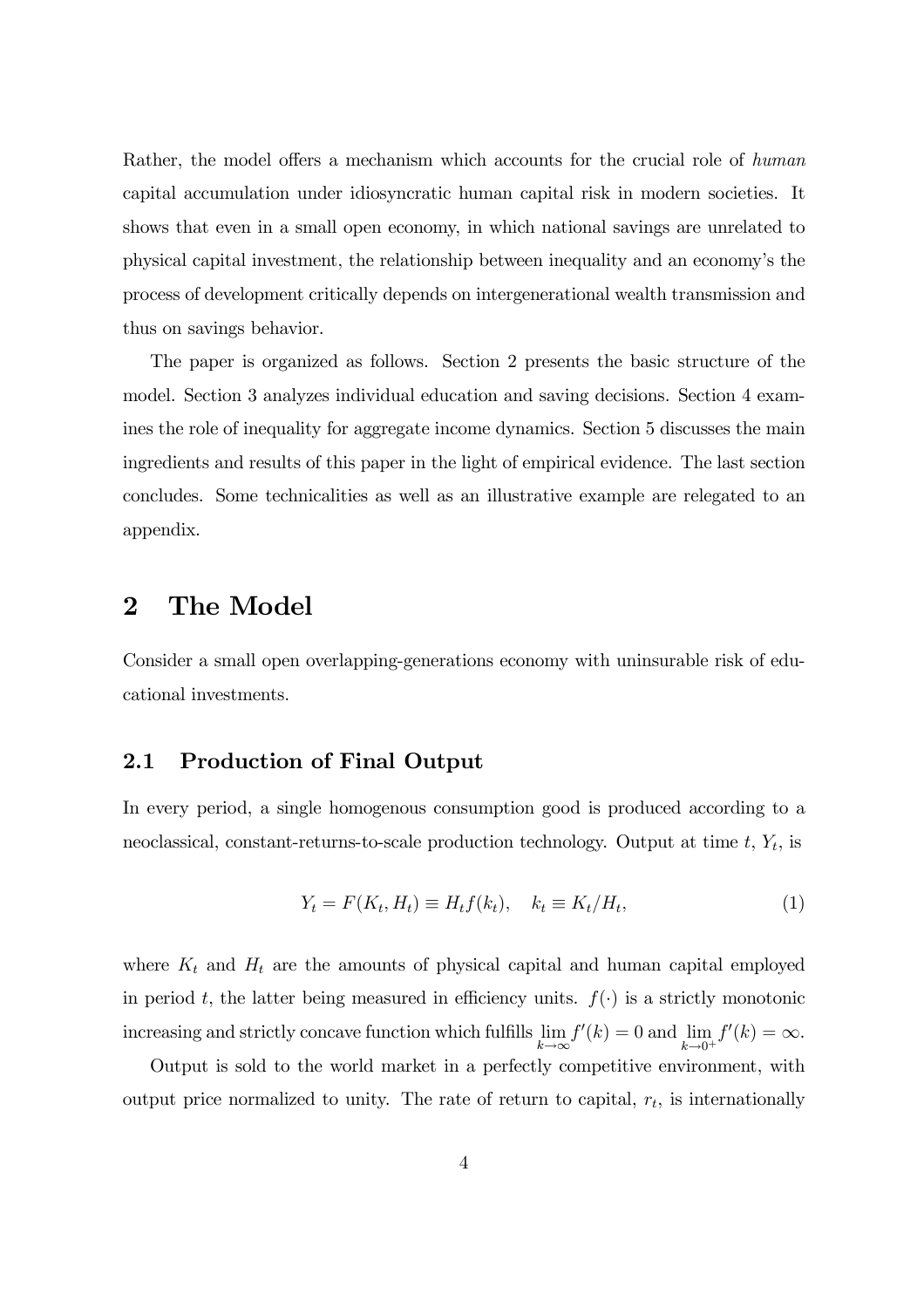given and time-invariant, i.e.,  $r_t = \bar{r}$ . Thus, profit maximization of the representative firm in any period t implies that  $k_t$  is given by  $\bar{r} = f'(k_t)$ . Thus,  $k_t = (f')^{-1}(\bar{r}) \equiv \bar{k}$ . Consequently, the wage rate per efficiency unit of human capital,  $w_t$ , reads  $w_t =$  $f(\bar{k}) - \bar{k}f'(\bar{k}) \equiv \bar{w}$ . Moreover, since  $Y_t = H_t f(\bar{k})$  in this economy,  $Y_t$  (i.e., the gross domestic product) grows at the same rate as the aggregate human capital stock  $H_t$ <sup>10</sup>

#### 2.2 Individuals and Education Technology

In each period, there is a unit mass of individuals with two-period lives. In the first period, individuals live by their parents and devote their entire time to acquire education. In the second period (adulthood), individuals supply their efficiency units of human capital to the labor market, and allocate their income between consumption and transfers to their offspring (i.e., bequests or inter vivos transfers, respectively). Intergenerational transfers (i.e., savings of adults) are optimally allocated (either by parent or child) between human capital investment and savings of the young for future wealth.<sup>11</sup> Individuals are identical with respect to their preferences and their ability to acquire human capital, but may differ in family wealth. So far, this overlappinggenerations structure follows Galor and Moav (2004). However, in contrast to their model, individuals face idiosyncratic human capital risk. Moreover, in order to focus on this aspect and to make the analysis particularly applicable to advanced countries in which credit constraints to finance higher education seem to play a minor role, I assume that individuals can freely borrow for educational purposes, e.g. due to government lending.<sup>12</sup> (In contrast, developing countries do not have this type of institution, and thus are not focus of the present analysis.) However, as a matter of fact, even in advanced countries human capital risk is uninsurable (e.g. Arrow, 1971), which is

 $10$ The capital-skill complementarity underlying production function (1) is empirically well supported; see e.g. Goldin and Katz (1998). This technology is common in the literature on income distribution, human capital and growth.

<sup>&</sup>lt;sup>11</sup>Human capital investments can be thought of both schooling and nonschooling forms of training.

 $12$ The present model also differs to Galor and Moav (2004) in that our small open economy assumption excludes the feedback mechanism from aggregate savings to factor prices which also underlies the results in Bourguignon (1981). Moreover, in order to study the role of savings behavior for the relationship between inequality and growth, no particular functional form on utility is imposed.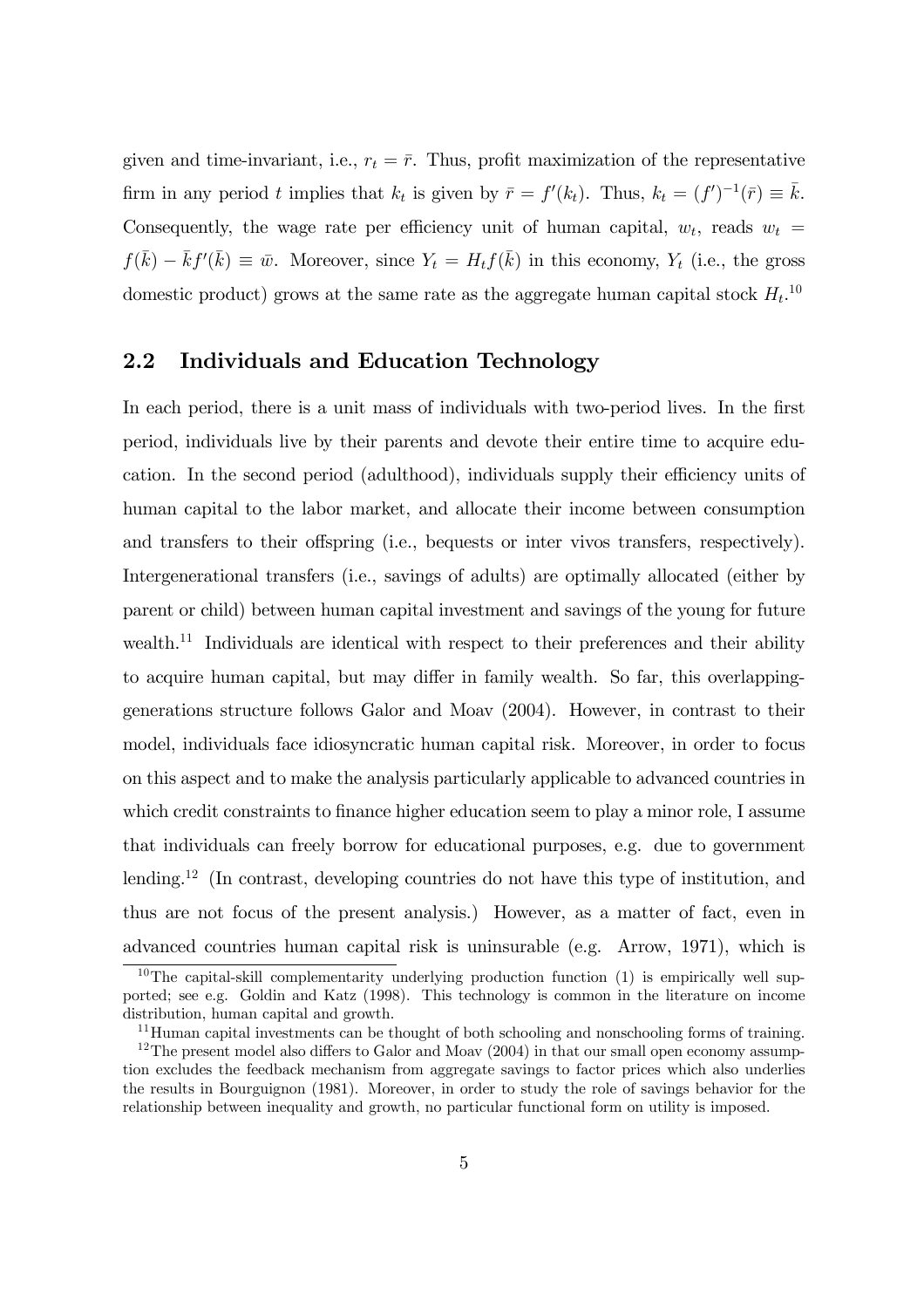therefore assumed.

An individual i born in period  $t$  (a member i of generation  $t$ ) with investment  $e_t^i$ (in units of the consumption good) in education obtains

$$
h_{t+1}^i = h(e_t^i, \tilde{a})\tag{2}
$$

efficiency units of human capital.  $\tilde{a}$  is a random variable which follows an i.i.d. process and is drawn each period from a (cumulative) distribution function  $\Phi(\tilde{a})$  with support  $\mathcal{A} = [\underline{a}, \overline{a}] \subset \mathbb{R}$ . The random shock realizes only after investment decisions are made, i.e., in the beginning of the second period of life. The function  $h(e, a)$  fulfills the following properties.

A1. For all  $a \in \mathcal{A}$ ,  $h_e(e, a) > 0$ ,  $h_{ee}(e, a) < 0$ ,  $h_a(e, a) > 0$ ,  $h_{ea}(e, a) > 0$ ,  $\lim_{e\to\infty} h_e(e, a) = 0$  and  $\lim_{e\to 0^+} h_e(e, a) = \infty$ .

( $h_e$  denotes the first partial derivative of h with respect to e, etc.)  $h_{ee} < 0$  implies that expected marginal returns to educational investment are diminishing.<sup>13</sup> Moreover, given that  $h_a > 0$  which merely serves as a convention,  $h_{ea} > 0$  implies that the variance of earnings increases with human capital investment  $e^{14}$ . Finally, the latter two conditions in A1 ensure interior solutions with respect to educational investment decisions.<sup>15</sup>

Denote by  $s_t^i$  and  $b_t^i$  the amount of savings invested in the financial market and the

 $13$ This reflects the fact that "human capital is inherently embodied in humans and the existence of physiological constraints subjects its accumulation at the individual level to diminishing returnsî (Galor and Moav, 2004, p. ??).

<sup>&</sup>lt;sup>14</sup>See Levhari and Weiss (1974) for a discussion of this assumption and supporting empirical evidence. For more recent evidence, see Pereira and Martins (2002, 2003). A similar type of risk also underlies the model of BÈnabou (2002). There are other notions of labor income risk. For instance, Gould et al. (2001) argue that an increasing variance of sectoral shocks increase educational attainment of workers which differ in ability because general education reduces the costs of moving across sectors.

<sup>&</sup>lt;sup>15</sup>The modelling strategy to assume that human capital investment is riskier than physical capital investment seems plausible (Krebs, 2003). First, human capital risk is nondiversifiable since embodied in individuals, whereas diversified portfolios of financial capital can be held. Second, many forms of financial assets in advanced countries are indeed almost risk-free (e.g. government bonds).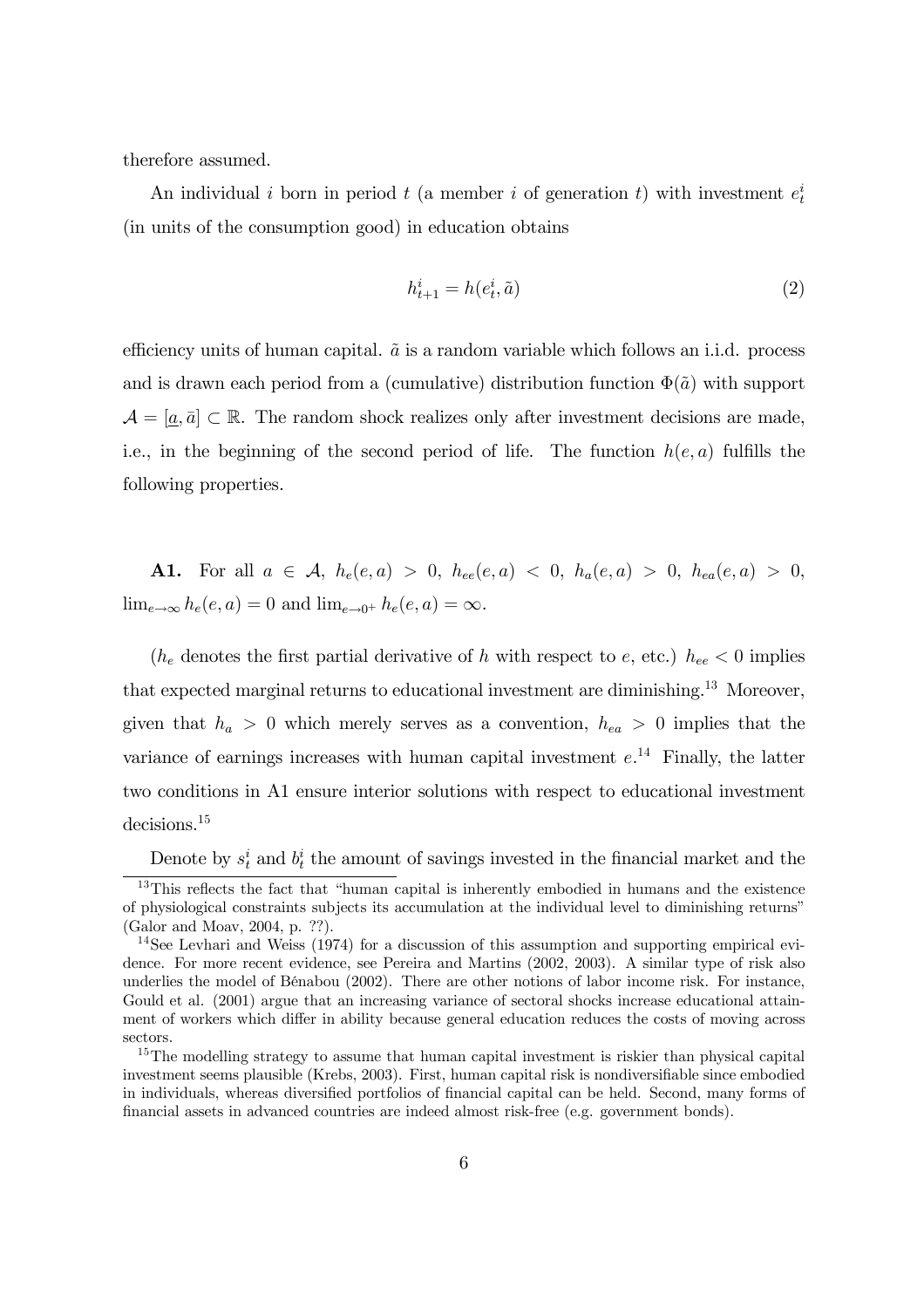amount of wealth received by member *i* of generation *t*, respectively, i.e.,  $s_t^i = b_t^i - e_t^i$ . Thus, income of member  $i$  of generation  $t$  as an adult is given by

$$
I_{t+1}^i = \bar{w}h_{t+1}^i + \bar{R}s_t^i = \bar{w}h(e_t^i, \tilde{a}) + \bar{R}(b_t^i - e_t^i) \equiv I(b_t^i, e_t^i, \tilde{a}),
$$
\n(3)

where  $\bar{R} \equiv 1 + \bar{r}$ . Utility  $U_t^i$  of member i of generation t is given by a utility function u which is defined over consumption  $c_{t+1}^i$  as an adult and transfer  $b_{t+1}^i$  to her offspring  $(i)$ ioy of giving"), i.e.,

$$
U_t^i = u(c_{t+1}^i, b_{t+1}^i). \tag{4}
$$

**A2.**  $u_c > 0$ ,  $u_b > 0$ ,  $u_{cc} < 0$ ,  $u_{cc}u_{bb} - (u_{cb})^2 > 0$ ,  $u_{cb} \ge 0$  and  $\lim_{I \to \infty} u_c(I, 0) <$  $\lim_{I\to\infty}u_b(I,0).$ 

Thus, u is strictly monotonic increasing and strictly concave, which, as will become apparent below, implies risk aversion of individuals. Moreover, the latter two relations in A2 imply normality of intergenerational transfers  $b_{t+1}^i$ , which is the empirically relevant case.

Finally, assume that there are two groups of dynasties in the initial period  $t = 0$ . A fraction  $\lambda \in (0, 1)$  of ("rich") young individuals in  $t = 0$  receives a transfer  $b_0^R > 0$ and a fraction  $1 - \lambda$  of ("poor") individuals receives a transfer  $b_0^P \in [0, b_0^R)$  from their parent. Thus, in the aggregate, an amount  $B_0 \equiv \lambda b_0^R + (1 - \lambda)b_0^P$  is initially transferred. Adult individuals possess an aggregate human capital stock  $H_0$  in the initial period, i.e., initial output is  $Y_0 = H_0 f(\bar{k}).^{16}$ 

<sup>&</sup>lt;sup>16</sup> Introducing endogenous growth, e.g. by assuming that the aggregate human capital stock  $H_t$ enters the education technology as positive externality (following Glomm and Ravikumar, 1992, among others), i.e., letting  $h_{t+1}^i = h(e_t^i, \tilde{a}, H_t)$ , does not alter the main insights of this paper. The main focus lies on the impact of initial inequality (in  $t = 0$ ) on subsequent growth averaged over a longer period (i.e. on  $Y_t/Y_0 - 1$ , and thus on  $Y_t$ ,  $t \geq 1$ ), in order to address the empirical literature on inequality and growth (see section 5.1 for a discussion). Introducing endogenous growth through human capital accumulation simply implies that initial inequality also affects the period-by-period growth rate  $Y_t/Y_{t-1} - 1$  in a qualitatively similar fashion as  $Y_t$  both during transition to a stationary equilibrium and in the long run.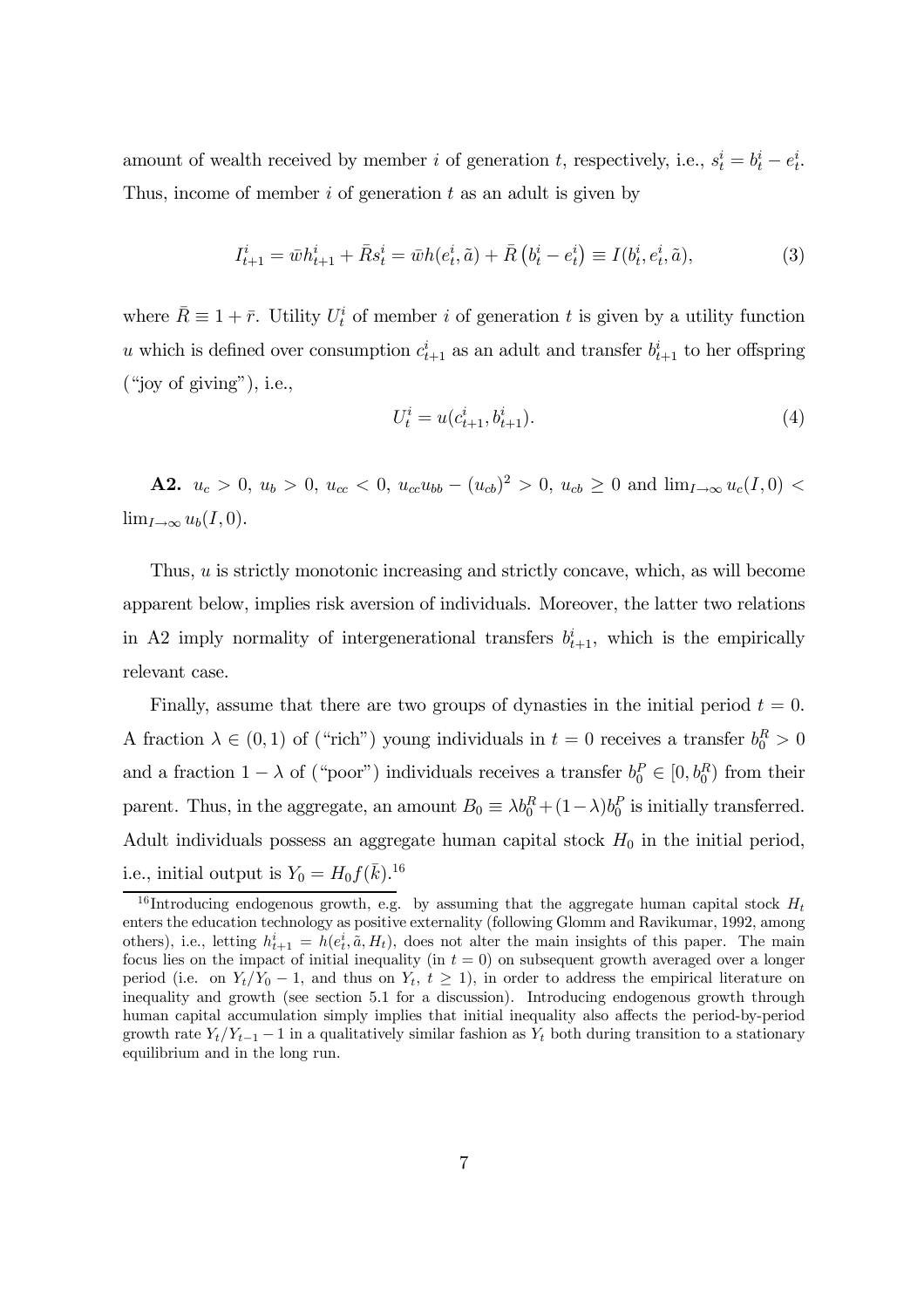## 3 Individual Decisions

Note that income  $I_{t+1}^i = I(b_t^i, e_t^i, \tilde{a})$  of an adult member i of generation t is a random variable ex ante, but is known in period  $t+1$  (i.e., after realization of the shock) when allocating income to consumption and transfer to her offspring. The budget constraint of such an individual in  $t + 1$  reads  $c_{t+1}^i + b_{t+1}^i \leq I_{t+1}^i$ . Thus, under the additional constraint  $b_{t+1}^i \geq 0$ , her optimal transfer in  $t+1$  is given by

$$
b(I_{t+1}^i) \equiv \underset{b_{t+1}^i \ge 0}{\arg \max} \ u(I_{t+1}^i - b_{t+1}^i, b_{t+1}^i). \tag{5}
$$

 $b(I)$  is called "saving function" (as  $b_{t+1}^i$  equals forgone consumption of an adult) and has the following properties.

**Lemma 1.** Under A2. There exists an income level  $\underline{I} \geq 0$  such that  $b(I_{t+1}^i) > 0$ and  $b'(I_{t+1}^i) > 0$  for all  $I_{t+1}^i > I$ .

**Proof.** Note that, according to  $(5)$ ,  $b_{t+1}^i$  is implicitly given by the first-order condition

$$
\Omega(b_{t+1}^i, I_{t+1}^i) \equiv -u_c(I_{t+1}^i - b_{t+1}^i, b_{t+1}^i) + u_b(I_{t+1}^i - b_{t+1}^i, b_{t+1}^i) \le 0,\tag{6}
$$

which holds with equality if  $b_{t+1}^i > 0$ . According to (6),  $\Omega_b = u_{cc} - 2u_{cb} + u_{bb}$  and  $\Omega_I = -u_{cc} + u_{cb}$ , i.e., A2 implies  $\Omega_I > 0$  and  $\Omega_b < 0.^{17}$  First, suppose  $b_{t+1}^i = 0$ . Since  $\Omega_I > 0$ , the left-hand side of the inequality in (6) is strictly increasing in  $I_{t+1}^i$ . Hence, using  $\lim_{I\to\infty}u_c(I,0)<\lim_{I\to\infty}u_b(I,0)$  from A2, eventually,  $b_{t+1}^i>0$  if income  $I_{t+1}^i$  exceeds some level  $\underline{I} \geq 0$ . Second, for  $b_{t+1}^i > 0$ , applying the implicit function theorem reveals

$$
b'(I) = -\frac{\Omega_I}{\Omega_b} = \frac{u_{cc} - u_{cb}}{u_{cc} - 2u_{cb} + u_{bb}} > 0
$$
\n(7)

under A2.  $\blacksquare$ 

From the optimal allocation of income earned as an adult, we can derive the fol-<sup>17</sup>To confirm  $\Omega_b < 0$ , use  $u_{cc} < 0$  and  $u_{cc}u_{bb} - (u_{cb})^2 > 0$  from A2 to obtain  $u_{bb} < (u_{cb})^2/u_{cc}$ . Thus,  $\Omega_b = u_{cc} - 2u_{cb} + u_{bb} < u_{cc} - 2u_{cb} + (u_{cb})^2/u_{cc} = (u_{cc} - u_{cb})^2/u_{cc} < 0$ . Of course, this is nothing else than showing that strict concavity of  $u$  implies strict quasiconcavity of  $u$ .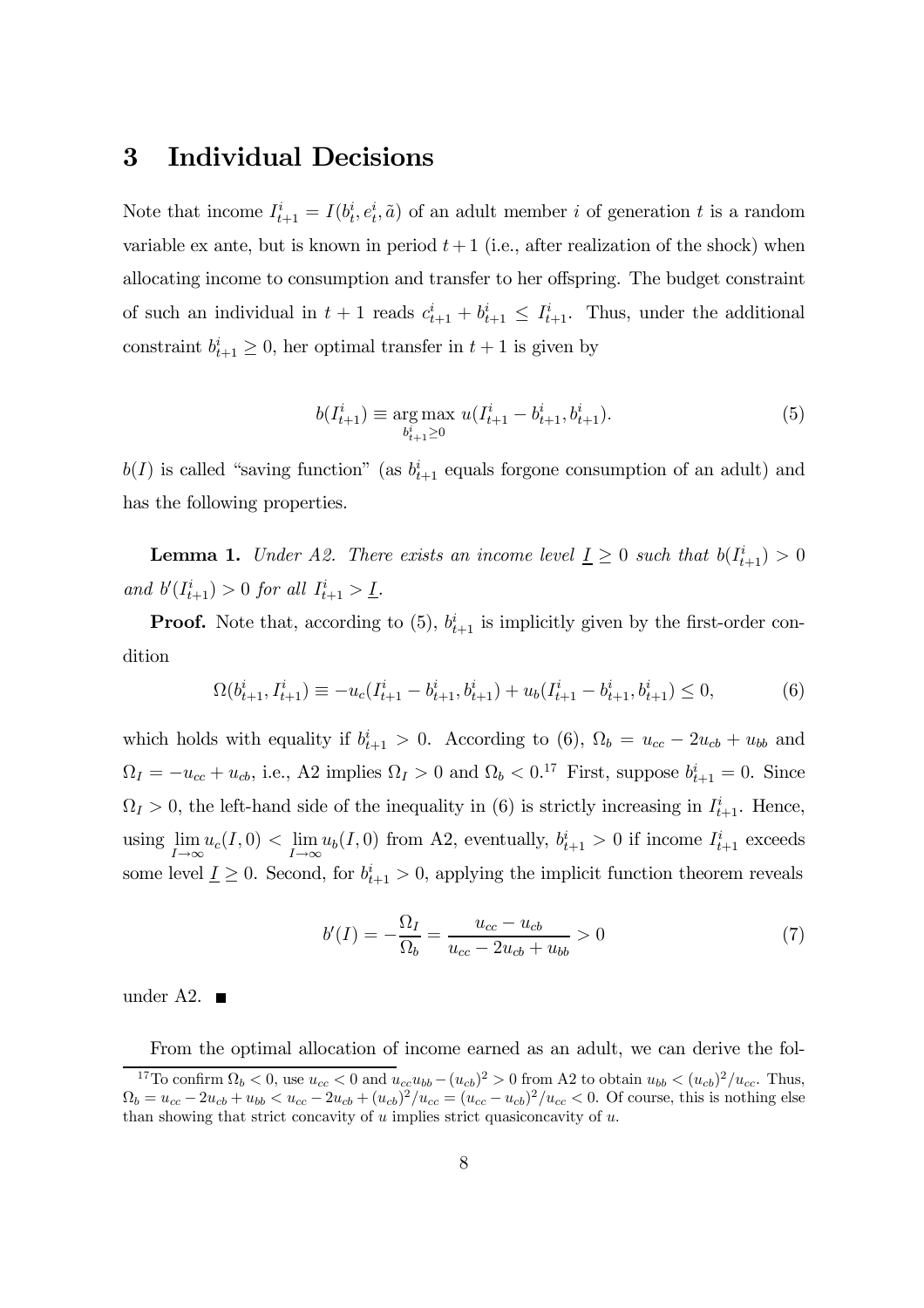lowing properties of indirect life-time utility,

$$
v(I_{t+1}^i) \equiv u(I_{t+1}^i - b(I_{t+1}^i), b(I_{t+1}^i)).
$$
\n(8)

**Lemma 2.** Under A2.  $v(I)$  is a strictly monotonic increasing and strictly concave function.

**Proof.** First, if  $b_{t+1}^i = b(I_{t+1}^i) = 0$ , we have  $v(I_{t+1}^i) = u(I_{t+1}^i, 0)$ ; thus,  $v'(I) =$  $u_c(I,0) > 0$  and  $v''(I) = u_{cc}(I,0) < 0$ . If  $b(I) > 0$ , then  $v'(I) = u_c(I - b(I), b(I)) > 0$ , according to (8), (6) and the envelope theorem. Thus,  $v''(I) = u_{cc} + b'(I)(u_{cb} - u_{cc})$ . Substituting (7) into the latter expression, we obtain  $v''(I) = u_{cc} - (u_{cb} - u_{cc})^2/(u_{cc} 2u_{cb} + u_{bb}$ ). Manipulating the latter expression implies  $v''(I)=[u_{cc}u_{bb} - (u_{cb})^2]/\Omega_b$ (recall  $\Omega_b = u_{cc} - 2u_{cb} + u_{bb} < 0$ ). Hence,  $v''(I) < 0$ , according to the strict concavity of  $u(c, b)$  presumed (assumption A2). This concludes the proof.  $\blacksquare$ 

According to Lemma 2, individuals are risk-averse. Throughout the remainder of the paper, the widely accepted assumption of "decreasing absolute risk aversion" is maintained.

**A3.** 
$$
A(I) \equiv -v''(I)/v'(I)
$$
 is strictly decreasing in  $I^{18}$ 

An amount of transfers  $b_t^i$  received by a member i of generation t is allocated to savings for future wealth,  $s_t^i$  (with a safe return  $\overline{R}$ ), and the risky investment in education,  $e_t^i$ , to maximize expected life-time utility  $E[v(I_{t+1}^i)] = E[v(I(b_t^i, e_t^i, \tilde{a}))],$ where  $E$  is the expectation operator. Thus, using  $(3)$ , the optimal human capital investment is given by

$$
e(b_t^i) \equiv \underset{e_t^i \ge 0}{\arg \max} E\left[v\left(\bar{w}h(e_t^i, \tilde{a}) + \bar{R}\left(b_t^i - e_t^i\right)\right)\right]. \tag{9}
$$

<sup>&</sup>lt;sup>18</sup>Note that  $A'(I) < 0$  if and only if  $-v'''(I)/v''(I) > A(I)$ , i.e.,  $-v'(I)$  is "more concave" that  $v(I)$ . See, e.g., Gollier (2001) for a discussion of the plausibility of this assumption. See also Carroll (2002) for empirical evidence which is consistent with decreasing absolute risk aversion in the context of portfolio decisions in financial markets.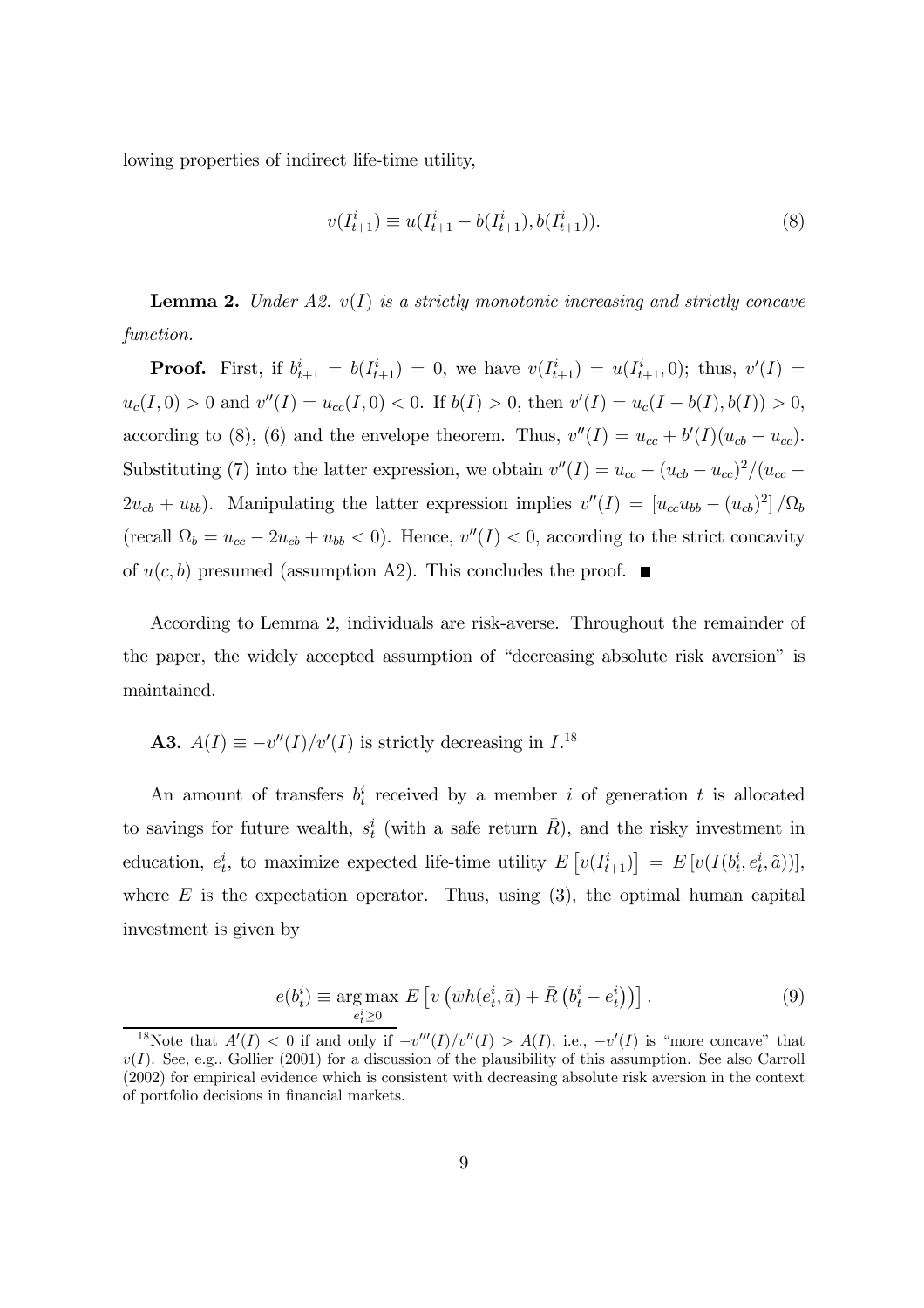One can then derive the following result.

**Proposition 1.** (Human capital investment). Under A1 and A3, the human capital investment is strictly increasing in family wealth, i.e.,  $e'(b_t^i) > 0$ .

**Proof.** See appendix A.  $\blacksquare$ 

Proposition 1 coincides with a result (derived from a two-period model with exogenous wealth) of the pioneering work by Levhari and Weiss (1974). (See also Eaton and Rosen, 1980.) The intuition for the result is the following. Under convention  $h_a > 0$ , the assumption  $h_{ea} > 0$  implies that risk is increasing with the level of investment in human capital. In contrast, investing in physical capital (i.e., financial assets) is risk-free. Hence, if the degree of absolute risk aversion,  $A(I)$ , is decreasing in income I, such that  $A(I_{t+1}^i) = A(I(b_t^i, \cdot, \cdot))$  is decreasing in  $b_t^i$ , then individuals with larger  $b_t^i$ invest more in risky education.

In fact,  $e'(b_t^i) > 0$  is well-supported empirically even in advanced economies in which credit constraints seem to play a negligible role for human capital investments.<sup>19</sup> (See section 5.3 for a brief review of empirical evidence.) There is no theoretical prediction, however, how the marginal propensity to invest in education,  $e'(b_t)$ , changes with  $b_t^i$ . Moreover, the rare existing empirical evidence on the sign of  $e''(b)$  is rather inconclusive.20 In order to focus the analysis, I shall thus suppose the following.

**A4.** The impact of a change in family wealth  $b_t^i$  on the magnitude of the marginal propensity to invest in education is negligible, i.e.,  $|e''(b_i^i)| \approx 0$  for all  $b_t^i \in \mathbb{R}_+$ .

<sup>&</sup>lt;sup>19</sup>Note that without uncertainty, i.e., if  $\underline{a} = \overline{a} \equiv a$ , the optimal schooling investment is given by  $Wh_e(e_t^i, a) = R$ , according to (9). Thus, under certainty,  $e_t^i$  is independent of  $b_t^i$ . For instance, this coincides with a result by Galor and Moav (2004) when credit constraints are not binding in their model.

 $20$ There exist some estimates for the impact of parental income on children's earnings which allow for non-linearity. Whereas Becker and Tomes (1986) suggest that the marginal impact is diminishing, if anything, Behrman and Taubman (1990) find a positive marginal impact. To see how these findings relate to the present model, first, define earnings of a member i of generation t as function of her parent's income (suppressing  $\tilde{a}$ ):  $E(I_t^i) \equiv \bar{w}h(e(b(I_t^i)), \cdot)$ , where the relationships  $e_t^i = e(b_t^i)$  and  $b_t^i = b(I_t^i)$  have been used. Thus,  $E'(I) = \bar{w}h_e(e(b(I)), \cdot)e'(b(I))b'(I)$  and  $E''(I) = \bar{w} \left[ h_{ee} e'(b)^2 b'(I)^2 + h_e e''(b) b'(I)^2 + h_e e'(b) b''(I) \right]$ . Thus, for instance,  $E''(I) \approx 0$  if  $e''(b) \approx 0$ and the effects driven  $h_{ee} < 0$  and  $b''(I) > 0$  (which is the empirically relevant case as argued in section 5.2) approximately cancel.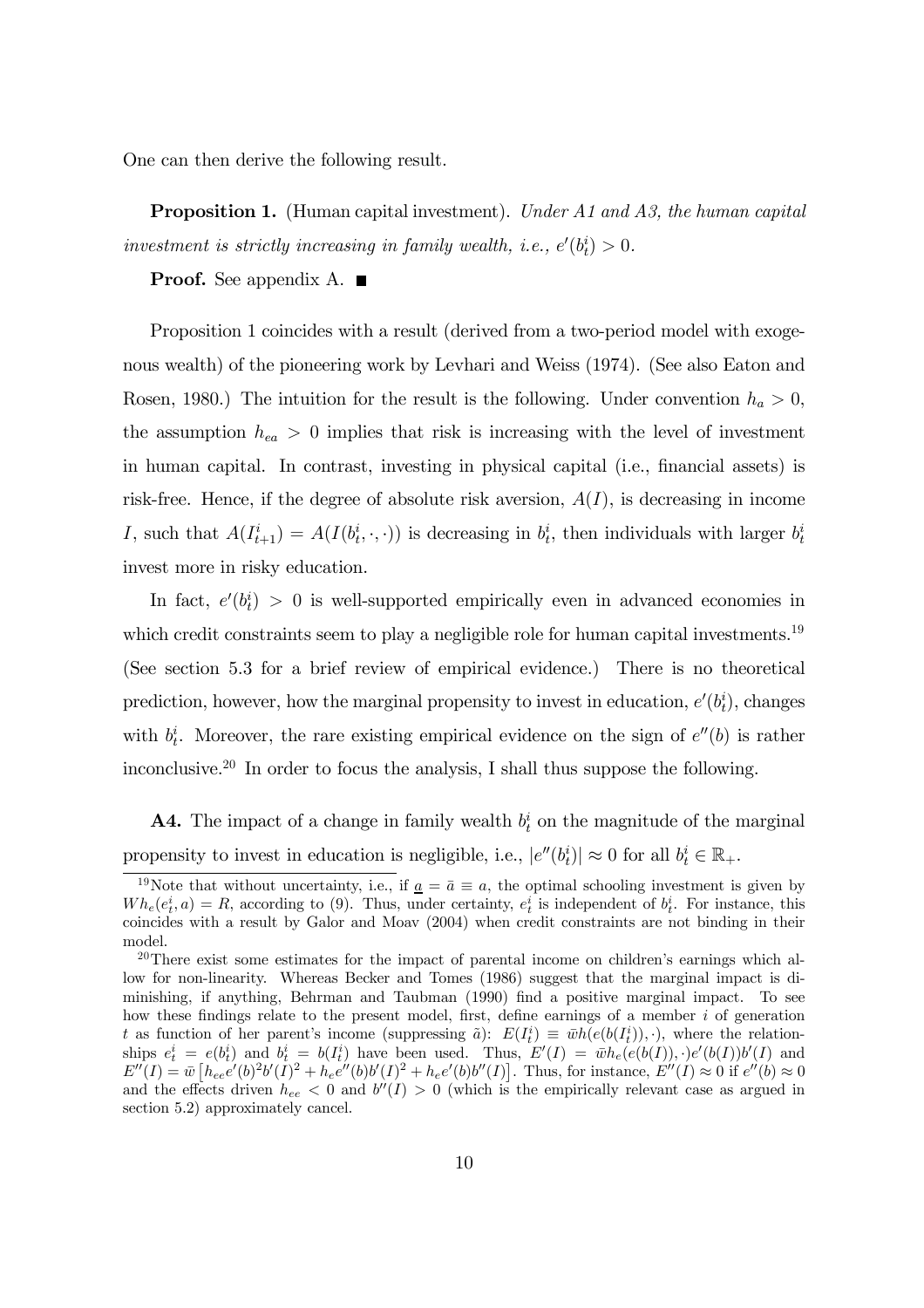Assumption A4 is not crucial for any of the mechanisms discussed in the subsequent analysis. However, it helps to focus the discussion on the role of diminishing marginal returns to human capital and the effects arising from intergenerational wealth transmission for the inequality-growth relationship.

## 4 The Role of Inequality for Income Dynamics

This section studies the aggregate behavior of the economy which results from individual decisions analyzed in the preceding section. In particular, it is examined how inequality in initial family wealth, for a given initial aggregate transfer  $B_0$  (and conditional on initial GDP,  $Y_0 = H_0 f(\bar{k})$ , affects the process of development. For this purpose, it is useful to recall the dynamical system of the considered economy.

A given transfer  $b_t^i$  to a member i of generation t is optimally allocated to savings,  $s_t^i$ , and education investments,  $e_t^i = e(b_t^i)$ , in period t (Proposition 1). According to (2), this leads to an individual amount

$$
h_{t+1}^i = h(e(b_t^i), \tilde{a}) \equiv \hat{h}(b_t^i, \tilde{a})
$$
\n(10)

of efficiency units of human capital, supplied during adulthood (which is a random variable). Thus, denoting the economy's c.d.f. of family wealth in period t by  $\Psi_t(b)$ , with support  $\mathcal{B}_t \subset \mathbb{R}_+$ ,<sup>21</sup> the aggregate human capital stock at  $t + 1$  is given by

$$
H_{t+1} = \int_{\mathcal{A}} \int_{\mathcal{B}_t} \hat{h}(b, \tilde{a}) d\Psi_t(b) d\Phi(\tilde{a}). \tag{11}
$$

Aggregate income is given by  $Y_{t+1} = H_{t+1} f(\bar{k})$ .<sup>22</sup>

<sup>&</sup>lt;sup>21</sup>Note from the assumptions on initial conditions that  $B_0 = \{b_0^P, b_0^R\}$  and  $\Psi_0(b) = 0$  for  $0 \le b < b_0^P$ ,  $\Psi_0(b) = 1 - \lambda$  for  $b_0^P \le b < b_0^R$ , and  $\Psi_0(b) = 1$  for  $b \ge b_0^R$ 

 $22$  Note that the human capital risk considered in the model is consistent with risk associated with skill specificity in the following sense. Suppose individuals acquire skills which are applicable in a single "industry" only (which may also be interpreted as specific task) and there are ideosyncratic productivity shocks across industries (Wildasin, 2000). To see that this is consistent with the risk considered here, suppose there is a continuum  $[0, 1]$  of intermediate goods industries, indexed by j. Output  $q_t(j)$  in industry j at t is produced with industry-specific human capital  $\hat{H}_t(j) \equiv \int_{\mathcal{B}_t} \hat{h}(b, \theta(j)) d\Psi_t(b)$ ,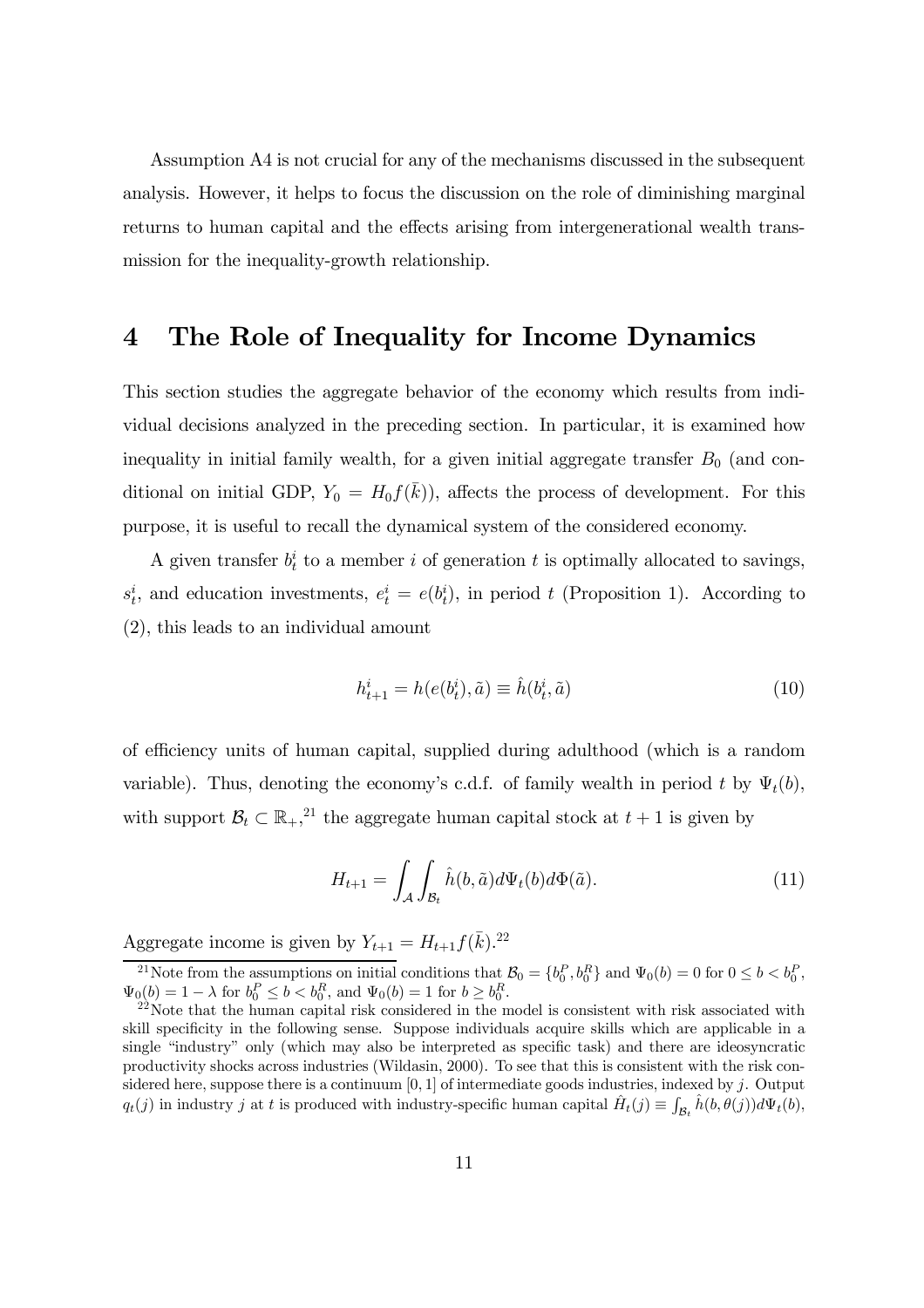According to (3) and (10), given realization a of the random variable  $\tilde{a}$  after educational investments are made, income in  $t + 1$  of an adult individual i reads

$$
I_{t+1}^i = \bar{w}h(e(b_t^i), a) + \bar{R}(b_t^i - e(b_t^i)) = I(b_t^i, e(b_t^i), a) \equiv \hat{I}(b_t^i, a). \tag{12}
$$

 $I_{t+1}^i$  is then optimally allocated to consumption,  $c_{t+1}^i$ , and transfers to the offspring,

$$
b_{t+1}^i = b(I_{t+1}^i) = b(\hat{I}(b_t^i, a)) \equiv \hat{b}(b_t^i, a). \tag{13}
$$

According to  $(13)$ , the wealth transfer within each dynasty i follows a discrete time Markov process defined by the difference equation  $b_{t+1}^i = \hat{b}(b_t^i, \tilde{a})$ .

Due to the small open economy assumption, there are no feedback effects through factor price changes from aggregate variables to individual behavior. This not only simplifies the analysis but also excludes the mechanism suggested by the classical view: i.e., that higher inequality fosters growth fueled by domestic accumulation of physical capital if the marginal propensity to save is increasing. It will turn out, however, that wealth accumulation nevertheless plays a fundamental role for the inequality-growth relationship by affecting resources available for human capital accumulation at the individual level.

For simplicity, let me restrict attention to the case in which even for the worst realizations of  $\tilde{a}$ , income of an adult increases (without bound) with the amount of transfer received as child.<sup>23</sup> Formally, this means the following.

where where  $\theta(j)$  is the realization of an i.i.d. shock  $\tilde{\theta}$ . (Note that because industries are symmetric and b and  $\hat{\theta}$  are independently distributed, skill supply across industries is fully symmetric.) Suppose this production technology simply reads  $q_t(j) = \hat{H}_t(j)$ . Thus, the the aggregate stock of human capital in period  $t + 1$ ,  $H_{t+1} = \int_{j \in [0,1]} \hat{H}_t(j)dj = \int_{j \in [0,1]} q_t(j)dj$  can be thought of a composite input of (perfectly substitutable) intermediate goods. Let  $\hat{\theta}$  and  $\tilde{a} \in \mathcal{A}$  (still with c.d.f.  $\Phi(\tilde{a})$ ) be related such that  $\theta(j) \equiv \Phi^{-1}(j)$  is the realization of the shock in industry  $j \in [0,1]$  (i.e., after realization of shocks, industries are ordered such that  $j = \Phi(a)$ , where a is a realization of  $\tilde{a}$ ). Thus, one can write  $H_{t+1} = \int_{j\in[0,1]} \int_{\mathcal{B}_t} \hat{h}(b,\tilde{\theta}(j))d\Psi_t(b)dj = \int_{\mathcal{A}} \int_{\mathcal{B}_t} \hat{h}(b,\tilde{a})d\Psi_t(b)d\Phi(\tilde{a})$ , which coincides with (11).

 $^{23}$ Moreover, it is implicitly assumed throughout the paper that any young individual with zero wealth is able to pay back the loan  $Re(0)$ , which equals such an individual's optimal amount of lending, by her labor income even for the worst realization of the shock  $\underline{a}$ , i.e.,  $I(0, \underline{a}) = \overline{w}h(e(0), \underline{a}) - Re(0) \ge 0$ .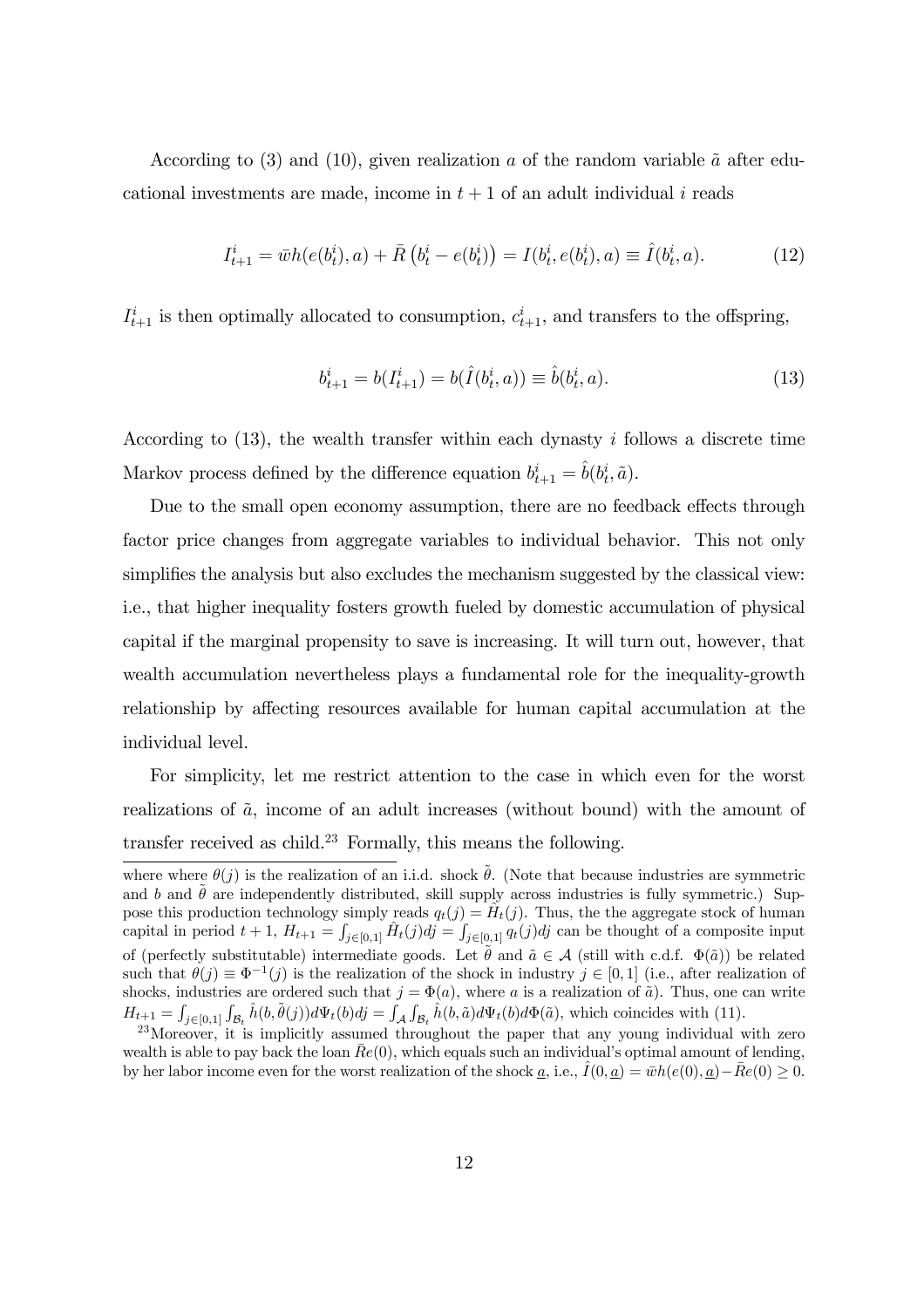**A5.** For all  $a \in \mathcal{A}$ ,  $\hat{I}_b(b, a) > 0$ ,  $b \in \mathbb{R}_+$ , and  $\lim_{b \to \infty} \hat{I}(b, a) = \infty$ .<sup>24</sup>

The next two results characterize the Markov process  $b_{t+1}^i = \hat{b}(b_t^i, \tilde{a})$ .

**Lemma 3.** Under A2 and A5, for all  $a \in \mathcal{A}$ . There exists  $\underline{b}_a \geq 0$  such that  $\hat{b}(b, a) > 0$  and  $\hat{b}_b(b, a) > 0$  for all  $b > \underline{b}_a$ .

**Proof.** Recall from Lemma 1 (which is implied by A2) that there exists  $\underline{I} \geq 0$  such that  $b(I) > 0$  and  $b'(I) > 0$  if  $I > I$ . Also recall from (13) that  $\hat{b}(b, a) = b(\hat{I}(b, a)),$ which implies  $\hat{b}_b(b, a) = b'(\hat{I}(b, a))\hat{I}_b(b, a)$ . Thus, under A5, for all  $a \in \mathcal{A}$ , a gradual increase in b eventually must lead to a level of b, denoted by  $\underline{b}_a$ , such that  $\hat{b}(b, a) > 0$ and  $b_b(b, a) > 0$  for all  $b > b_a$ . This concludes the proof.

For notational simplicity in what follows, suppress the random variable  $\tilde{a}$  by defining wealth and income one period after (indicated by subscript  $(1)$ ) the level of wealth started in  $b_t^i$  as

$$
\tilde{b}_1(b_t^i) \equiv \hat{b}(b_t^i, \tilde{a}), \qquad (14)
$$

$$
\tilde{I}_1(b_t^i) \equiv \hat{I}(b_t^i, \tilde{a}). \tag{15}
$$

**Lemma 4.** Under A1-A5, for any realization  $a \in \mathcal{A}$  of the random shock  $\tilde{a}$ . (i) If  $b''(I) \leq 0$ , then  $\tilde{b}_1''(b) \leq 0$ . (ii) If, by contrast,  $b''(I) > 0$ , then the sign of  $\tilde{b}_1''(b)$  is ambiguous.<sup>25</sup>

Proof. First, note that (whenever differentiable)

$$
\tilde{b}'_1(b) = b'(\tilde{I}_1(b))\tilde{I}'_1(b),\tag{16}
$$

<sup>&</sup>lt;sup>24</sup>Using (12), it is easy to check that  $e'(b) \leq 1$  is sufficient for  $\hat{I}_b(b,a) > 0$  to hold. That is, if a marginal increase in b does not lead to a decline of investment in the financial market, then  $\hat{I}_b > 0$ . However, although plausible,  $e'(b) \leq 1$  is not ensured by the assumptions made so far. One can show, for instance, that  $e'(b) < 1$  if, for all  $a \in \mathcal{A}$ ,  $-\frac{A'(\hat{I}(b,a))\bar{w}}{A(\hat{I}(b,a))}$  $\frac{A'(I(b,a))\bar{w}}{A(\hat{I}(b,a))} \geq \frac{h_{e\bar{a}}(e(b),a)}{h_{\bar{a}}(e(b),a)h_e(e(b),a)},$  or if  $|h_{ee}|$  is sufficiently large.

<sup>&</sup>lt;sup>25</sup>Note that in the case  $b(I)=0$  for  $I \leq I$  and  $b(I) > 0$  for  $I > I$ ,  $I \geq 0$ , the function  $b(I)$  is not differentiable at  $I = \underline{I}$  (and  $b'(I) > 0$  for  $I > \underline{I}$  under A2, according to Lemma 1). The subsequent analysis neglects this for simplicity, implicitly stating results for  $I \neq I$  only.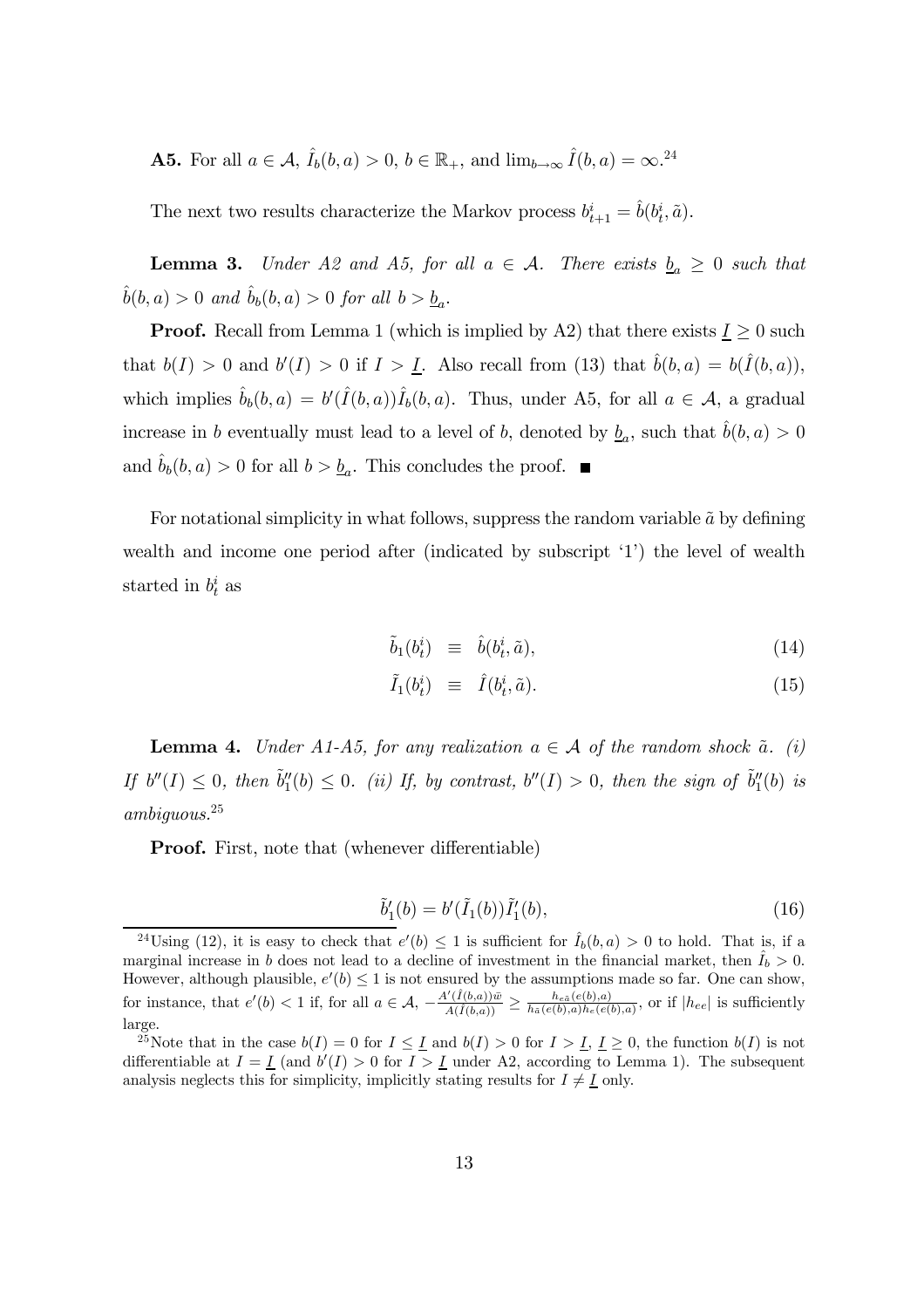according to  $(13)-(15)$ . Hence,

$$
\tilde{b}_1''(b) = b''(\tilde{I}_1(b))\tilde{I}_1'(b)^2 + b'(\tilde{I}_1(b))\tilde{I}_1''(b).
$$
\n(17)

Moreover, according to (12) and (15), we have

$$
\tilde{I}'_1(b) = (\bar{w}h_e(e(b), a) - \bar{R}) e'(b) + \bar{R}, \qquad (18)
$$

$$
\tilde{I}_1''(b) = \bar{w}h_{ee}(e(b),a)e'(b)^2 + (\bar{w}h_e(e(b),a) - \bar{R})e''(b),
$$
\n(19)

 $a \in \mathcal{A}$ . Under A4, we can neglect the second summand on the right-hand side of (19), i.e.,  $\tilde{I}_1''(b) < 0$ , according to  $h_{ee} < 0$  and  $e'(b) > 0$  (Proposition 1) under A1 and A3. Hence, under A2 (which implies  $b'(I) \geq 0$ , according to Lemma 1), we have  $\tilde{b}_1''(b) \leq 0$ if  $b''(I) \leq 0$ , according to (17). This confirms part (i). To confirm part (ii), note that, if  $b''(I) > 0$ , the sign of the first summand on the right-hand side of (17) is strictly positive for all  $a \in \mathcal{A}$  under A5. This concludes the proof.  $\blacksquare$ 

According to Lemma 4, if the saving function  $b(I)$  is concave (i.e., if  $b''(I) \leq 0$ ), then the transfer of an adult to her offspring will be concave in the transfer she received as a child (i.e.,  $\tilde{b}''_1(b) \leq 0$ ). However, if the marginal propensity to save (for adults) is increasing (i.e., if  $b''(I) > 0$ ), the transfer of an adult to her offspring may be convex in the transfer received herself as a child (i.e.,  $\tilde{b}_1''(b) > 0$  is possible). The empirical relevance of an increasing marginal propensity to save (and bequeath, respectively) is discussed in section 5.2. Its consequences for the process of development are analyzed in the following.

#### 4.1 Inequality and the Process of Development

Recall that, initially, there are two groups of individuals, rich and poor, and the aggregate initial transfer is  $B_0 = \lambda b_0^R + (1 - \lambda)b_0^P$ . To study the role of inequality for the growth process, suppose the distribution of initial transfers changes (in a lump-sum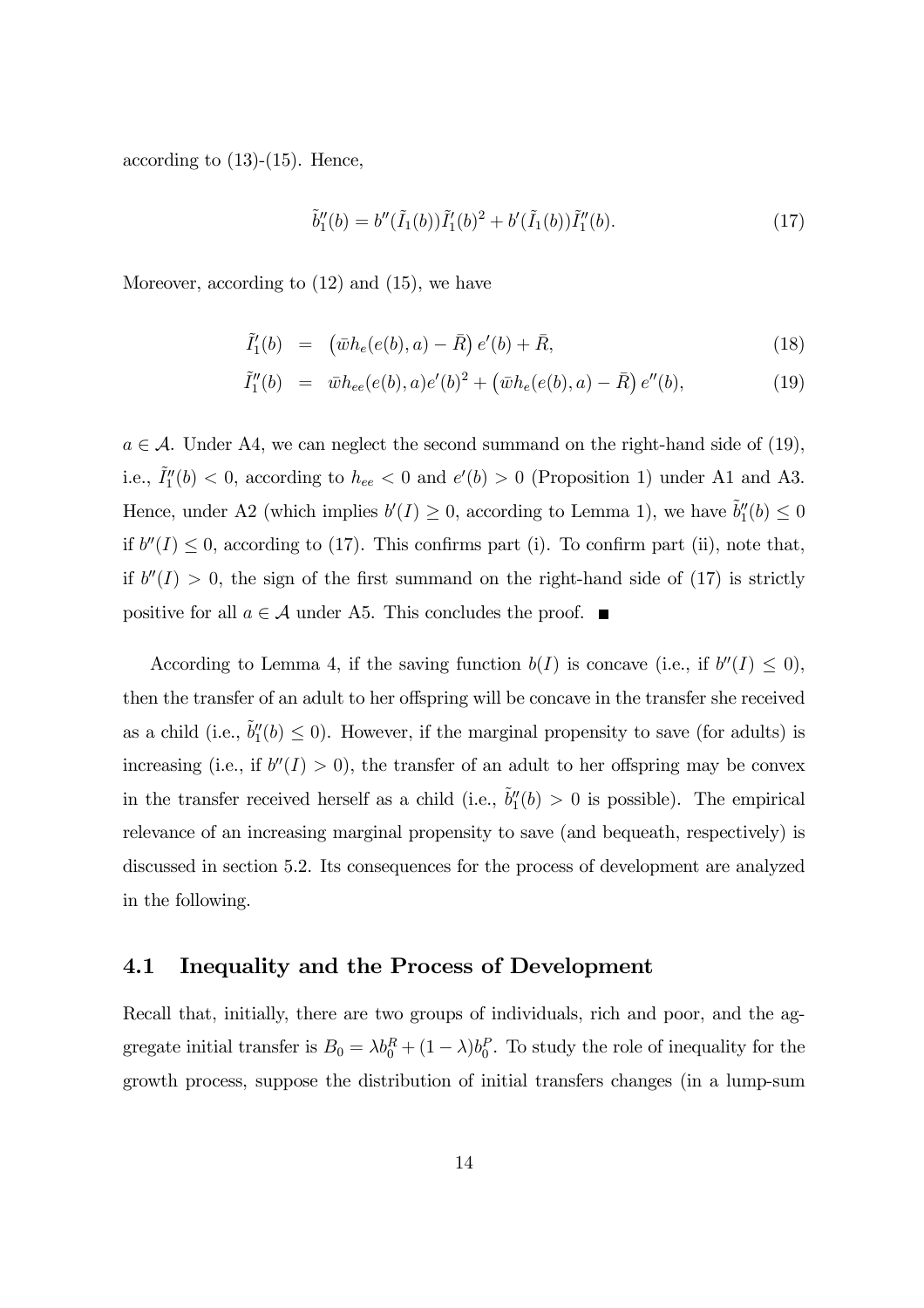fashion) to

$$
\breve{b}_0^R \equiv b_0^R - \varepsilon, \quad \breve{b}_0^P \equiv b_0^P + \varepsilon \lambda / (1 - \lambda), \tag{20}
$$

i.e., aggregate family wealth,  $B_0$ , is held constant. Under restriction  $\varepsilon < (1 - \lambda)(b_0^R - b_0^P)$ , i.e., as long as  $\check{b}_0^P < \check{b}_0^R$ , the economy is said to be more equal, the higher  $\varepsilon$ . The following analysis derives comparative-static results with respect to changes in  $\varepsilon$ <sup>26</sup>

#### 4.1.1 Short Run Impact of Higher Equality

Let  $g_{s,t} \equiv (Y_s - Y_t)/Y_t$  be the growth rate of aggregate output (or GDP, respectively) between periods s and t,  $s > t \geq 0$ . First, consider the impact of an increase in  $\varepsilon$  on the aggregate human capital stock  $H_1$ , which gives us the *short run* effect of higher equality on aggregate (or per capita) income,  $Y_1 = H_1 f(\bar{k})$ , and thus, on the initial growth rate  $g_{1,0} = H_1/H_0 - 1$  of the economy (recall  $Y_0 = H_0 f(\bar{k})$ ). Again, suppressing the random variable for notational simplicity, let

$$
\tilde{h}_1(b_t^i) \equiv \hat{h}(b_t^i, \tilde{a}).\tag{21}
$$

Under  $(20)$ , the aggregate human capital stock in period 1,  $H_1$ , can be written as

$$
H_1 = E\left[\lambda \tilde{h}_1(\check{b}_0^R) + (1 - \lambda)\tilde{h}_1(\check{b}_0^P)\right]
$$
  
= 
$$
E\left[\lambda \tilde{h}_1\left(b_0^R - \varepsilon\right) + (1 - \lambda)\tilde{h}_1\left(b_0^P + \varepsilon\lambda/(1 - \lambda)\right)\right] \equiv \hat{H}_1(\varepsilon),
$$
 (22)

according to (11) and the specification of the initial distribution of transfers. From this, we obtain the following result.

**Proposition 2.** (Impact of higher equality in the short run). Under A1, A3 and A4, higher equality of initial family wealth is associated with higher aggregate income  $Y_1$  (and thus, faster growth  $g_{1,0}$ ), i.e.,  $\hat{H}'_1(\varepsilon) > 0$ .

 $^{26}$ Note that income inequality and inequality of family wealth are closely related, according to Lemma 1.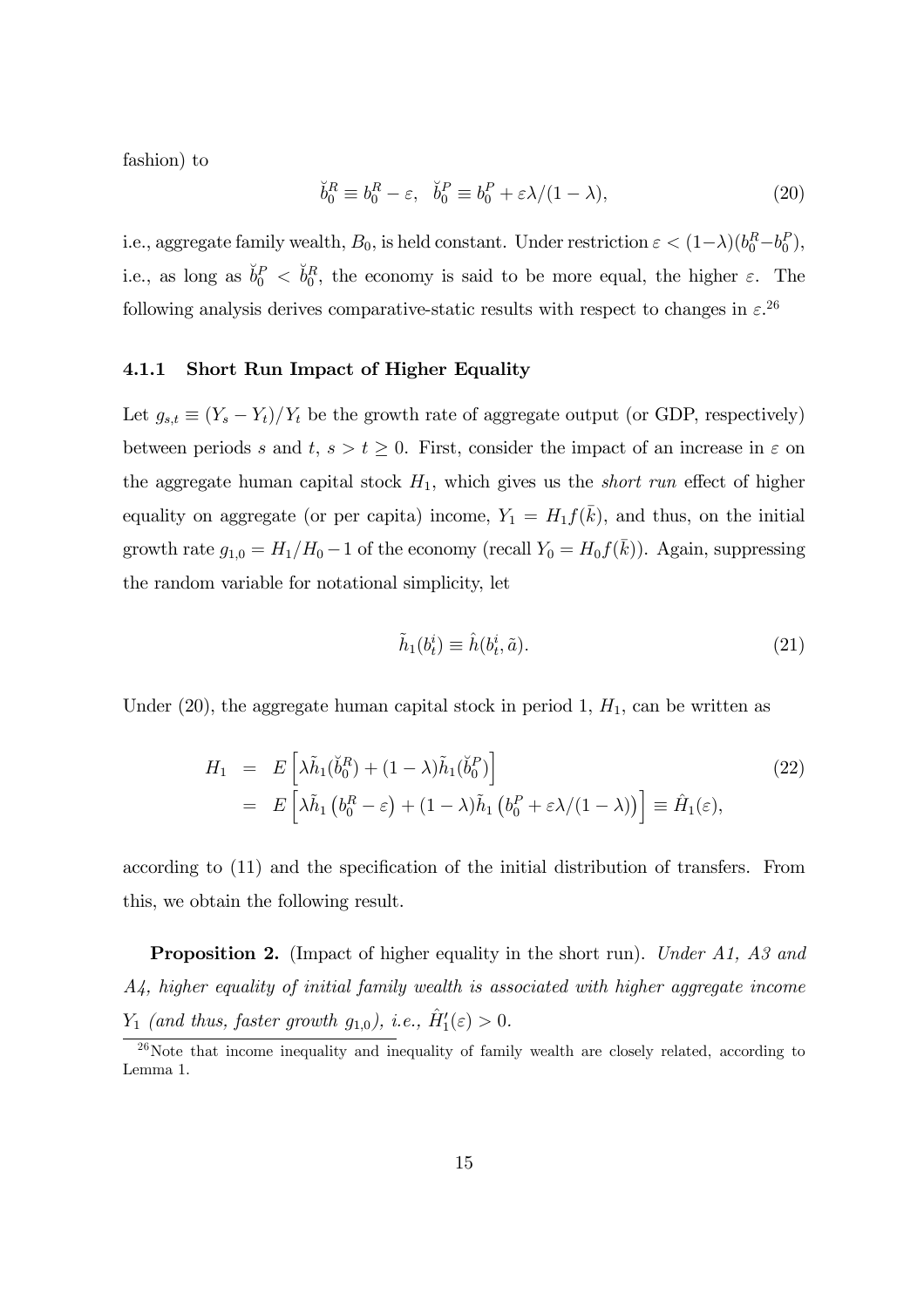**Proof.** According to (22), differentiating  $\hat{H}_1(\varepsilon)$  with respect to  $\varepsilon$  yields

$$
\hat{H}'_1(\varepsilon) = \lambda E\left[\tilde{h}'_1(\check{b}_0^P) - \tilde{h}'_1(\check{b}_0^R)\right], \text{ where } (23)
$$

$$
\tilde{h}'_1(b) = h_e(e(b), a)e'(b), \tag{24}
$$

 $a \in \mathcal{A}$ , according to (10) and (21). Since  $\check{b}_0^P < \check{b}_0^R$ , (23) implies that  $\hat{H}'_1(\varepsilon) > 0$  if, for instance, for all  $a \in \mathcal{A}$  and for all  $b \in \mathbb{R}_{++}$ ,  $\tilde{h}''_1(b) < 0$ . Note that

$$
\tilde{h}_1''(b) = h_{ee}(e(b), a)e'(b)^2 + h_e(e(b), a)e''(b),
$$
\n(25)

according to  $(24)$ . The first summand on the right-hand side of  $(25)$  is negative since  $e'(b) > 0$ , according to Proposition 1 (which holds under A1 and A3), and  $h_{ee} < 0$ . Thus, if  $e''(b) \leq 0$ , or if  $e''(b)$  is positive but small in magnitude as supposed in A4, we have  $\tilde{h}_1''(b) < 0$ . This confirms the result.

Proposition 2 is in line with a standard result in the literature on inequality and growth when growth is driven by human capital investments (e.g., Galor and Zeira, 1993; BÈnabou, 1996; Moav, 2002). Intuitively, higher equality fosters growth when the poor have a higher expected marginal return to education. This applies when two conditions are met. First, individual human capital investment is an increasing function of wealth (usually derived from borrowing constraints rather than from uncertainty as in the present paper), which holds since  $e'(\cdot) > 0$ , according to Proposition 1. Second, marginal returns to education are diminishing, which is reflected by the assumption  $h_{ee}$  < 0 in A1. Hence, the aggregate human capital stock typically increases in the short run if (initial) wealth, and thus, if (initial) educational investment is spread over the population more equally. However, as will become apparent in the following, due to the effects of intergenerational wealth transmission, this may not hold anymore in the medium run.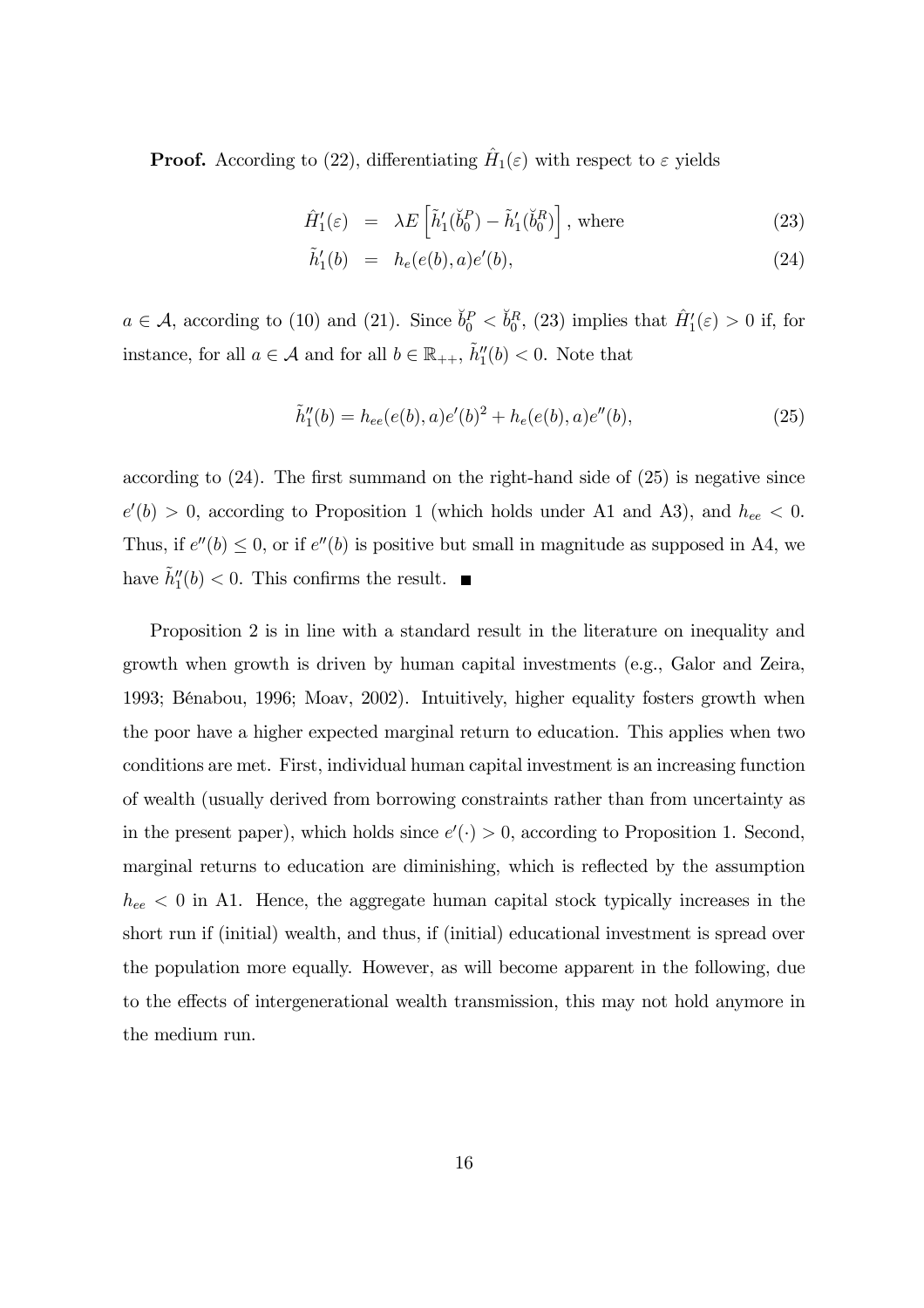#### 4.1.2 Medium Run Impact of Higher Equality

Given family wealth  $b_t^i$  in period t, human capital of a member i of generation  $t+1$  in period  $t + 2$  is

$$
h_{t+2}^i = \hat{h}(b_{t+1}^i, \tilde{a}) = \tilde{h}_1(b_{t+1}^i) = \tilde{h}_1(\hat{b}(b_t^i, \tilde{a})) = \tilde{h}_1(\tilde{b}_1(b_t^i)) \equiv \tilde{h}_2(b_t^i),
$$
\n(26)

according to  $(10)$ ,  $(21)$ ,  $(13)$  and  $(14)$ . For later use, the following auxiliary results are established.

**Lemma 5.** Under A1-A3 and A5, for any realizations of random shocks,  $\tilde{h}'_2(\cdot) \ge 0$ . Proof. First, note that

$$
\tilde{h}'_2(b) = \tilde{h}'_1(\tilde{b}_1(b))\tilde{b}'_1(b) = h_e(e(\tilde{b}_1(b)), \tilde{a})e'(\tilde{b}_1(b))\tilde{b}'_1(b)
$$
\n(27)

according to  $(10)$ ,  $(21)$  and  $(26)$ . Substituting  $(16)$  into  $(27)$  leads to

$$
\tilde{h}'_2(b) = h_e(e(\tilde{b}_1(b)), \tilde{a})e'(\tilde{b}_1(b))b'(\tilde{I}_1(b))\tilde{I}'_1(b).
$$
\n(28)

Under A2, (whenever differentiable)  $b'(\cdot) \geq 0$ , according to Lemma 1, and, under A1 and A3,  $e'(\cdot) > 0$ , according to Proposition 1. Moreover,  $\tilde{I}'_1(b) > 0$  under A5. Thus, recalling  $h_e > 0$ , Lemma 5 follows from (28).

**Lemma 6.** Under A1-A5, for any realizations of random shocks. If  $b''(I) \leq 0$ , then  $\tilde{h}_2''(b) \le 0$ . (ii) If, by contrast,  $b''(I) > 0$ , then the sign of  $\tilde{h}_2''(b)$  is ambiguous.

**Proof.** Note that  $(27)$  implies

$$
\tilde{h}_2''(b) = h_{ee}(e(\tilde{b}_1(b)), \tilde{a})e'(\tilde{b}_1(b))^2 \tilde{b}_1'(b)^2 + h_e(e(\tilde{b}_1(b)), \tilde{a}) \left[ e''(\tilde{b}_1(b))\tilde{b}_1'(b)^2 + e'(\tilde{b}_1(b))\tilde{b}_1''(b) \right].
$$
\n(29)

The first summand on the right-hand side of  $(29)$  is non-positive since  $h_{ee} < 0$ . Moreover, if  $|e''(b)|$  is small in magnitude as supposed in A4, the first term in square brackets of (29) is negligible. Regarding the second term in square brackets, if  $b''(I) \leq 0$ , then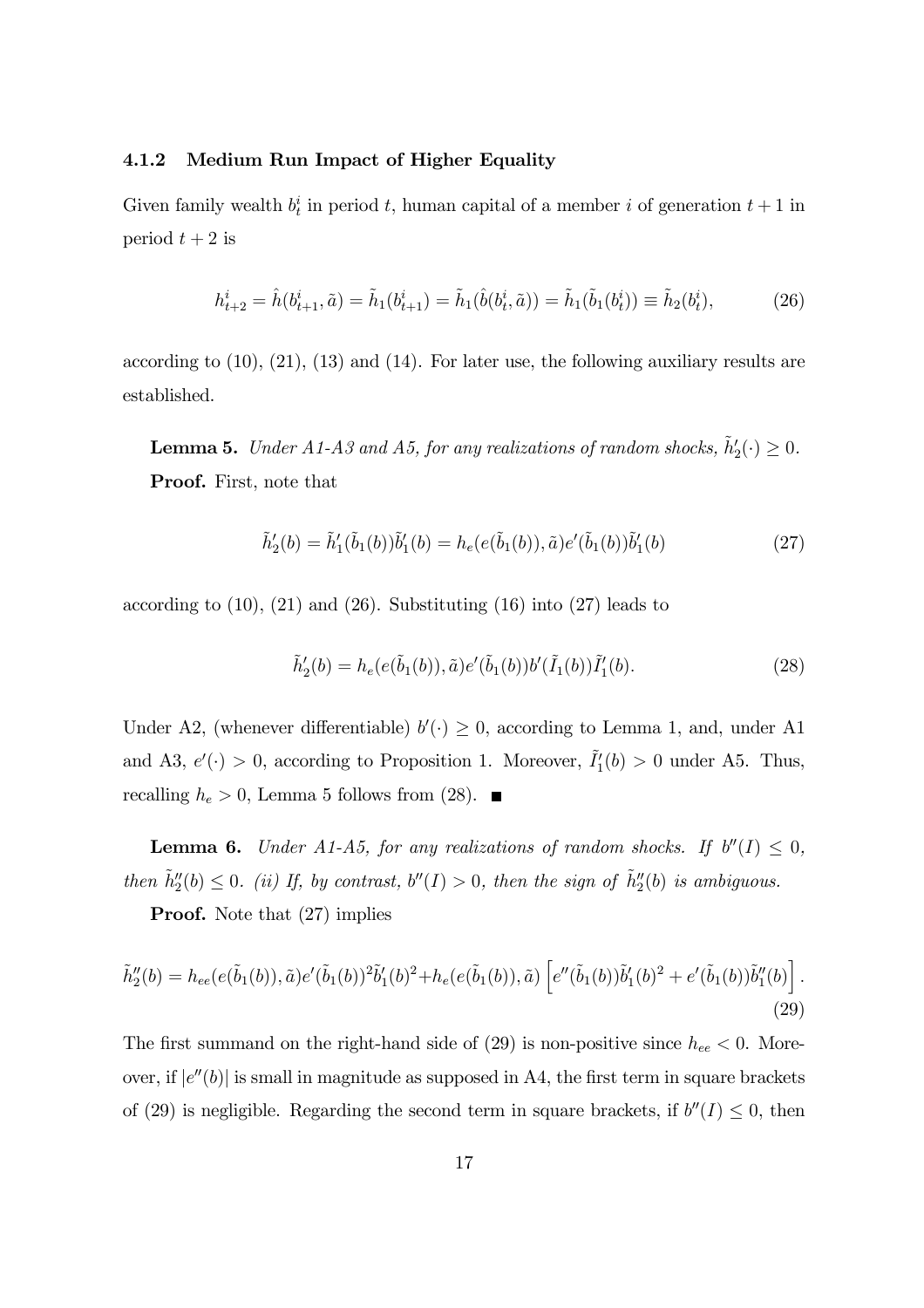$\tilde{b}_1''(\cdot) \leq 0$  according to part (i) of Lemma 4. In addition, recall  $e'(\cdot) > 0$  from Proposition 1 (which holds under A1 and A3). Thus, if  $b''(I) \leq 0$ , then the second term in square brackets of (29) is non-positive. Hence,  $\tilde{h}_2''(b) \leq 0$  if  $b''(I) \leq 0$ , confirming part (i) of Lemma 6. However, if  $b''(I) > 0$ , then we may have  $\tilde{b}''_1(b) > 0$ , according to part (ii) of Lemma 4. Consequently, we may have  $\tilde{h}''_2(b) > 0$  if  $b''(I) > 0$ , confirming part (ii) of Lemma 6. This concludes the proof.  $\blacksquare$ 

Given  $\check{b}_0^i$ , the intergenerational transfer within dynasty i in period 1, after realization  $a_0 \in \mathcal{A}$  of the shock at  $t = 0$ , is given by  $\breve{b}_1^i \equiv \hat{b}(\breve{b}_0^i, a_0)$ ,  $i = R, P$ . Thus, using (20) and (26), the aggregate human capital stock in period 2 may be written as

$$
H_2 = E\left[\lambda E\left[\tilde{h}_1(\breve{b}_1^R)\right] + (1 - \lambda)E\left[\tilde{h}_1(\breve{b}_1^P)\right]\right]
$$
  
= 
$$
E\left[\lambda E\left[\tilde{h}_2\left(b_0^R - \varepsilon\right)\right] + (1 - \lambda)E\left[\tilde{h}_2\left(b_0^P + \varepsilon\lambda/(1 - \lambda)\right)\right]\right] \equiv \hat{H}_2(\varepsilon).
$$
 (30)

This leads to the following result.

**Lemma 7.** Under A1-A5, for any realizations of random shocks. If  $b''(I) \leq 0$ , then  $\hat{H}'_2(\varepsilon) \geq 0$ . (ii) If, by contrast,  $b''(I) > 0$ , then we may have  $\hat{H}'_2(\varepsilon) < 0$ .

**Proof.** First, note that  $(30)$  implies

$$
\hat{H}'_2(\varepsilon) = \lambda E \left[ E \left[ \tilde{h}'_2(\check{b}_0^P) - \tilde{h}'_2(\check{b}_0^R) \right] \right] \tag{31}
$$

Since  $\check{b}_0^P < \check{b}_0^R$ , (31) implies that  $\hat{H}'_2(\varepsilon) > (=, <)0$  if, for instance, for all realizations  $a_0, a_1 \in \mathcal{A}$  at  $t = 0, 1$  and for all  $b \in \mathbb{R}_+$ ,  $\tilde{h}_2''(b) < (=,>)0$ . Finally, use Lemma 6. This confirms Lemma 7.

The intuition of Lemma 7 is as follows. On the one hand, a diminishing marginal return to human capital investment leads to a positive impact of higher equality of family wealth on  $H_2$ , i.e., the short run effect of higher equality on the aggregate human capital stock which underlies Proposition 2 also applies two periods after a lump-sum redistribution. To see this intuitively, recall that the wealth transfer from parent to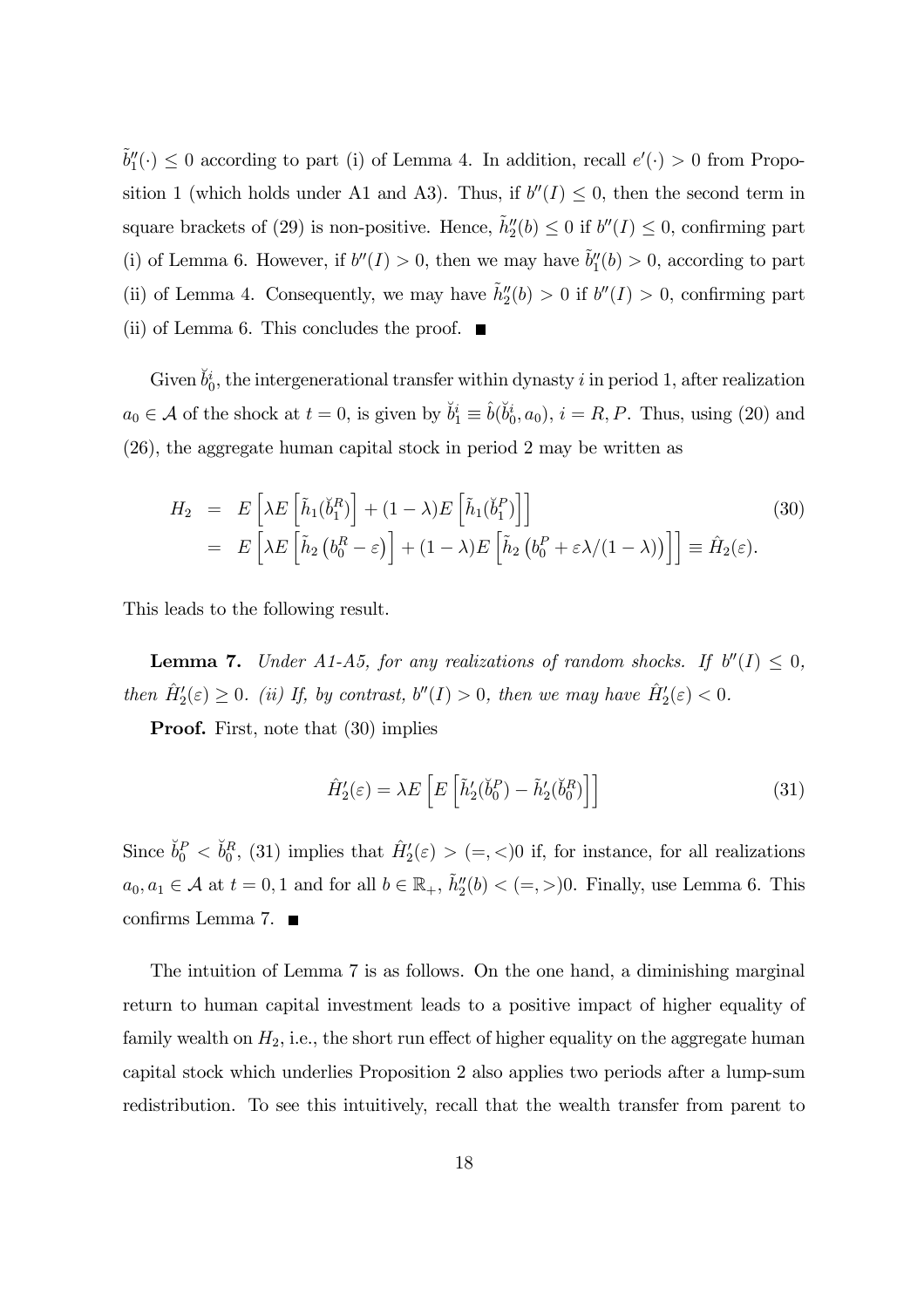child is an increasing function of parent's income. Consequently, an increase in  $\varepsilon$  implies that members of generation 0 which belong to a poor dynasty (endowed with  $b_0^P$ ) are, on average, richer as parents, and thus transfer, on average, more to their offspring (i.e., to members of generation 1). In turn, on average, members of generation 1 from poor families invest more in education whereas the opposite holds for rich dynasties (with family wealth  $b_0^R$  in the initial period). Hence, on the other hand, and in contrast to the short run effect of higher equality, the impact of an increase in  $\varepsilon$  on the aggregate human capital stock in period 2,  $H_2$ , also depends on the intergenerational wealth transmission as function of parents' income. As a consequence, the positive effect from  $h_{ee} < 0$  on aggregate human capital investment may be dominated: Poor dynasties transmit more wealth, on average, when  $\varepsilon$  is higher, rich dynasties transmit less. If  $b''(I) > 0$ , then the average reduction in wealth transmission of the rich may outweigh the average increase in wealth transmission of the poor. Formally, this has been established in Lemma 4, which states that  $\tilde{b}_1''(b) > 0$  is possible if  $b''(I) > 0$ . As implied by Lemma 6, initially richer dynasties may thus sharply reduce their educational investment, on average. Thus, despite diminishing marginal returns to education, reflected by  $h_{ee}$  < 0,  $H_2$  =  $H_2(\varepsilon)$  may decrease with  $\varepsilon$ . Intuitively, the "more convex"  $b(I)$  and the "less concave"  $h(e, \cdot)$  in e is, the "more likely" is  $\hat{H}'_2(\varepsilon) < 0$ , which reflects a positive relationship between inequality and growth.

To draw conclusions for the role of (initial) inequality for the process of development in the medium run, i.e., to examine the impact of an increase in  $\varepsilon$  on the growth rate  $g_{t,0} (= Y_t/Y_0 - 1 = H_t/H_0 - 1)$  for  $t \ge 2$ , let

$$
h_{t+3}^i = \tilde{h}_2(b_{t+1}^i) = \tilde{h}_2(\tilde{b}_1(b_t^i)) \equiv \tilde{h}_3(b_t^i),
$$
\n(32)

where (26) has been used. Thus, recalling (20), the aggregate human capital stock in period 3 may be written as

$$
H_3 = E\left[E\left[\lambda E\left[\tilde{h}_3\left(b_0^R - \varepsilon\right)\right] + (1 - \lambda)E\left[\tilde{h}_3\left(b_0^P + \varepsilon\lambda/(1 - \lambda)\right)\right]\right]\right] \equiv \hat{H}_3(\varepsilon). \quad (33)
$$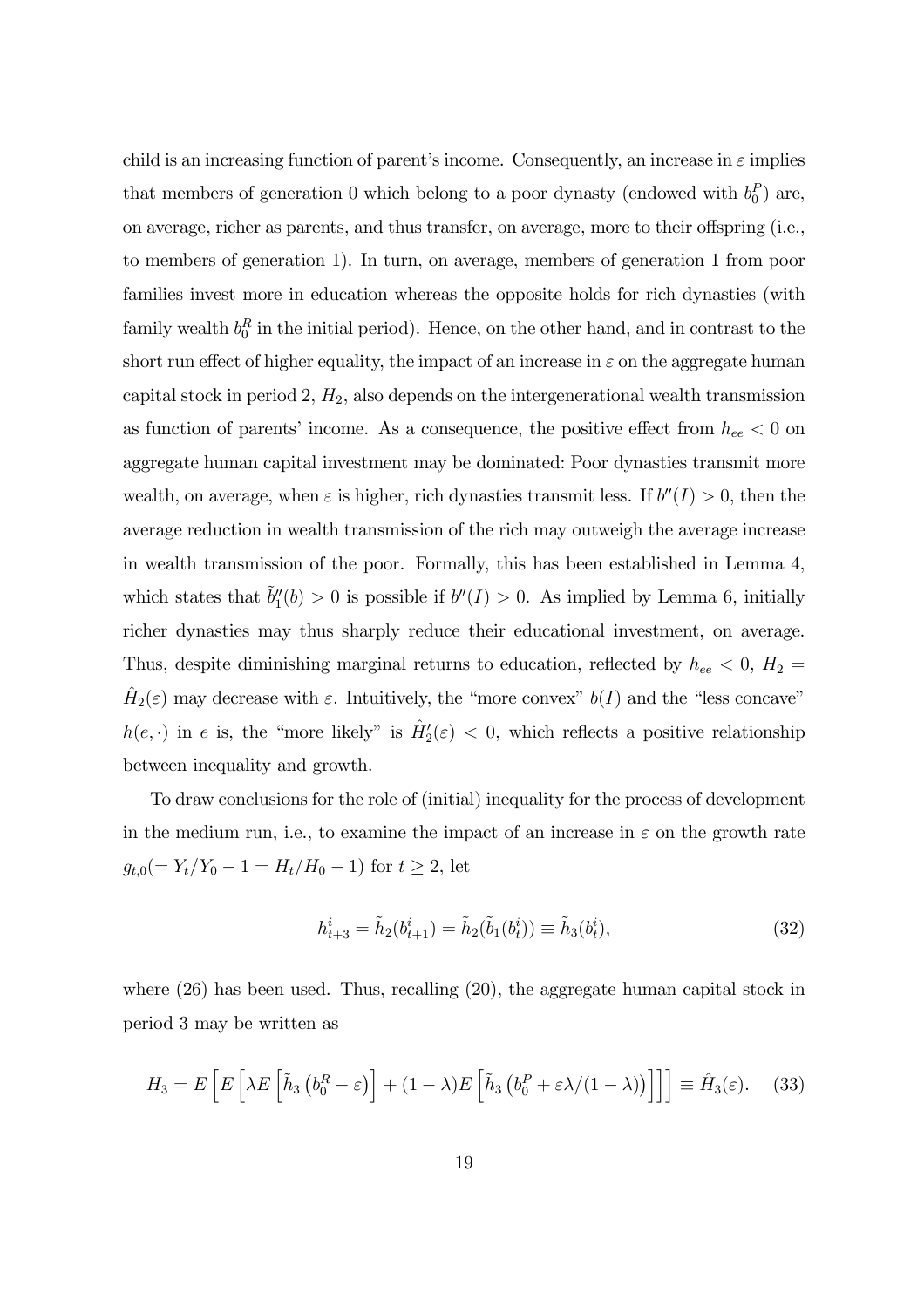As can be seen from comparing (33) with (30), the structure of the development process through wealth transmission and human capital investments remains similar from period 2 onwards. In fact, in line with Lemma 7, the following can be concluded.

**Proposition 3.** (Impact of higher equality in the medium run). Under A1-A5, for all finite  $t \geq 2$ . (i) If  $b''(I) \leq 0$ , higher equality of initial family wealth has a positive impact on the subsequent growth rate  $g_{t,0}$ . (ii) If, however,  $b''(I) > 0$ , then the relationship between equality and  $g_{t,0}$  may be negative.

**Proof.** Note that  $(33)$  implies

$$
\hat{H}_3'(\varepsilon) = \lambda E \left[ E \left[ E \left[ \tilde{h}_3'(\check{b}_0^P) + \tilde{h}_3'(\check{b}_0^R) \right] \right] \right], \text{ where } (34)
$$

$$
\tilde{h}'_3(b) = \tilde{h}'_2(\tilde{b}_1(b))\tilde{b}'_1(b), \qquad (35)
$$

according to the definition  $\tilde{h}_3(b) = \tilde{h}_2(\tilde{b}_1(b))$  in (32). Since  $\check{b}_0^P < \check{b}_0^R$ , (34) implies that  $\hat{H}'_3(\varepsilon) > (=, <)0$  if, for instance, for all realizations  $a_0, a_1, a_2 \in \mathcal{A}$  at  $t = 0, 1, 2$ , and for all  $b \in \mathbb{R}_+$ ,  $\tilde{h}_3''(b) < (=, >)0$ . Also note that (35) implies

$$
\tilde{h}_3''(b) = \tilde{h}_2''(\tilde{b}_1(b))\tilde{b}_1'(b)^2 + \tilde{h}_2'(\tilde{b}_1(b))\tilde{b}_1''(b).
$$
\n(36)

Recall that  $\tilde{h}'_2(\cdot) \ge 0$ , according to Lemma 5. First, suppose  $b''(I) \le 0$ . Thus,  $\tilde{h}''_3(b) \le$ 0, since  $\tilde{b}''_1(\cdot) \leq 0$  and  $\tilde{h}''_2(b) \leq 0$  in this case, according to part (i) of Lemma 4 and part (i) of Lemma 6, respectively. Using (36), this confirms part (i) of Proposition 3. In an analogous fashion, part (ii) of Proposition 3 follows from (36) together with part (ii) of Lemma 4 and part (ii) of Lemma 6. Thus, the impact of an increase in  $\varepsilon$  on  $H_3$  is similar to its impact on  $H_2$ , where the latter has been established in Lemma 7. The impact of an increase in  $\varepsilon$  on  $H_4$  and higher can be established in a completely analogous fashion, employing a very similar structure, which yields similar results. This concludes the proof.  $\Box$ 

Proposition 3 shows that the medium run impact of higher equality on human capital accumulation and growth crucially depends on the properties of the saving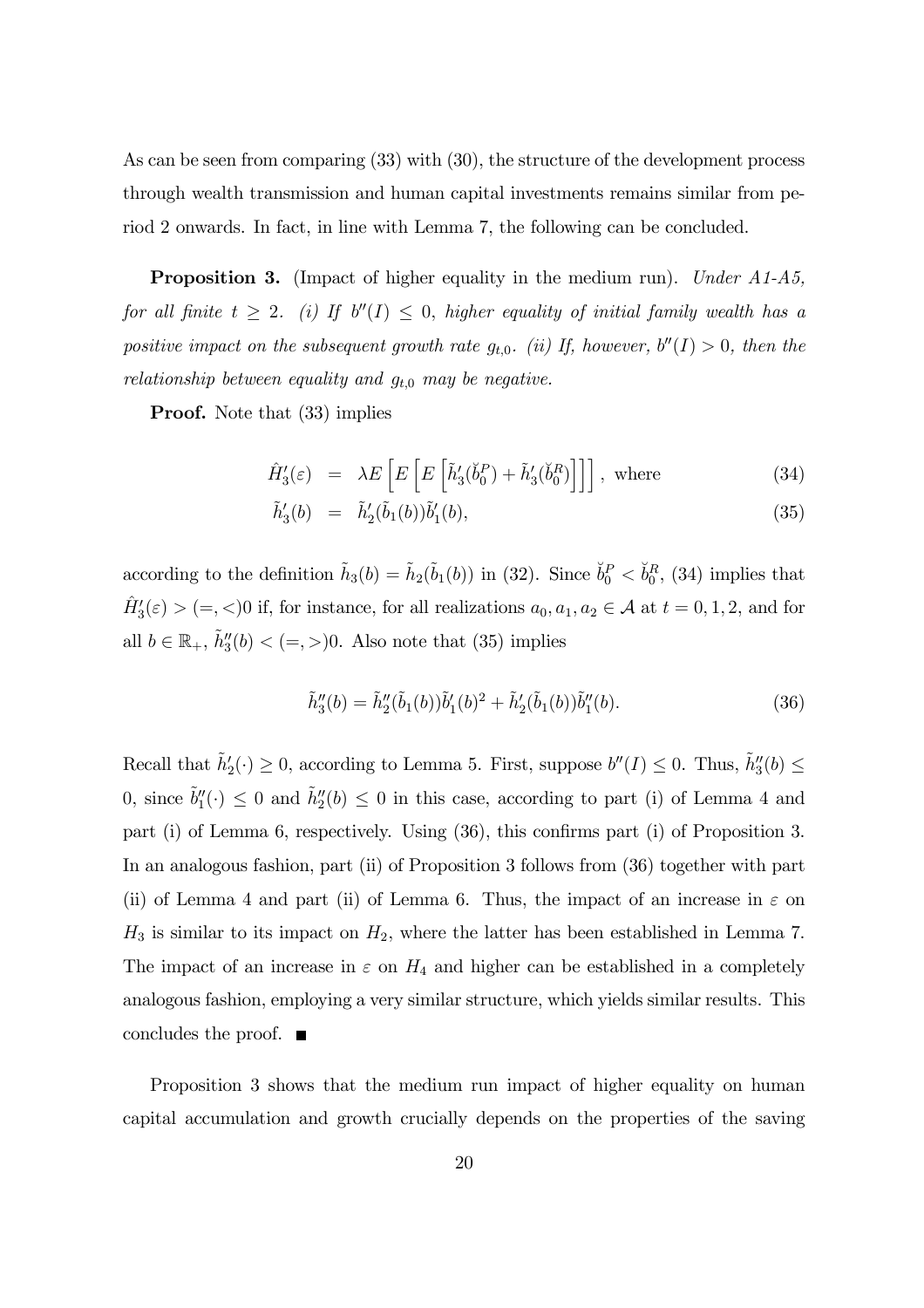function. Whether part (i) or part (ii) of Proposition 3 is the relevant case is thus an empirical question, which is addressed in section 5.2.

## 4.2 Inequality and Aggregate Income in Stationary Equilibrium

What is the impact of initial inequality on the aggregate human capital stock and per capita income in the long run (i.e., as  $t \to \infty$ ), denoted by  $H_{\infty}$  and  $Y_{\infty} = H_{\infty} f(\bar{k}),$ respectively? Answering this question requires an analysis of the long run behavior of wealth transfers within dynasties, which are governed by the Markov process  $b_{t+1}^i =$  $\hat{b}(b_t^i, \tilde{a})$ , defined by (13). Due to the uncertainty in the model, these transfers never reach steady state points as known from deterministic models. Therefore, the goal is to find stationary equilibria in the sense that, as  $t \to \infty$ , the *distribution* of  $b_t^i$  within dynasty  $i$  is time-invariant. The following discussion of such *stationary equilibria*, and its consequences for the relationship between inequality and per capita income in the long run deals with simple cases in a rather informal way. Both a more formal and more general treatment is provided in appendix B.

To focus the discussion on empirically plausible situations, suppose intergenerational transfers are zero for low levels of income.<sup>27</sup> Moreover, to prevent infinite wealth accumulation of rich dynasties, suppose that for high wealth levels  $b^i$  and for  $a = \underline{a}, \overline{a}$ ,  $\hat{b}(b^i, a)$  is strictly concave as function of  $b^{i}$ .<sup>28</sup> Simple cases which meet these two criteria are depicted in Fig. 1. <sup>29</sup> Appendix B shows that the main conclusions derived from Fig. 1 remain valid more generally.

#### $\langle$ Figure 1 $\rangle$

 $27$  For the US, for instance, it has been frequently confirmed that the mean savings rate of households in the lowest quintile of the income distribution is non-positive (e.g., Browning and Lusardi, 1996; Dynan et al., 2000).

<sup>&</sup>lt;sup>28</sup>Note that according to (17) and (19), even if  $b''(I) > 0$ , for high I, this occurs under weak conditions since  $h_{ee} < 0$ .

<sup>&</sup>lt;sup>29</sup>Note that for  $b_{t+1}^i > 0$ , the  $\hat{b}$ −curves for <u>a</u> and  $\bar{a}$  do not intersect because  $\hat{b}_a(b, a) > 0$  in this case. Also note that, under A2 and A5,  $\hat{b}(b^i, a)$  is strictly increasing in  $b^i$  for  $a = \underline{a}, \overline{a}$  if  $b^i > \underline{b}_a, \underline{b}_{\overline{a}},$ according to Lemma 3.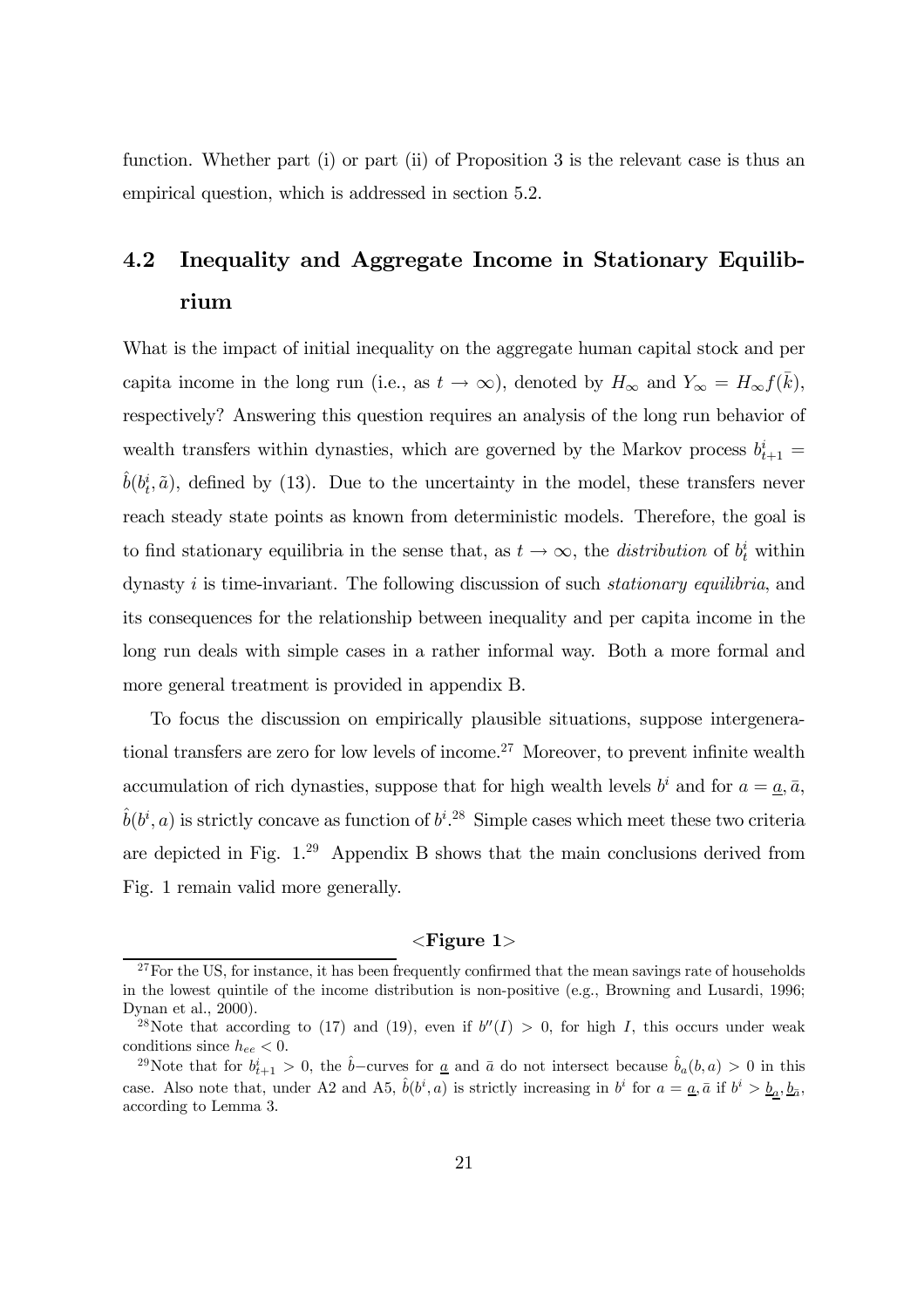Panel (a) shows a situation in which, irrespective of initial wealth holdings, for any dynasty *i*,  $b_t^i = 0$  as  $t \to \infty$  with probability one. This is called a *trivial* stationary equilibrium. (In panel (a), this equilibrium is also globally stable.) Obviously, in this case, higher equality of initial wealth has no impact on per capita income in the long run,  $Y_{\infty}$ .

In panel (b), if  $b_0^i \leq c_{\bar{a}}$ , again, wealth levels within dynasty i become zero with probability one in the long run (which now is a locally stable stationary equilibrium). If  $b_0^i \geq c_{\underline{a}}$ , then the distribution of  $b_t^i$  converges with probability one to a locally unique stable stationary equilibrium on the interval  $[d_{\underline{a}}, d_{\bar{a}}]$ . Thus, if  $b_0^i \le c_{\bar{a}}$  or if  $b_0^i \ge c_{\underline{a}}$ for  $i = R, P$ , there is no impact of higher equality on  $Y_{\infty}$ . If  $b_0^i \in (c_{\bar{a}}, c_{\underline{a}})$ , then, as  $t \to \infty$ , both  $b_t^i = 0$  or  $b_t^i \in [d_{\underline{a}}, d_{\overline{a}}]$  is possible with positive probability.<sup>30</sup> Thus, according to the law of large numbers, if  $b_0^P \in (c_{\bar{a}}, c_{\underline{a}})$ , some fraction  $q \in (0, 1)$  of initially poor dynasties will end up with zero wealth in the long run. Also by the law of large numbers, note that this fraction q is increasing in the distance of  $b_0^P$  to  $c_{\underline{a}}$ (or decreasing in  $(b_0^P - c_{\bar{a}})$ , respectively). Thus, the lower  $(c_{\underline{a}} - b_0^P)$  is, the larger the fraction of initially poor dynasties which transmit positive wealth levels in the long run. Hence, if  $b_0^R > c_{\underline{a}}$  and  $b_0^P \in (c_{\bar{a}}, c_{\underline{a}})$ , then any redistribution to the poor which leaves wealth levels of initially rich individuals sufficiently high, $31$  unambiguously leads to higher average human capital investments,  $H_{\infty}$ , if  $e'(b) > 0$  (as ensured under A1 and A3, according to Proposition 1), and thus, to a higher  $Y_{\infty}$ . This case may be relevant in advanced countries, i.e., if there is a large group of sufficiently rich individuals. Whereas in this situation there is a negative link between inequality and  $Y_{\infty}$ , there may be a positive link in other situations. To see this, suppose  $b_0^i \in (0, c_{\bar{a}}]$  for  $i = R, P$ , such that the distribution of wealth levels of all dynasties converge with probability one to the trivial stationary equilibrium.<sup>32</sup> In this case, sufficient redistribution to the rich

 $30$ For illuminating discussions of this stationary equilibrium indeterminacy in stochastic models. see, e.g., Laitner (1981) and Wang (1993).

<sup>&</sup>lt;sup>31</sup>More precisely, this refers to any increase in  $\varepsilon$  small enough such that  $\check{b}_0^R = b_0^R - \varepsilon \ge c_{\underline{a}},$  implying that the distribution of wealth holdings of initially rich dynasties still converges with probability one to a locally unique stationary equilibrium on the interval  $[d_{\underline{a}}, d_{\overline{a}}]$ .<br><sup>32</sup>This reflects a poverty trap of the kind often encountered in the literature on inequality and

growth (which here is derived from a stochastic model).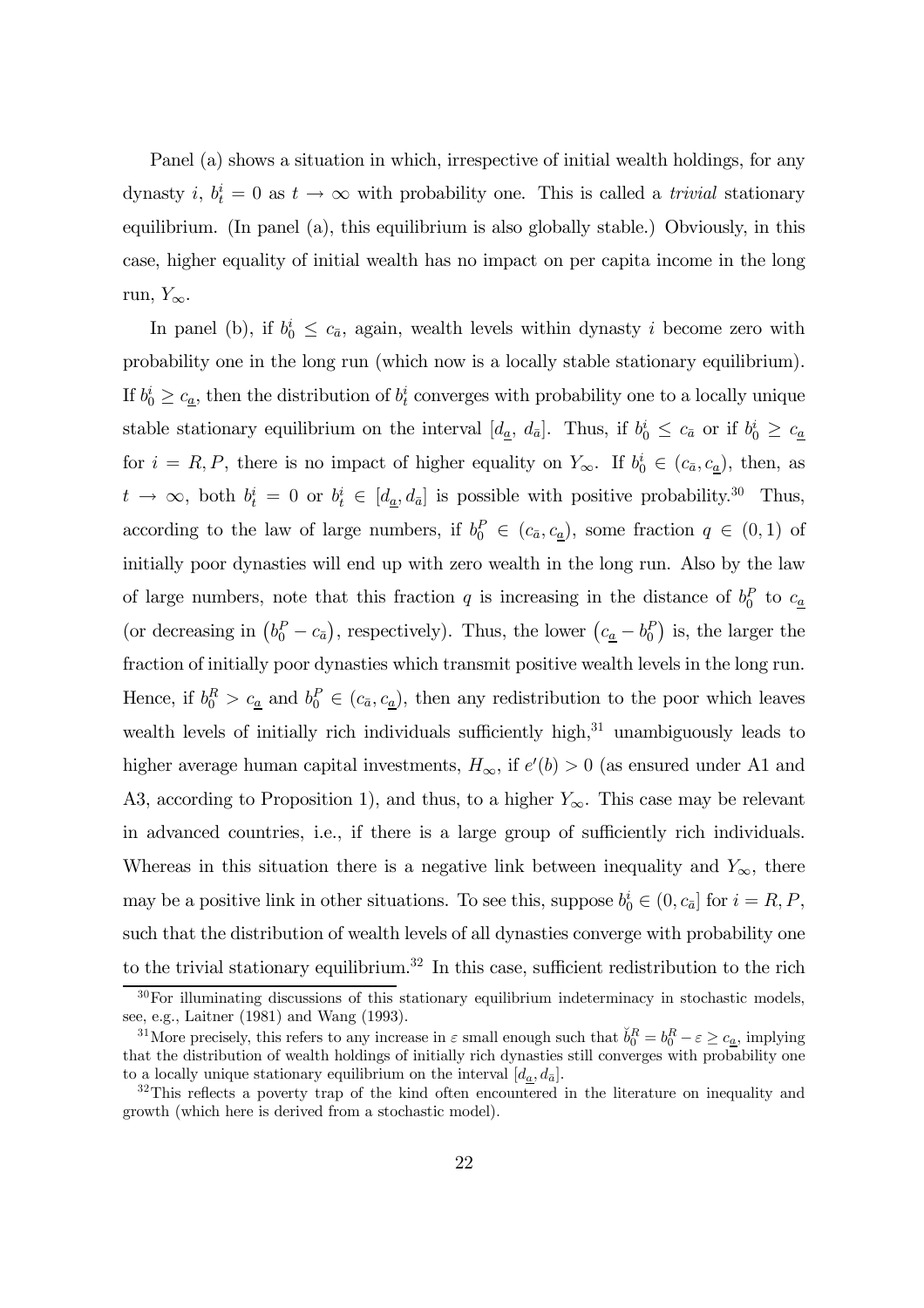may result in a situation in which wealth levels of at least some initially rich dynasties converge to the stationary equilibrium on the interval  $[d_{\underline{a}}, d_{\overline{a}}]$ , without affecting the long run wealth distribution of the initially poor (who end up with zero wealth anyway). Thus, if  $e'(b) > 0$ ,  $Y_{\infty}$  is raised. Finally, if  $b_0^i \in (c_{\bar{a}}, c_{\underline{a}})$  for  $i = R, P$ , the impact of higher equality on  $Y_{\infty}$  is ambiguous. In sum, we may conclude the following from this discussion.

**Proposition 4.** (Impact of higher equality in the long run). Suppose a stationary equilibrium of the Markov process  $b_{t+1}^i = \hat{b}(b_t^i, \tilde{a})$  exists. Then the relationship between equality and long run income,  $Y_{\infty}$ , is generally ambiguous, irrespective of the shape of the saving function,  $b(I)$ .

Thus, even if there is a systematic relationship between initial inequality and aggregate income in the short run and medium run (see Propositions 2 and 3 in section 4.1), one cannot draw general conclusions regarding the relationship between initial inequality and  $Y_{\infty}$  from the shape of the saving function. However, whereas higher inequality may help to overcome a poverty trap in poor economies, if anything, the analysis suggests that the relationship between initial inequality and long run income is negative for advanced countries.

## 5 Empirical Relevance

This section reviews empirical evidence regarding crucial features and results of the theory developed in this paper.

#### 5.1 The Inequality-Growth Relation Revisited

The present paper has suggested a channel through which initial inequality may have a positive impact on the growth rate of aggregate income in the medium run. To address this result in the light of empirical evidence, first, it should be noted that the usual modelling approach in growth empirics relies on some hypothesis of conditional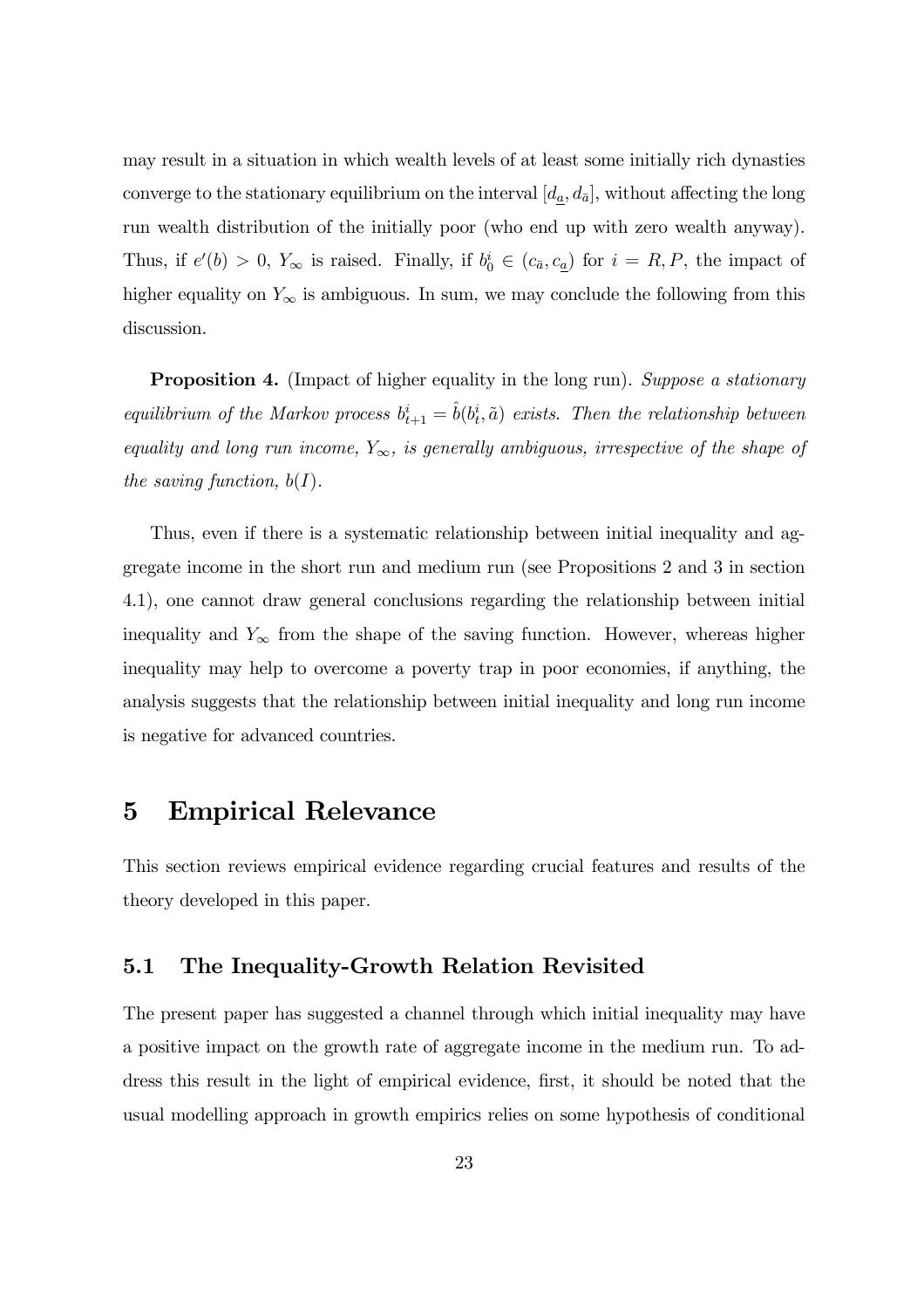convergence (e.g., Barro, 1991, 2000). That is, regression analysis regarding the determinants of economic growth, like inequality of income, usually control for the level of per capita income in some base year (properly instrumented) to account for the stage of development of an economy, like initial GDP,  $Y_0$ <sup>33</sup>. This focus on the transition path enables us to compare the hypotheses derived in section 4.1 (particularly regarding the medium run) with empirical evidence in this literature.

The earlier literature has suggested a negative effect of income inequality on growth (e.g., Alesina and Rodrik, 1994; Persson and Tabillini, 1994; Perotti, 1996), which however, is not based on panels. Using a new and comprehensive high-quality data set, Deininger and Squire (1998) and Banerjee and Duflo (2003) find practically none, whereas Li and Zou (1998) and Forbes (2000) report a positive and significant medium run effect.<sup>34</sup> The most interesting results for the present paper, however, emerge in a recent study of Barro (2000), who allows income inequality (measured by the Gini coefficient, using the same data set as Deininger and Squire, 1998) to interact with (the log of) per capita GDP in growth regressions. His evidence suggests a non-linear impact of inequality on GDP growth, with a negative relationship for less developed countries (with GDP per capita below around \$2000) and a positive relationship for more advanced countries (with GDP per capita above  $$2000$ ).<sup>35</sup> From these results, Barro  $(2000, p.18)$  concludes that "for rich countries, where credit constraints are less serious, the growth-promoting aspects of inequality may dominateî. To the best of my knowledge, the only available theory which has been consistent with a potentially positive relationship between inequality and growth in advanced countries so far rests on the classical view: that is, higher inequality may enhance growth through physical

 $33$ Usually,  $Y_0$  has significant effects, suggesting that observed economies are not yet close to stationary equilibria.

 $34$ Banerjee and Duflo (2003) suggest that the change in inequality, in either direction, rather then its level is negatively associated with growth. Moreover, on basis of this finding, they argue that previous panel studies (particularly those relying on fixed effects) may have produced upward biased estimates of the effect of inequality on growth.

 $35$  For developing countries, a negative relationship between inequality and growth is consistent with the view that high inequality leads to social unrest (e.g., Alesina and Perotti, 1996), high fertility (e.g., Perotti, 1996), and low human capital investment (e.g., due to borrowing constraints; see Galor and Zeira, 1993), in turn, being associated with slow growth. Evidence by Perotti (1996) largely supports these channels.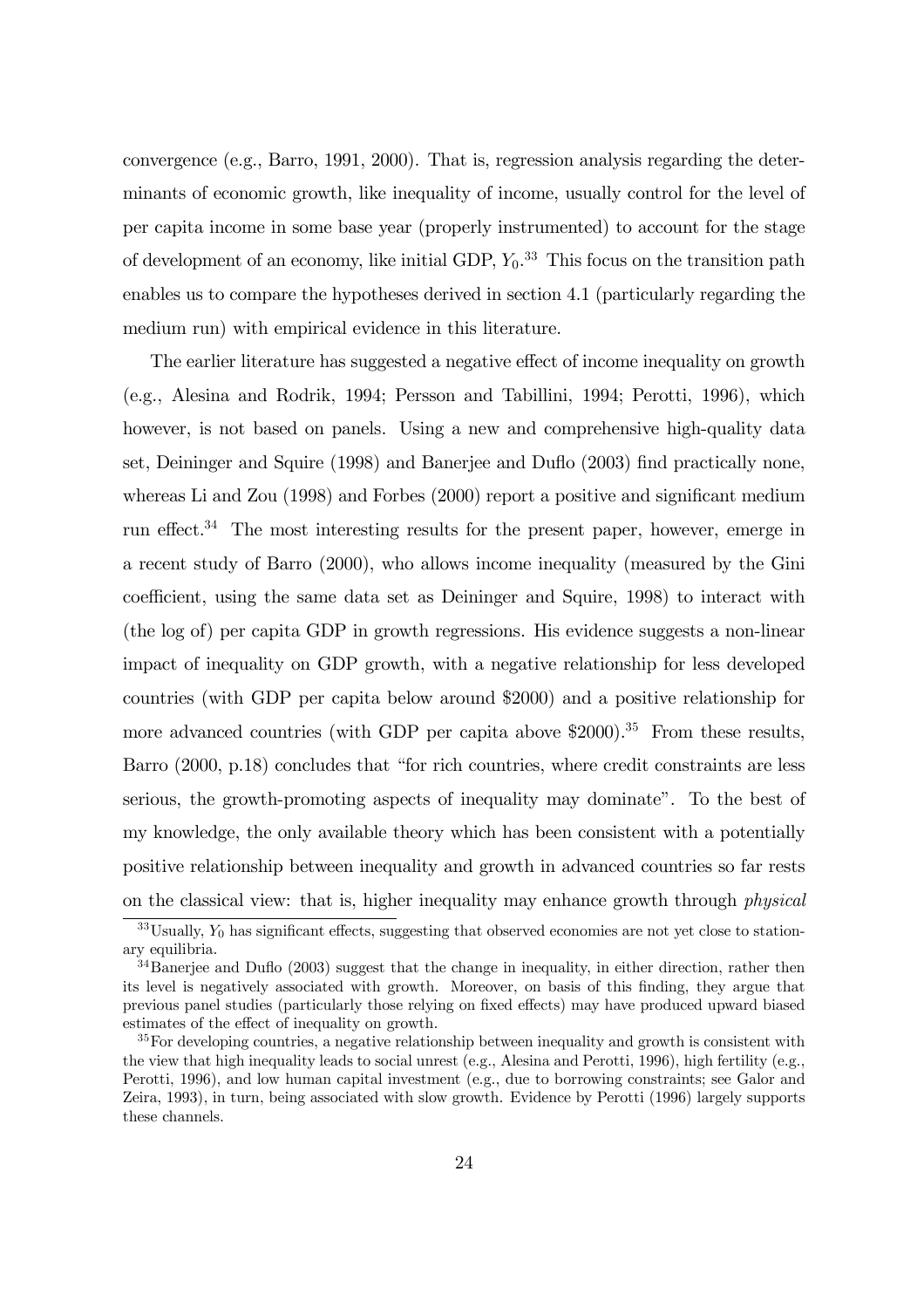capital accumulation. However, this mechanism crucially depends on the assumption of (at least partially) closed economies such that investment in physical capital is related to national savings. In contrast, the theory proposed in this paper rests on the role of intergenerational wealth transmission for human capital accumulation in a small open economy. Abstracting from borrowing constraints for human capital investments renders the model particularly relevant for advanced economies.

The remainder of this section provides empirical evidence for the forces suggested by the present analysis which are necessary to obtain a growth-promoting medium run effect of inequality.

#### 5.2 Saving Behavior and Intergenerational Transfers

In the model, the amount of intergenerational transfers equals the amount of savings of adult individuals. In fact, empirically, savings seem to be strongly related to inter vivos gifts and bequests, thus lending support for a crucial assumption about preferences in the model. For instance, Kotlikoff and Summers (1981) emphasize the importance of intergenerational transfers for capital accumulation in the US, a hypothesis which has been frequently confirmed by later evidence. In particular, as argued by Menchik and David (1983) and Dynan et al. (2000, 2002), observed saving behavior in the US is empirically consistent with models hypothesizing a "joy of giving" motive for intergenerational transfers.<sup>36</sup> De Nardi (2003) calibrates an overlapping-generations model with voluntary and accidental bequests, arguing that voluntary bequests play a crucial role for explaining observed wealth concentration patterns not only in the US but also in Sweden.

According to the preceding analysis, if the marginal propensity to save for adults,

 $36$  In contrast, the standard altruism (dynastic) model a la Barro (1974) seems to be inconsistent with the data. For instance, unlike predicted by the dynastic model, inheritances do not seem to compensate for earnings differences among siblings (e.g. Wilhelm, 1996). Moreover, as discussed in Carroll (2000), there does not seem to be an indication that the size of bequest is an increasing function of the ratio of parent's to child's lifetime income. Finally, whereas a one-dollar reduction in income of a recipient should raise inter vivos transfers from parents to child by one dollar according to the dynastic model, evidence by Altonji et al. (1997) suggests that transfers increase by just 13 cent on average, conditional on the event of a positive transfer having occurred.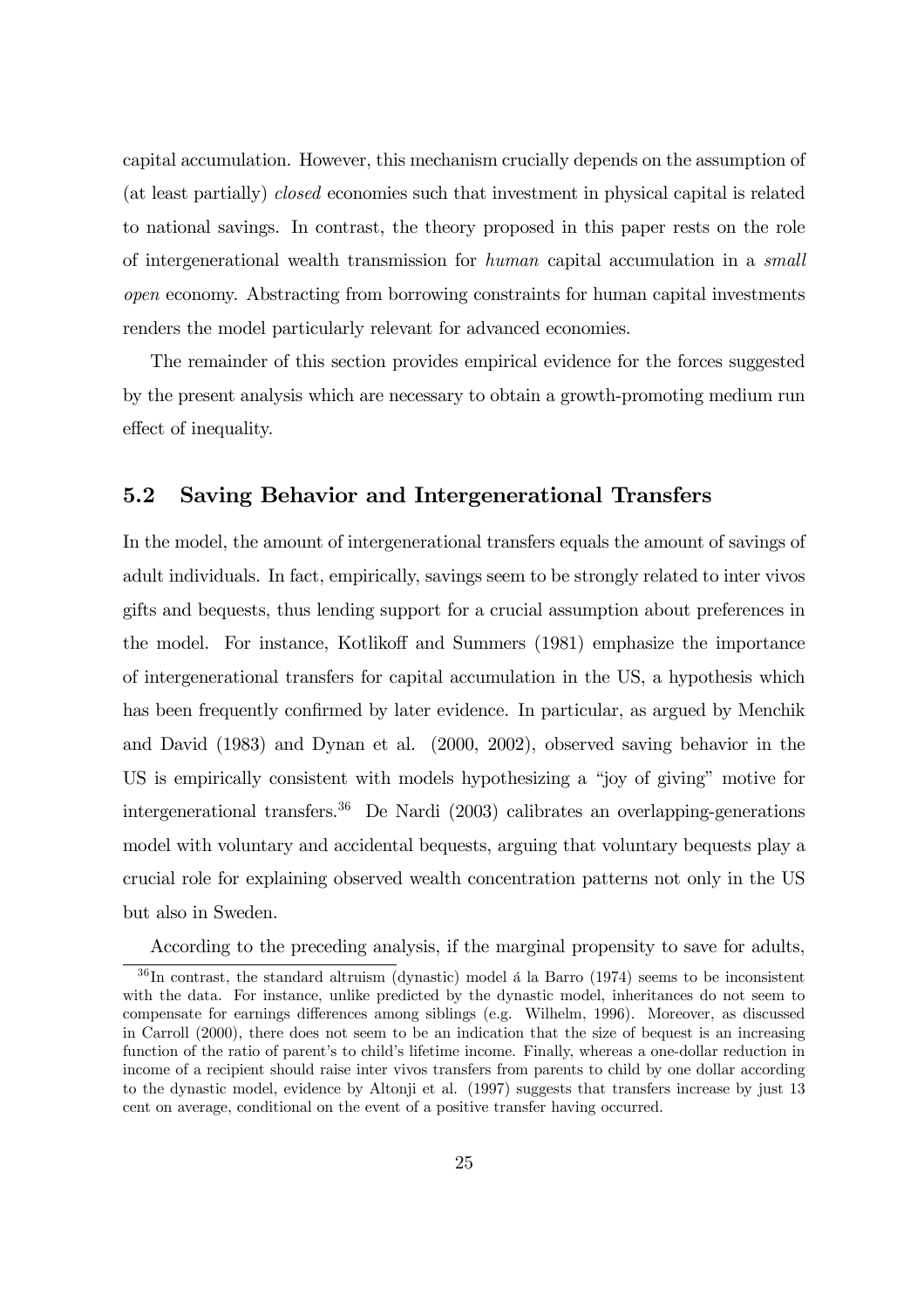$b'(\cdot)$ , is increasing in income, then inequality may be positively related to growth in the medium run, despite diminishing marginal returns to human capital investments (Proposition 3). This is because under individual uncertainty of returns to human capital investments, (initial) wealth inequality affects human capital accumulation through intergenerational transfers.

Evidence on US saving and bequest behavior suggests that saving rates are strongly increasing in *lifetime* income.<sup>37</sup> For instance, Dynan et al.  $(2000)$  provide estimates (for the five-year period between 1984 and 1989) which imply that a \$10,000 increase in (permanent) income is associated with an increase in the saving rate in a range from over 1 to roughly 5 percent, depending on the database and instruments used.<sup>38</sup> Most importantly for the results of the theoretical model developed in the present paper, estimates from median regressions suggest that the increase in saving rates in response to an increase in income is approximately constant.<sup>39</sup> This implies that the marginal propensity to save is increasing as function of income, thus, being consistent with  $b''(.) > 0$ . In a less recent study, Menchik and David (1983) directly focus on bequest behavior. Their evidence suggests that the marginal propensity to bequeath is increasing in lifetime earnings.

**Remark 1.** It is important to note the difference between  $b''(.) > 0$  on the one hand and an increasing *average* propensity of adults to save (which holds if  $b(I)/I$  is increasing in  $I$ ) on the other hand. For instance, following Galor and Zeira (1993), Moav (2002) and Galor and Moav (2004), among others, consider the saving function

<sup>&</sup>lt;sup>37</sup>There is overwhelming evidence for the hypothesis that saving rates rise strongly with *current* income (e.g., Browning and Lusardi, 1996). However, as pointed out by Friedman (1957), this finding may just reflect a response of savings behavior to changes in transitory income. That is, if income is temporarily high, savings increase and, analogously, if income is temporarily low, savings are reduced. Over the life-cycle, however, a positive relationship between current income and saving rates may still be consistent with a constant saving rate as function of lifetime (or permanent) income.

<sup>38</sup>Dynan et al. (2000) use three different databases to account for different measures of savings and use different instruments for permanent income like consumption, lagged and/or future earnings, and education. Using current income, a \$10,000 increase in income is associated with a 8 percent increase in the saving rate. This figure is considerably higher than for measures of permanent income, as expected.

 $39$ See Dynan et al. (2000, Fig. 1A-1D). This result is basically independent on the instrument used or when no instrumenting is done.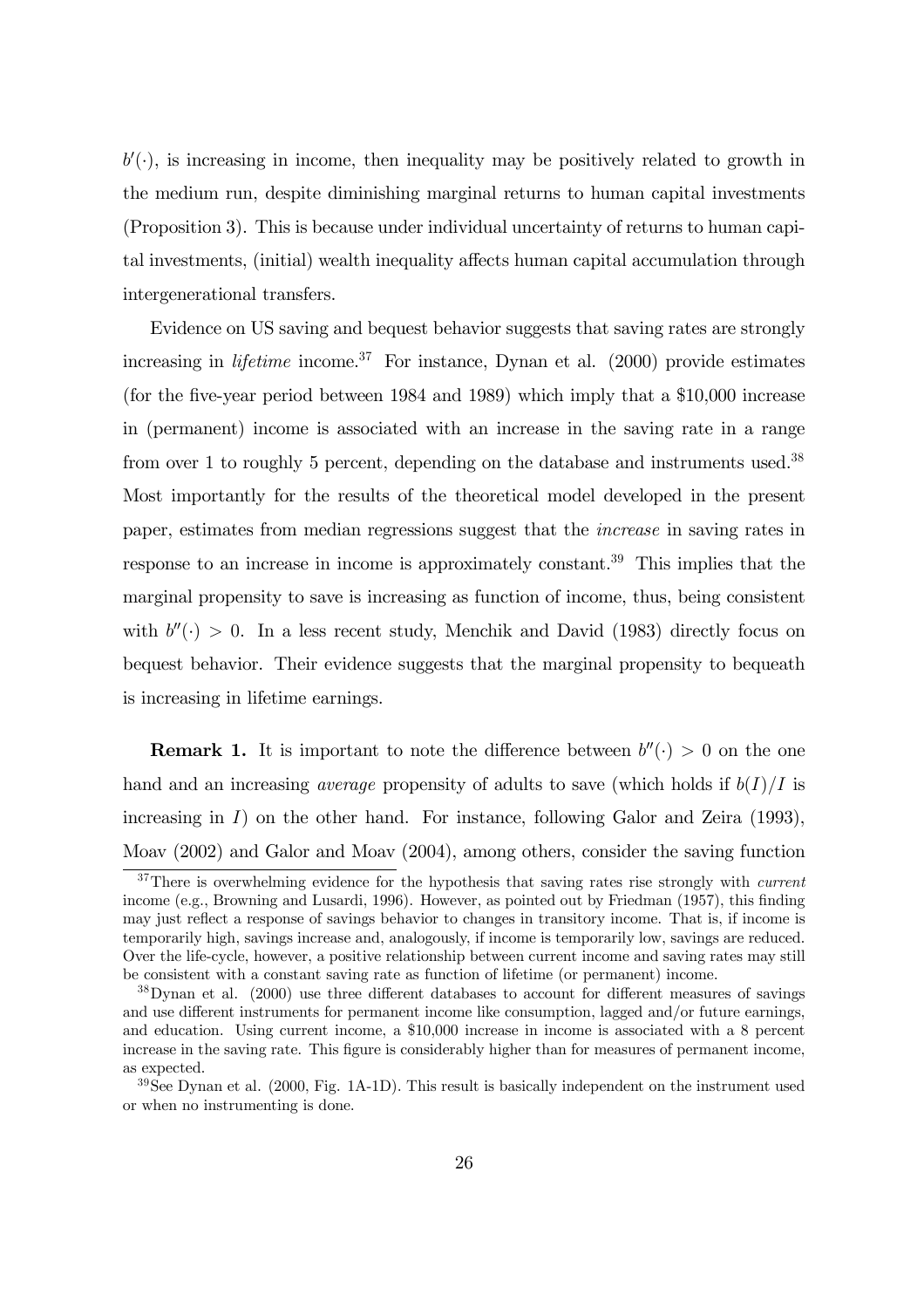$b(I) = \alpha[I - \vartheta]$  if  $I > \vartheta$  and  $b(I) = 0$  otherwise,  $\vartheta \geq 0$ . Thus, if  $I \geq \vartheta > 0$ , the average propensity of adults to save,  $b(I)/I = \alpha - \vartheta/I$ , is increasing in I. Nevertheless, since  $b''(I) \leq 0$  for  $I > \vartheta$ , this particular functional form rules out the potentially positive effect of inequality on medium run growth, suggested by part (ii) of Proposition 3. Appendix C further employs this saving function for an illustration of the analysis under a particular specification of preferences.

#### 5.3 Educational Investment and Parental Income

Besides  $b''(.) > 0$ , a second necessary condition for a positive relationship between inequality and medium run growth in the model is the positive relationship between family wealth and educational investments,  $e'(\cdot) > 0$  (Proposition 1). This condition has been derived from the hypothesis that the variance of earnings increases with educational levels. In fact, there is overwhelming evidence for both this basic assumption and its implication.

First, evidence by Pereira and Martins (2002, 2003) for advanced European countries (in a period between 1980 and 1995) strongly suggests that the earnings dispersion is increasing in the level of schooling, confirming somewhat less recent evidence discussed in Levhari and Weiss (1974). Moreover, although credit constraints to finance higher education seem to be negligible in advanced countries, there is a strong positive relationship between parental social background and children's investment (or participation) in higher education. For instance, Manski (1992) finds that the percentage of children from low-income families in the US who graduate from high school is substantially lower than among high school graduates from other families. Similar patterns can be found in Germany. Egeln et al. (2003) report that 1996 even among those children who were eligible for university education (not more than roughly a third of all high school graduates in Germany), only 24 percent with a less favorable social background went to university, in contrast to 86 percent with a favorable social background.<sup>40</sup> This

 $^{40}$  In Germany, eligibility to attend university is exclusivley determined by high school performance. Egeln et al. (2003) also find that among all high school graduates only 8 percent with a less favorable social background went to university, in contrast to 72 percent of high school graduates with a favorable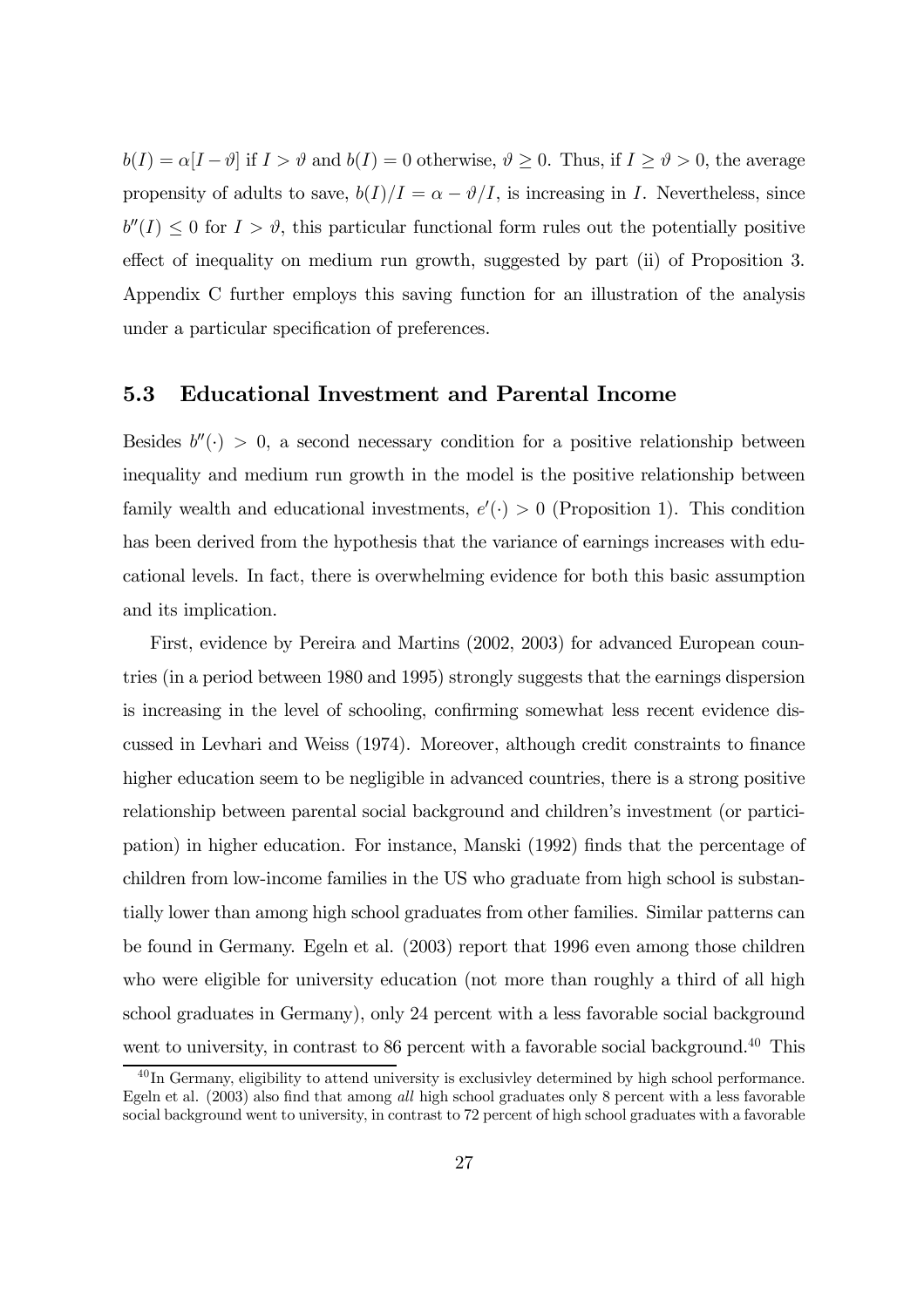comparison is striking, as it is rather implausible that heterogeneity in intellectual ability (which may partly be shaped by the social background) can account for this difference among those who have already acquired eligibility ("*Hochschulreife*").

In his review of US evidence based on econometric studies, Taubman (1989) concludes that estimates for the elasticity of years of schooling with respect to parental income are generally positive and range from 3 to 80 percent, after controlling for parents' education, father's occupation, and/or children's test scores on mental ability tests. Accounting for similar controls, also the correlation between children's adult earnings and their parents' income is highly positive (e.g. Behrman and Taubman, 1990). As concluded in the survey article by Solon  $(1999, p.1789)$ : "Most of the evidence [...] indicates that intergenerational earnings elasticities are substantial and are larger than we used to think." The more recent literature on the relationship between a child's social environment and its educational attainment or earnings, respectively, is particularly concerned with the question to which degree such results are driven by genetic factors. For instance, Sacerdote (2002) finds that the effect of socioeconomic status on children's college attendance is just as large for adoptees as for children raised by biological parents. Plug and Vijverberg (2003) report higher effects of genetic factors (measured by parents'  $IQ$ ) on the children's years of schooling and college attainment, although family income still has a large effect.

## 6 Concluding Remarks

After more than a decade of intensive research on the relationship between inequality and growth the debate is still ongoing. This paper has proposed a theory which is consistent with a positive medium run effect of inequality on growth in advanced countries, as found in Barro (2000). In contrast to the classical view, this alternative theory does not require any connection between national savings and physical capital investment in an economy, but rests on the role of intergenerational wealth transmission for social background.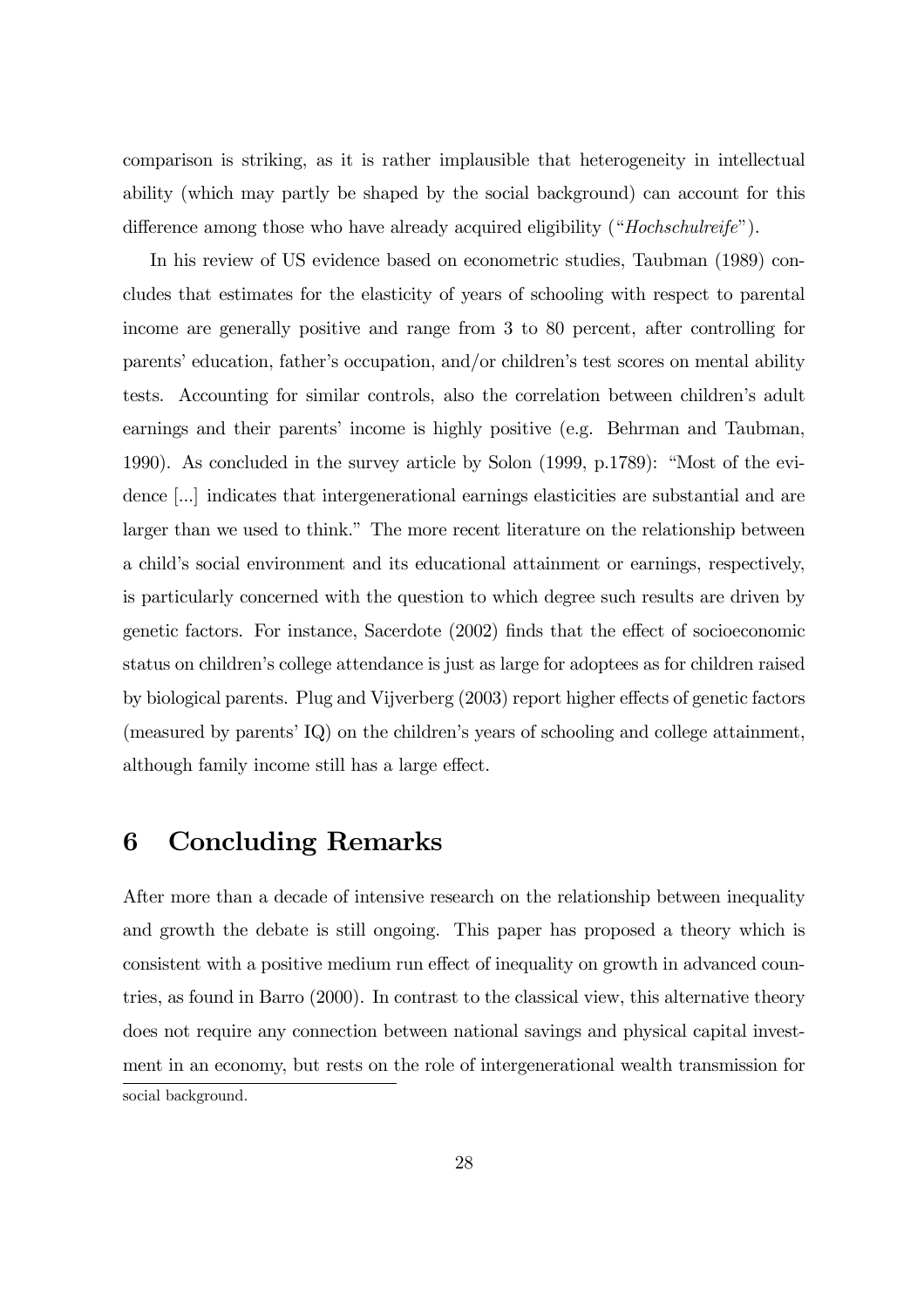individual incentives to invest in risky and uninsurable human capital.

First, it has been shown that, under the fairly weak requirement of decreasing absolute risk aversion (defined over indirect utility), individual human capital investment is increasing in parental income. This prediction is largely supported by empirical evidence even in advanced countries (in which credit-market imperfections may play a minor role). Given this positive relationship between parental income and human capital investments, if the marginal return to education is diminishing, then the expected marginal return to education is higher for poorer individuals. Thus, in the *short run*, initial inequality of family wealth is typically negatively linked to the aggregate human capital stock, and thus, is an impediment for the short run process of development.

However, in the medium run, the effects of intergenerational wealth transmission may overturn this short run effect of inequality on growth if the marginal propensity to save is increasing in income. In fact, this property has frequently been confirmed. In contrast, if the marginal propensity to save is non-increasing, the model predicts that the relationship between inequality and medium run growth is typically negative.

For the long run (i.e., in stationary equilibrium), irrespective of the properties of the saving function, the relationship between inequality and per capita income (or the long run rate of growth, respectively, allowing for endogenous growth in a straightforward way) can go either way.

It is important to note, however, that even if the inequality-growth relationship turns out to be positive, the proposed theory does not suggest a rationale for inegalitarian policies. For instance, under uninsurable human capital risk, distortionary redistribution through the tax system may enhance risk-taking by providing insurance, as suggested by the literature on portfolio choice and taxation.<sup>41</sup> To examine the role of the shape of the saving function for implications of redistributive taxation in a similar context as analyzed in this paper is left for future research.

 $41$ Moreover, since the model does not contain any "trickle-down" mechanism, a standard equitygrowth trade-off arises such that optimal policy will crucially hinge on the social welfare function.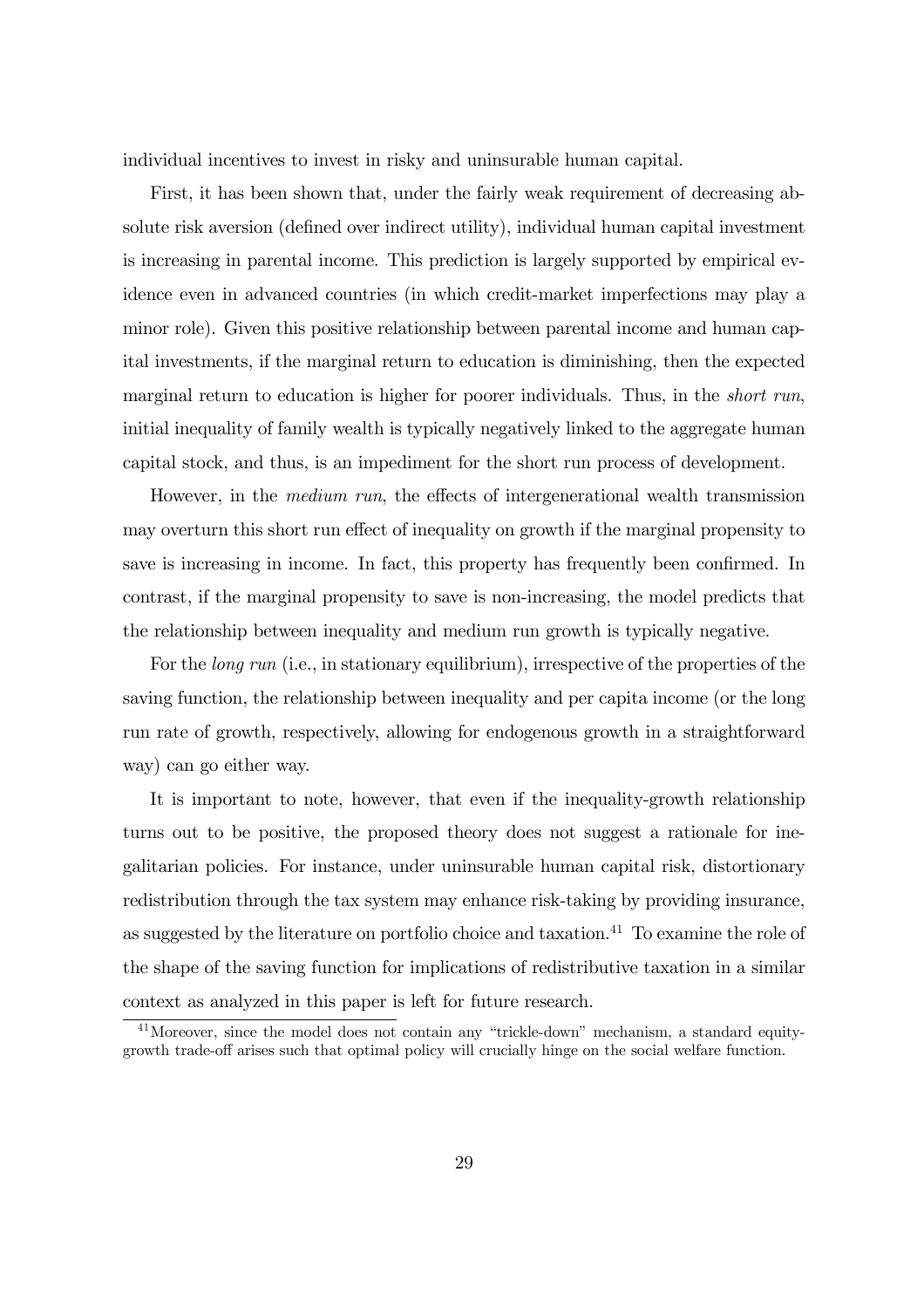## Appendix

#### A. Proof of Proposition 1

First, note that  $e_t^i = e(b_t^i)$  is given by the first-order condition

$$
0 = E\left[v'\left(I(b_t^i, e_t^i, \tilde{a})\right)\left(\bar{w}h_e(e_t^i, \tilde{a}) - \bar{R}\right)\right], \text{ i.e.,}
$$
\n
$$
\Xi(b_t^i, e_t^i) \equiv E\left[v'\left(\bar{w}h(e_t^i, \tilde{a}) + \bar{R}\left(b_t^i - e_t^i\right)\right)\left(\bar{w}h_e(e_t^i, \tilde{a}) - \bar{R}\right)\right] = 0,
$$
\n(A.1)

according to (3) and (9). (An interior solution is ensured by assumption A1.) Due to  $v''(I) < 0$  (recall Lemma 2) and  $h_{ee} < 0$ , we have  $\Xi_e < 0$ . Thus, according to the implicit function theorem,  $e'(b_t^i) > 0$  if and only if  $\Xi_b(b_t^i, e_t^i)|_{e_t^i = e(b_t^i)} > 0$ . For notational simplicity, indices  $t$  and  $i$  are suppressed in the remainder of this proof. Moreover, define  $\hat{I}(b, \tilde{a}) \equiv I(b, e(b), \tilde{a})$ . Then, according to  $(A.1)$ ,

$$
\begin{aligned} \left. \Xi_b(b,e) \right|_{e=e(b)} &= E\left[ v''\left(\hat{I}(b,\tilde{a})\right)\left(\bar{w}h_e(e(b),\tilde{a}) - \bar{R}\right) \right] \bar{R} \\ &= E\left[ A\left(\hat{I}(b,\tilde{a})\right)v'\left(\hat{I}(b,\tilde{a})\right)\left(\bar{R} - \bar{w}h_e(e(b),\tilde{a})\right) \right] \bar{R}, \end{aligned} \tag{A.2}
$$

where  $A(I) = -v''(I)/v'(I)$  has been used for the latter equation. Define a' as the realization of  $\tilde{a}$  such that  $\bar{w}h_e(e, a') - \bar{R} = 0$ . We can write

$$
E\left[A\left(\hat{I}(b,\tilde{a})\right)v'\left(\hat{I}(b,\tilde{a})\right)\left(\bar{R}-\bar{w}h_{e}(\cdot,\tilde{a})\right)\right]
$$
\n
$$
=\int_{\underline{a}}^{a'} A\left(\hat{I}(b,\tilde{a})\right)v'\left(\hat{I}(b,\tilde{a})\right)\left(\bar{R}-\bar{w}h_{e}(\cdot,\tilde{a})\right)d\Phi(\tilde{a}) +
$$
\n
$$
\int_{a'}^{\bar{a}} A\left(\hat{I}(b,\tilde{a})\right)v'\left(\hat{I}(b,\tilde{a})\right)\left(\bar{R}-\bar{w}h_{e}(\cdot,\tilde{a})\right)d\Phi(\tilde{a}).
$$
\n(A.3)

Recall from assumption A1 that  $h_{ea} > 0$ . Thus, by the definition of a', the first integral in (A.3) is positive, whereas the second one is negative. Moreover, note that since  $h_a > 0$ ,  $\hat{I}(b, a)$  is increasing in a, according to (3). Thus,  $A(\hat{I}(b, a))$  is strictly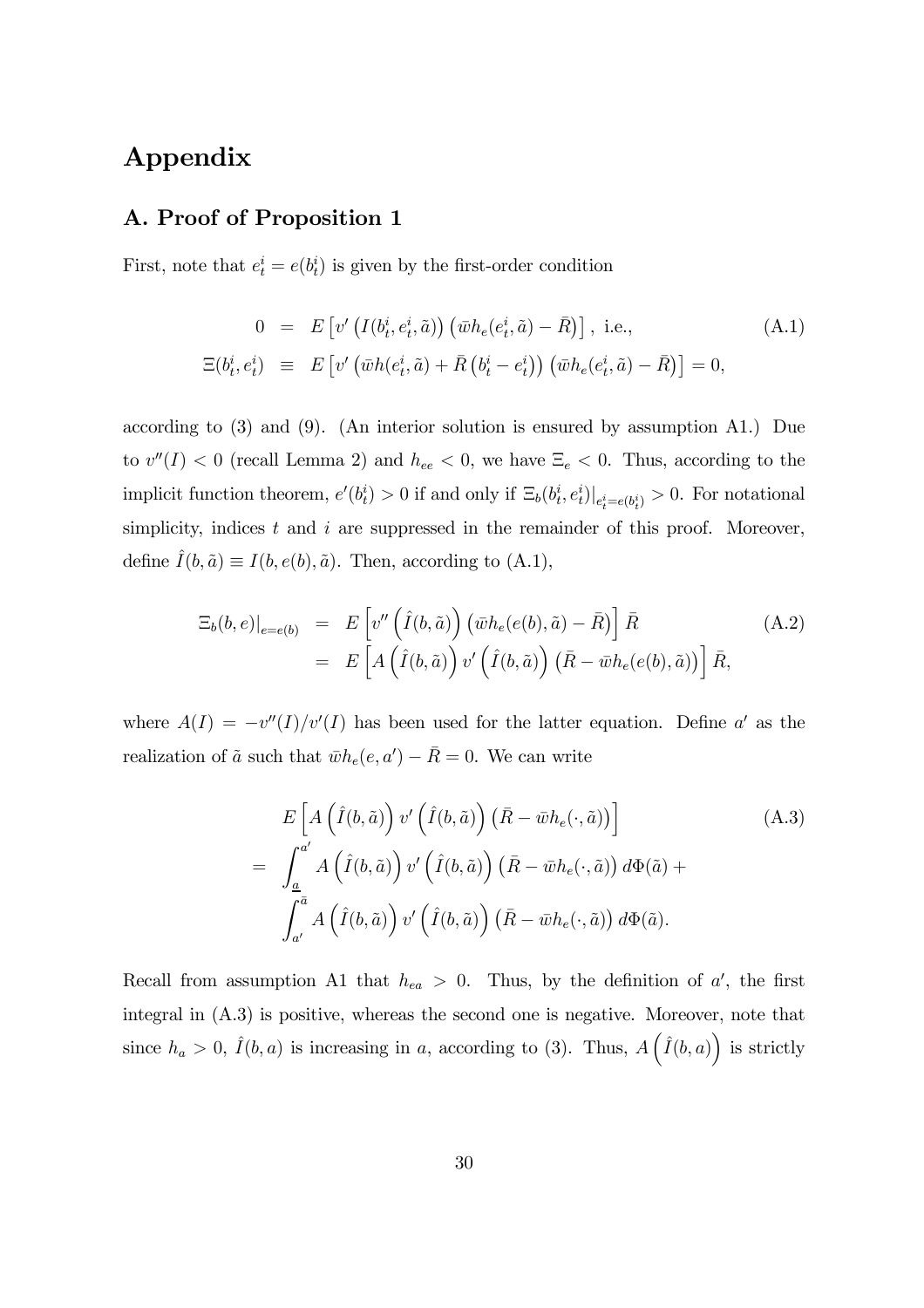decreasing in a under assumption A3. Hence, under A3,

$$
A\left(\hat{I}(b,a')\right) \int_{\underline{a}}^{a'} v'\left(\hat{I}(b,\tilde{a})\right) \left(\bar{R} - \bar{w}h_e(\cdot,\tilde{a})\right) d\Phi(\tilde{a}) \tag{A.4}
$$
\n
$$
<\quad \int_{\underline{a}}^{a'} A\left(\hat{I}(b,\tilde{a})\right) v'\left(\hat{I}(b,\tilde{a})\right) \left(\bar{R} - \bar{w}h_e(\cdot,\tilde{a})\right) d\Phi(\tilde{a}),
$$

$$
A\left(\hat{I}(b,a')\right) \int_{a'}^{\bar{a}} v'\left(\hat{I}(b,\tilde{a})\right) \left(\bar{R} - \bar{w}h_e(\cdot,\tilde{a})\right) d\Phi(\tilde{a})
$$
\n
$$
\left\langle \int_{a'}^{\bar{a}} A\left(\hat{I}(b,\tilde{a})\right) v'\left(\hat{I}(b,\tilde{a})\right) \left(\bar{R} - \bar{w}h_e(\cdot,\tilde{a})\right) d\Phi(\tilde{a}).
$$
\n(A.5)

Adding up (A.4) and (A.5) and using  $A(I)v'(I) = -v''(I)$  yields

$$
A\left(\hat{I}(b,a')\right) E\left[v'\left(\hat{I}(b,\tilde{a})\right) \left(\bar{R} - \bar{w}h_e(\cdot,\tilde{a})\right)\right] < E\left[v''\left(\hat{I}(b,\tilde{a})\right) \left(\bar{w}h_e(\cdot,\tilde{a}) - \bar{R}\right)\right].\tag{A.6}
$$

Under the optimal human capital investment,  $e(b)$ , the left-hand side of  $(A.6)$  is zero, according to (A.1). Thus,  $E\left[v''(\hat{I}(b, \tilde{a}))\left(\bar{w}h_e(\cdot, \tilde{a}) - \bar{R}\right)\right] > 0$ , implying  $\Xi_b(b, e)|_{e=e(b)} >$ 0, according to (A.2). Hence,  $e'(b) > 0$ . This concludes the proof.  $\blacksquare$ 

#### B. Stationary Equilibria

This appendix provides a more formal treatment of stationary equilibria and generalizes the cases discussed in section 4.2 (based on Fig. 1).

Let  $P(b, \cdot)$  be the transition function of the Markov process  $b_{t+1}^i = \hat{b}(b_t^i, \tilde{a})$ , i.e.,  $P(b^i, \mathcal{Z})$  is the probability that  $b^i$  is in the set  $\mathcal Z$  one period after it started in  $b^i$ . That is,

$$
P(b^i, \mathcal{Z}) \equiv \Pr{\tilde{a} : \hat{b}(b^i, \tilde{a}) \in \mathcal{Z}} \equiv \Pr{\tilde{a} \in \mathcal{Z}_{b^i}} = \int_{\mathcal{Z}_{b^i}} \Phi(\tilde{a}), \tag{A.7}
$$

where  $\mathcal{Z}_{b^i} \equiv \{\tilde{a} : \hat{b}(b^i, \tilde{a}) \in \mathcal{Z}\}\$  and  $\mathcal{Z}$  is a Borel set in  $\mathbb{R}_+$ . Moreover, let  $\mu_t^i(\mathcal{Z}) \equiv$  $Pr{\lbrace b_i^i \in \mathcal{Z} \rbrace}$  for all  $\mathcal{Z} \subset \mathbb{R}_+$ ,  $t = 0, 1, 2, \dots$ , be the probability measure associated with  $b_t^i$ . Thus, given initial wealth  $b_0^i$  of dynasty i,  $\mu_0^i$  is given by  $\mu_0^i([0,b^i)) = 0$  for all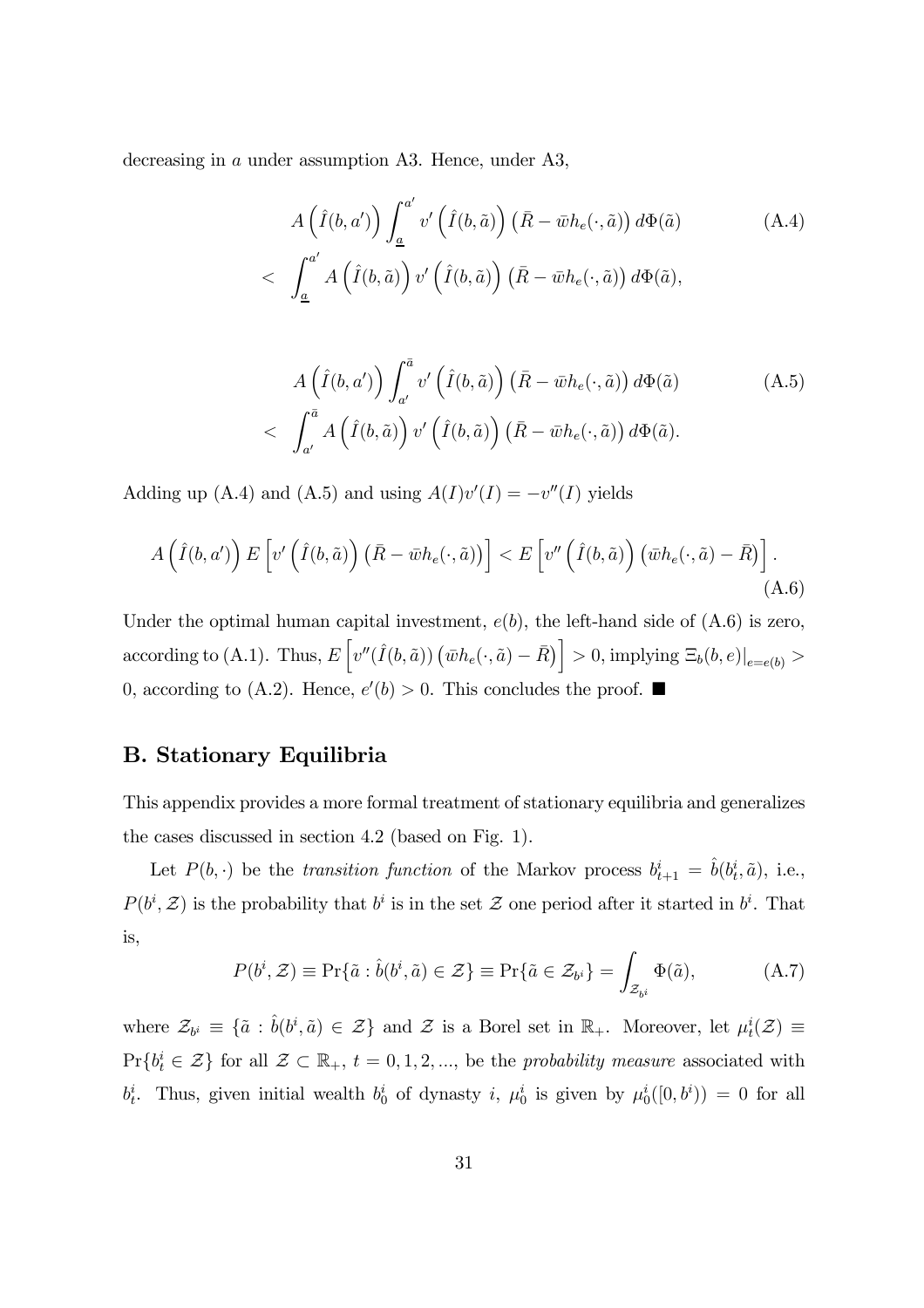$b^i \leq b_0^i$  and  $\mu_0^i([b^i,\infty)) = 1$  otherwise. Starting from  $\mu_0^i$ , the distribution of family wealth evolves according to  $\mu_{t+1}^i(\mathcal{Z}) = \int P(b^i, \mathcal{Z}) \mu_t^i(db^i)$  for all  $\mathcal{Z} \subset \mathbb{R}_+$ . From this, we can define a stationary equilibrium as follows.42

**Definition 1.** (Stationary equilibrium). A *stationary equilibrium* for family wealth  $b^i$  of dynasty i is a probability measure  $\mu^i$  such that  $\mu^i(\mathcal{Z}) = \int P(b^i, \mathcal{Z}) \mu^i(db^i)$  for all  $\mathcal{Z} \subset \mathbb{R}_+$ . A trivial stationary equilibrium is a stationary equilibrium which is associated with a distribution of  $b^i$  such that all mass is concentrated on zero (i.e.,  $lim_{t\to\infty} \Pr\{b_t^i = 0\} = 1$ .

Together with Definition 1, the next definition leads to an important existence result.

**Definition 2.** (Stable set). An interval  $[x, y] \subset \mathbb{R}$  is called a *stable set* of the stochastic process  $\hat{b}$  if (i)  $\hat{b}(b^i, x) = x$ ,  $\hat{b}(b^i, y) = y$ , and (ii)  $\hat{b}(b^i, x) < b^i$ ,  $\hat{b}(b^i, y) > b^i$  for all  $x < b^i < y$ .

Lemma B.1. (Wang, 1993). There is a unique stable stationary equilibrium on a stable set I. Moreover, the convergence to the stationary equilibrium is uniform on I.

**Proof.** Brock and Mirman (1972), Wang (1993).  $\blacksquare$ 

Given these preliminaries, let  $S_a \equiv \{b \in \mathbb{R}_{++} | \hat{b}(b, a) = 0\}$  be the set of strictly positive transfers received by a young individual, such that the optimal transfer as adult to her offspring is zero,  $a \in \mathcal{A}$ . Moreover, let  $\underline{b}_a \equiv \max S_a$  be the largest element of such a set. Suppose that the following holds.

**A6.**  $S_{\bar{a}}$  is non-empty, i.e., there exists  $\underline{b}_{\bar{a}} > 0$ .

Note that  $\hat{b}_a(b,a) = b'\left(\hat{I}(b,a)\right)\hat{I}_a$ , according to (12) and (13). Thus, using  $\hat{I}_a > 0$ and Lemma 1, we have  $\underline{b}_a > \underline{b}_{\overline{a}}$  for all  $a \in [\underline{a}, \overline{a})$ . That is, if an individual which has received a transfer b when young does not save as adult in the best state  $\bar{a}$ , neither she

<sup>42</sup>Definitions 1 and 2 closely follow Wang (1993).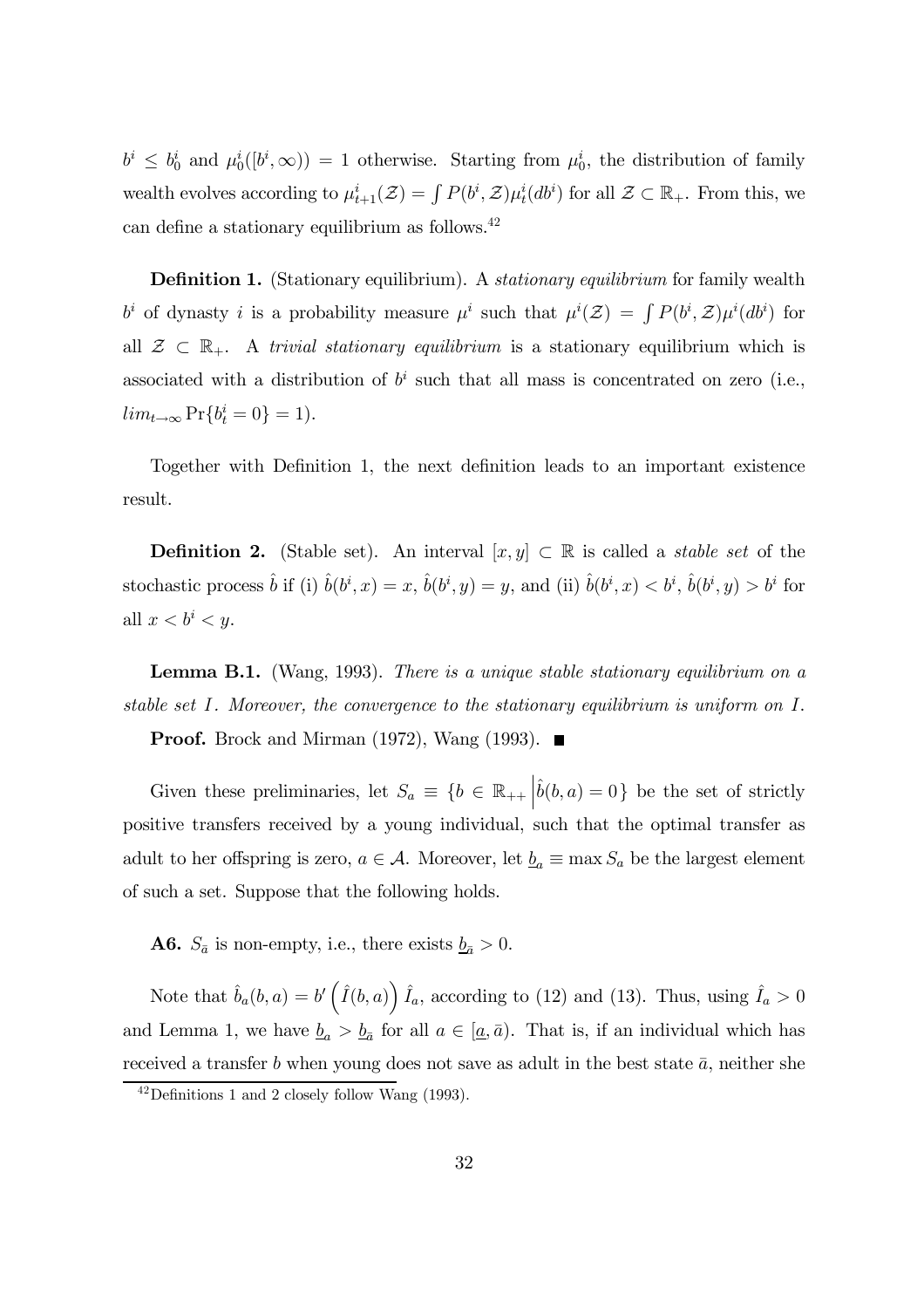does in any other state. Also note that, if  $\underline{b}_a > 0$  exists for some a, then A2 and A5 imply that  $b(b, a) > 0$  and  $b<sub>b</sub>(b, a) > 0$  for all  $b > b<sub>a</sub>$ , according to Lemma 3.

We are now ready to give a formal characterization of the result corresponding to panel (a) of Fig. 1.

**Proposition B.1.** Under A2, A5 and A6. If  $\hat{b}(b^i, \bar{a}) < b^i$  for all  $b^i > 0$ , the distribution of  $b^i$  globally converges to a trivial stationary equilibrium.

**Proof.** First, note that A6, which says that  $S_{\bar{a}}$  is non-empty, also implies that  $S_a$ is non-empty. Moreover, recall  $\underline{b}_a > \underline{b}_{\overline{a}} > 0$ . Also recall that A2, A5 and A6 ensure  $\hat{b}(b, a) > 0$  and  $\hat{b}_b(b, a) > 0$  for all  $b > \underline{b}_a$ , according to Lemma 3. Thus, Proposition B.1 corresponds to the case in panel (a) of Fig. 1. From this figure, it is clear that there no stable set of the process  $\hat{b}$  exists (recall Definition 2), and global convergence to a trivial stationary equilibrium (recall Definition 1) is obvious.  $\blacksquare$ 

To analyze more general situations than global convergence to a trivial stationary equilibrium, the next assumption prevents infinite wealth accumulation of rich dynasties.

**A7.**  $\lim_{b\to\infty} \hat{b}_b(b, a) = 0$  for all  $a \in \mathcal{A}$ .

Moreover, let  $\Theta_a \equiv \{b \in \mathbb{R}_{++} | \hat{b}(b, a) = b\}$  be the set of strictly positive fixed points of  $\tilde{b}(b, a)$ ,  $a \in \mathcal{A}$ . In the remainder of this appendix, we focus on situations in which  $\Theta_{\underline{a}}$  and  $\Theta_{\bar{a}}$  have the following properties.

**A8.** (i)  $\Theta_{\underline{a}}$  is non-empty.<sup>43</sup> (ii)  $\Theta_{\underline{a}}$  and  $\Theta_{\overline{a}}$  are finite. (iii) Let  $c_{\overline{a}}, d_{\overline{a}}$  be two adjacent elements of  $\Theta_{\bar{a}}$  such that  $c_{\bar{a}} < d_{\bar{a}}$  and  $\hat{b}_b(d_{\bar{a}}, \bar{a}) \leq 1$ . Then there exists  $c_{\underline{a}} \in \Theta_{\underline{a}}$  such that  $c_{\underline{a}} \in (c_{\bar{a}}, d_{\bar{a}})$ . (iv) Let  $c_{\underline{a}}, d_{\underline{a}}$  be two adjacent elements of  $\Theta_{\underline{a}}$  such that  $c_{\underline{a}} < d_{\underline{a}}$  and  $\hat{b}_b(d_{\underline{a}}, \underline{a}) \geq 1$ . Then there exists  $c_{\overline{a}} \in \Theta_{\overline{a}}$  such that  $c_{\overline{a}} \in (c_{\underline{a}}, d_{\underline{a}})$ .

#### $\langle$ Figure 2>,  $\langle$ Figure 3>

<sup>&</sup>lt;sup>43</sup>Note that, under A6, part (i) of A8 implies that  $\Theta_{\bar{a}}$  is non-empty as well.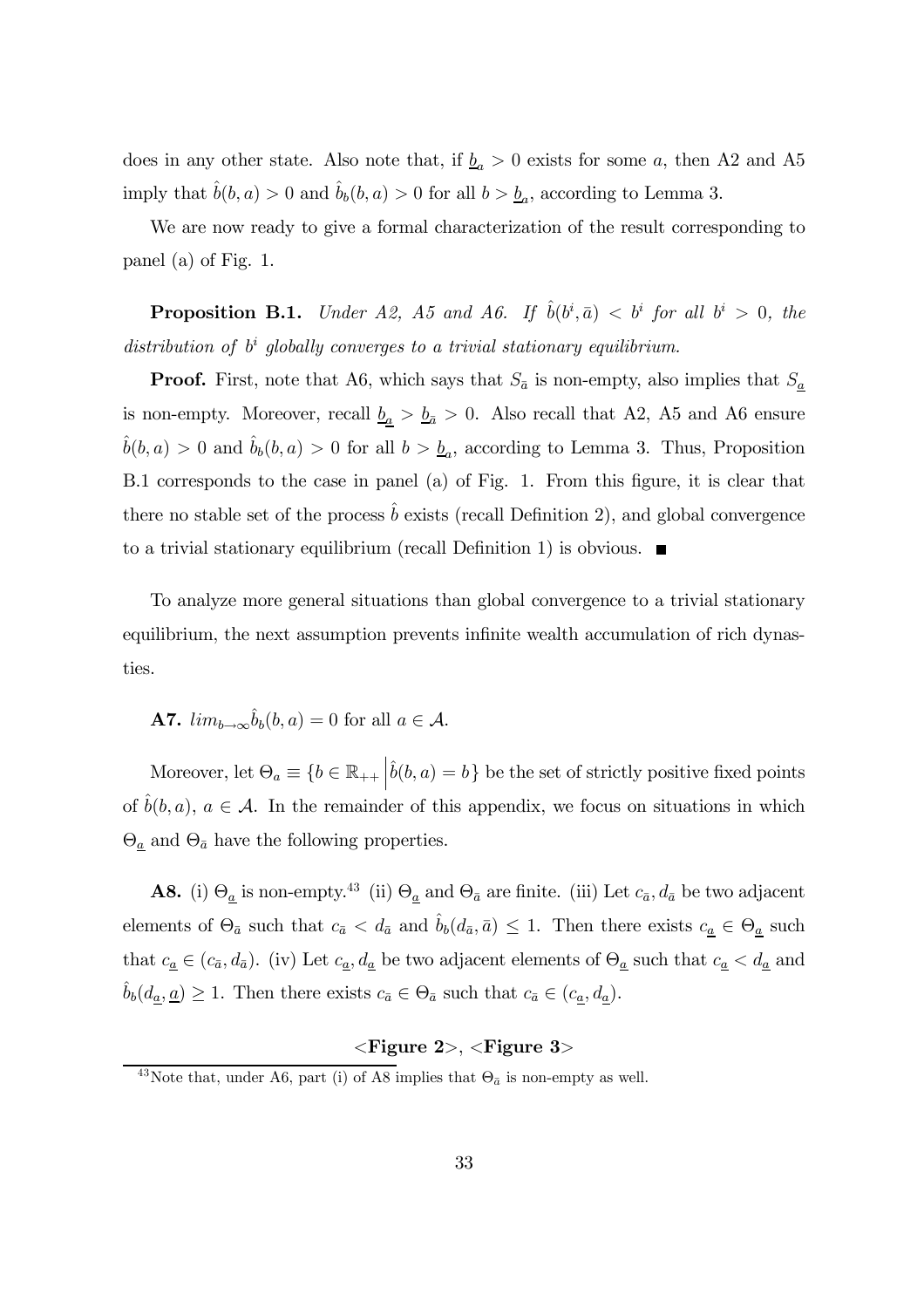It is easy to check that the case depicted in panel (b) of Fig. 1 is consistent with A6- A8.44 Fig. 2 shows situations, which are consistent with A6 and A7, but inconsistent with some parts of A8, whereas panels  $(a)-(c)$  of Fig. 3 are, like panel  $(b)$  of Fig. 1, consistent with A6-A8.

Note that, by applying Definition 2,  $I_3$  and  $I_6$  in panels (a) and (b) of Fig. 3 are both stable sets, whereas in panel (c)  $I_3$  is the unique stable set. Moreover, by replicating the arguments in Laitner (1981; section III), the following can be concluded from Fig. 3, starting with panels (a) and (b). In panel (a) of Fig. 3, if  $b_0^i \in I_2 \cup I_3 \cup I_4$ , then  $\lim_{t\to\infty} \Pr\{b_t^i \in I_3\} = 1$ . In panel (b), the same is true if  $b_0^i \in I_2 \cup I_3$ . In panel (a), if  $b_0^i \in I_6 \cup I_7$ , then  $\lim_{t \to \infty} Pr\{b_t^i \in I_6\} = 1$ . In panel (b), the same is true if  $b_0^i \in I_5 \cup I_6 \cup I_7$ . In both panels (a) and (b), if  $b_0^i \in I_0$ , then  $q \equiv \lim_{t \to \infty} \Pr\{b_t^i = 0\} = 1$ , and, if  $b_0^i \in I_1$ , then  $q \in (0,1)$  and  $\lim_{t\to\infty} \Pr\{b_t^i \in I_3\} = 1-q$ . Finally, if  $b_0^i \in I_5$ in panel (a), then  $b_t^i \in I_3$  or  $b_t^i \in I_6$  with probability one. In panel (b), the same is true if  $b_0^i \in I_4$ . Now consider panel (c) of Fig. 3. If  $b_0^i \in I_0 \cup I_1$ , then  $q = 1$ . If  $b_0^i \in I_2$ , then  $q \in (0,1)$  and  $\lim_{t \to \infty} \Pr\{b_t^i \in I_3\} = 1 - q$ . Finally, if  $b_0^i \in I_3 \cup I_4$ , then  $\lim_{t\to\infty} \Pr\{b_t^i \in I_3\} = 1$ . Using this discussion, one can generalize the conclusions drawn from panel (b) of Fig. 1 discussed in the main text, in the following sense.

**Proposition B.2.** Under A2, A5-A8. Let  $c = \min \Theta_{\bar{a}}$  and  $d = \min \Theta_{\underline{a}}$  (i.e.,  $c < d$ ).

(i) For all  $b_0^i \in [0, c]$ , as  $t \to \infty$ , the distribution of  $b_t^i$  converges to a locally stable trivial stationary equilibrium.

(ii) For all  $b_0^i \in (c, d)$ , there is a positive probability  $q \in (0, 1)$  that the distribution of  $b_t^i$  converges to a trivial stationary equilibrium, whereas with probability  $1-q$  it converges to a (unique and stable) stationary equilibrium on a stable set.

(iii) For all  $b_0^i \in [d, \infty)$ , the distribution of  $b^i$  converges to a (unique and stable) stationary equilibrium on a stable set.

Proof. Part (i) of Proposition B.2 can be deduced by similar arguments as in the proof of Proposition B.1. To prove parts (ii) and (iii), recall Definitions 1 and 2 and

<sup>&</sup>lt;sup>44</sup>Note that part (iv) of A8 is not relevant for panel (b) of Fig. 1, since  $\hat{b}_b(d_{\underline{a}}, \underline{a}) < 1$ .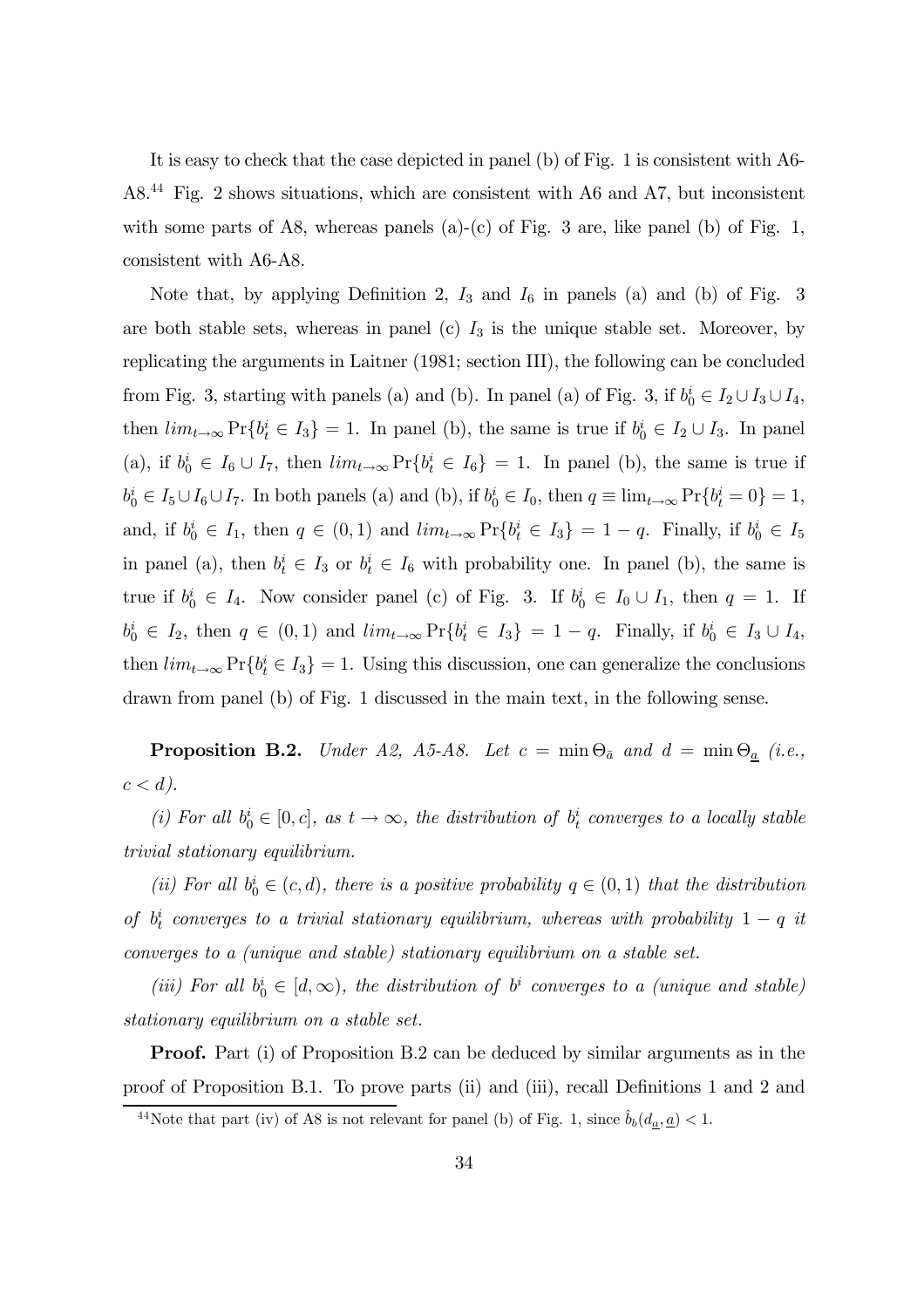verify from A2 and A5 (which ensure  $\hat{b}(b, a) > 0$  and  $\hat{b}_b(b, a) > 0$  for all  $b > \underline{b}_a$ ) as well as A6-A8, that the result can directly be deduced by replicating the discussion of Fig. 3 above.  $\blacksquare$ 

#### C. A Simple Example

This appendix provides a simple illustration of the analysis by specifying preferences. Following Galor and Zeira (1993), Moav (2002) and Galor and Moav (2004), among others, the utility is given by

$$
u(c_{t+1}^i, b_{t+1}^i) = (1 - \alpha) \ln c_{t+1}^i + \alpha \ln(\gamma + b_{t+1}^i), \quad 0 < \alpha < 1, \gamma \ge 0. \tag{A.8}
$$

It is easy to check that assumption A2 and thus Lemma 1 and 2 holds. Using the firstorder condition (6) for optimal savings as adult, (A.8) implies a saving function  $b_{t+1}^i =$  $b(I_{t+1}^i) = \alpha[I_{t+1}^i - \vartheta]$  if  $I_{t+1}^i > \vartheta \equiv \gamma(1-\alpha)/\alpha$  and  $b_{t+1}^i = 0$  otherwise. (See also Remark 1 in section 5.2.) Moreover, indirect utility is given by  $v(I_{t+1}^i) = 2\ln(I_{t+1}^i + \gamma) + \eta$ , where  $\eta \equiv \alpha \ln \alpha + (1 - \alpha) \ln(1 - \alpha)$ . Thus, the degree of absolute risk aversion is given by  $A(I) = -v''(I)/v'(I) = 1/(I + \gamma)$ . That is,  $A(I)$  is strictly decreasing in I, in line with assumption A3. Hence,  $e'(b) > 0$ , according to Proposition 1, where  $e(b)$  is given by

$$
\int_{\mathcal{A}} \frac{\bar{w}h_e(e,\tilde{a}) - \bar{R}}{\bar{w}h(e,\tilde{a}) + \bar{R}(b-e)} d\Phi(\tilde{a}) = 0,
$$
\n(A.9)

according to the first-order condition (A.1) for optimal educational investment. Using  $(A.9)$ , tedious derivations reveal that the sign of  $e''(b)$  is ambiguous, lending some justification to  $|e''(b)| \approx 0$  (assumption A4). Regarding the short run, this means that  $\hat{H}'_1(\varepsilon) > 0$  (Proposition 2) is likely to hold. For the remainder of this appendix, suppose  $\gamma > 0$ , i.e.,  $\vartheta > 0$ . For the medium run and long run analysis, using (12), one then obtains

$$
b_{t+1}^i = \hat{b}(b_t^i, a) = \tilde{b}_1(b_t^i) = \begin{cases} \alpha[\bar{w}h(e(b_t^i), a) + \bar{R}(b_t^i - e(b_t^i)) - \vartheta] & \text{if } b_t^i \ge b_a, \\ 0 & \text{otherwise,} \end{cases}
$$
(A.10)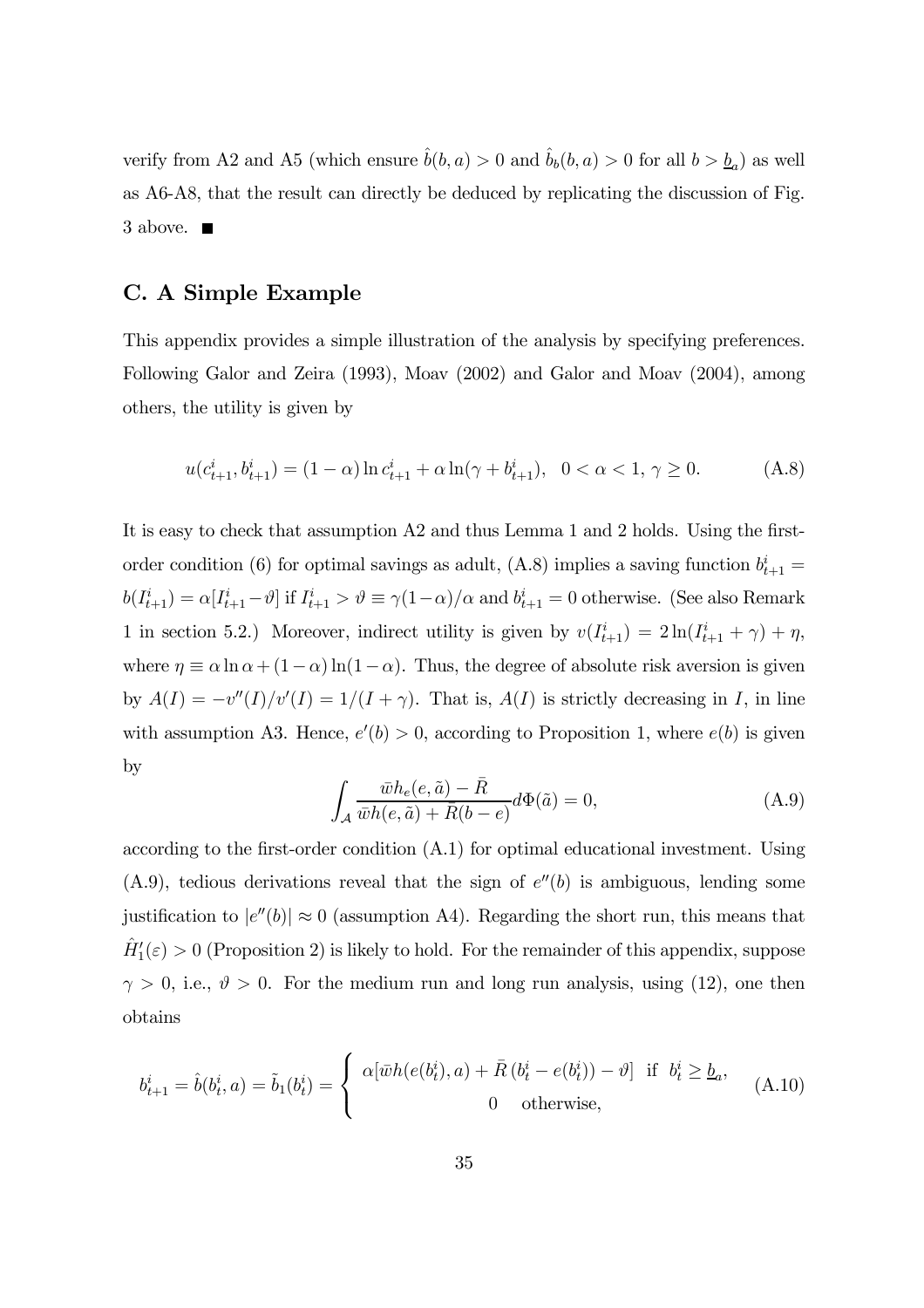where  $\underline{b}_a$  is given by  $\bar{w}h(e(\underline{b}_a), a) + \bar{R}(\underline{b}_a - e(\underline{b}_a)) = \vartheta$ ,  $a \in \mathcal{A}$ . Note that A5 implies that  $\underline{b}_a$  is unique, and A6 implies that  $\underline{b}_a > 0$ . Thus, if  $\alpha \left[ \bar{w}h(e(b), a) + \bar{R}(b - e(b)) - \vartheta \right] < b$ for all  $a \in \mathcal{A}$  and for all  $b > 0$ , Proposition A.1 applies, i.e., the distribution of  $b^i$  globally converges to a trivial stationary equilibrium. Moreover, it is easy to check that, under assumption A4, (A.10) implies

$$
\hat{b}_{bb}(b_t^i, a) = \tilde{b}_1''(b) < 0 \text{ for all } b > \underline{b}_a, \ a \in \mathcal{A}.\tag{A.11}
$$

Since  $b''(I) = 0$  for  $I > \vartheta$  under utility specification (A.8),  $\tilde{b}''_1(b) < 0$  illustrates part (i) of Lemma 4. Thus, the impact of higher equality on medium run growth is positive, according to part (i) of Proposition 3. For the long run analysis, note that  $(A.11)$  is consistent with assumption A7. Moreover, if there exists a  $b > 0$  such that  $\alpha[\bar{w}h(e(b), \underline{a}) + \bar{R}(b - e(b)) - \vartheta] = b$ , i.e., if part (i) of A8 holds, (A.11) implies that also parts (ii)-(iv) of A8 hold. This illustrates that, for the long run, the discussion of Fig. 1 in the main text applies (Proposition 4).

## References

Aghion, Philippe and Patrick Bolton (1997). A Theory of Trickle-down Growth and Development, Review of Economic Studies 64, 151-172.

Aghion, Philippe, Eve Caroli and Cecilia García-Peñalosa (1999). Inequality and Economic Growth: The Perspective of New Growth Theories, Journal of Economic Literature 37, 1615-1660.

Alesina, Alberto and Dani Rodrik (1994). Distributive Politics and Economic Growth, Quarterly Journal of Economics 109, 465-490.

Alesina, Alberto and Roberto Perotti (1996). Income Distribution, Political Instability, and Investment, European Economic Review 40, 1203-1228.

Altonji, Joseph G., Fumio Hayashi, and Laurence J. Kotlikoff (1997). Parental Altruism and Inter Vivos Transfers: Theory and Evidence, Journal of Political Economy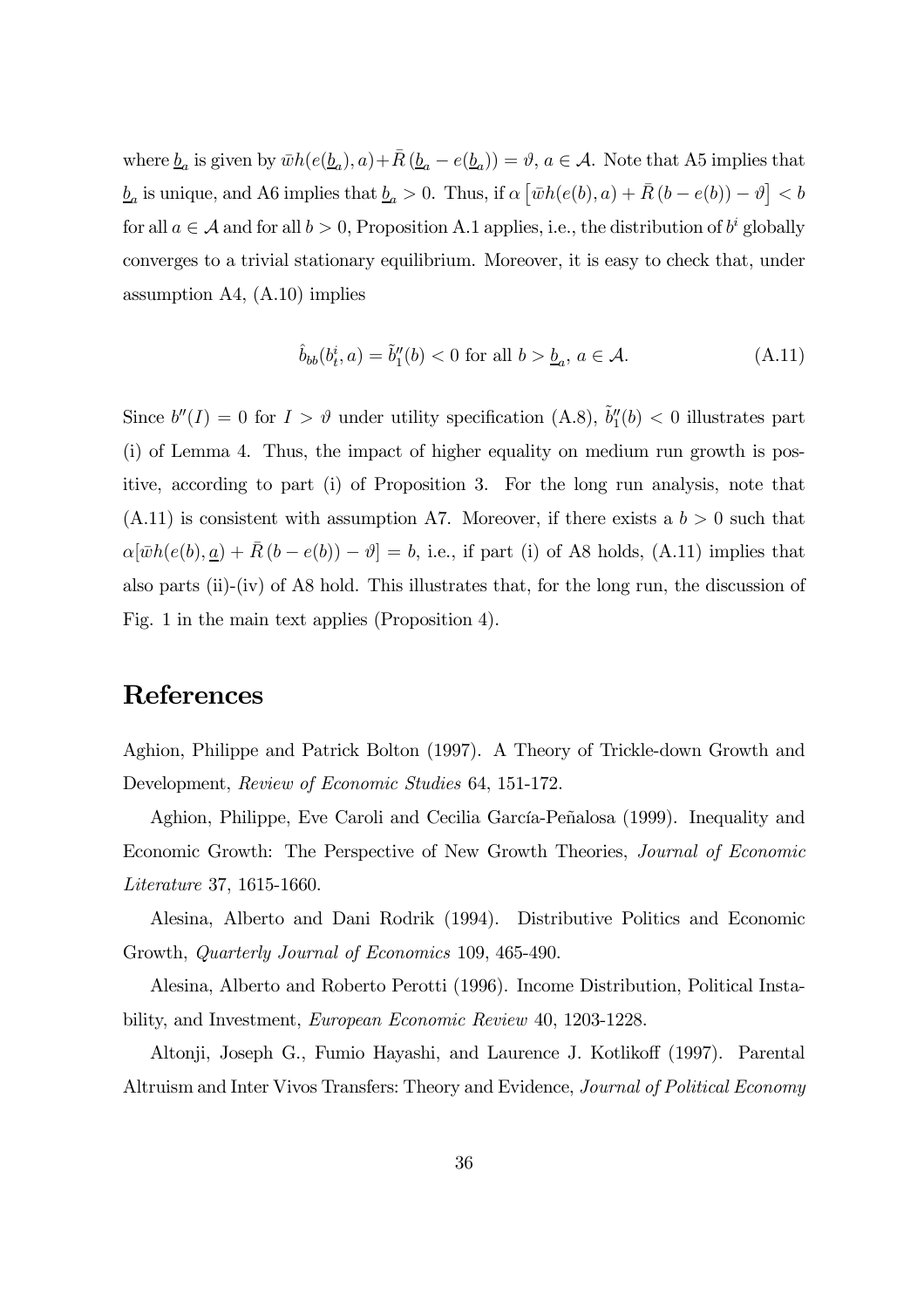105, 1121-66.

Arrow, Kenneth J. (1971). Essays in the Theory of Risk-Bearing, North-Holland, Amsterdam.

Banerjee, Abhijit V. and Esther Duflo (2003). Inequality and Growth: What Can the Data Say?, Journal of Economic Growth 8, 267-299.

Banerjee, Abhijit V. and Andrew F. Newman (1991). Risk-Bearing and the Theory of Income Distribution, Review of Economic Studies 58, 211-235.

Banerjee, Abhijit V. and Andrew F. Newman (1993). Occupational Choice and the Process of Development, Journal of Political Economy 101, 274-298.

Barro, Robert J. (1974). Are Government Bonds Net Wealth? Journal of Political Economy 82, 1095-1117.

Barro, Robert J. (1991). Economic Growth in a Cross-Section of Countries, Quarterly Journal of Economics 106, 407-444.

Barro, Robert J. (2000). Inequality and Growth in a Panel of Countries, Journal of Economic Growth 5, 5-32.

Becker, Gary and Nigel Tomes (1986). Human Capital and the Rise and Fall of Families, Journal of Labor Economics 4, S1-S39.

Behrman, Jere R. and Paul Taubman (1990). The Intergenerational Correlation between Children's Adult Earnings and their Parents' Income: Results from the Michigan Panel Survey of Income Dynamics, Review of Income and Wealth 36, 115-127.

BÈnabou, Roland (1996). Inequality and Growth, NBER Macroeconomics Annual, MIT Press, Cambridge, MA, 11-74.

BÈnabou, Roland (2002). Tax and Education Policy in a Heterogenous-Agent Economy: What Levels of Redistribution Maximize Growth and Welfare, Econometrica 70, 481-519.

Bourguignon, Francois (1981). Pareto Superiority of Unegalitarian Equilibria in Stiglitzí Model of Wealth Distribution With Convex Saving Function, Econometrica 49 (6), 1469-1475.

Brock, William A. and Leonard Mirman (1972). Optimal Economic Growth and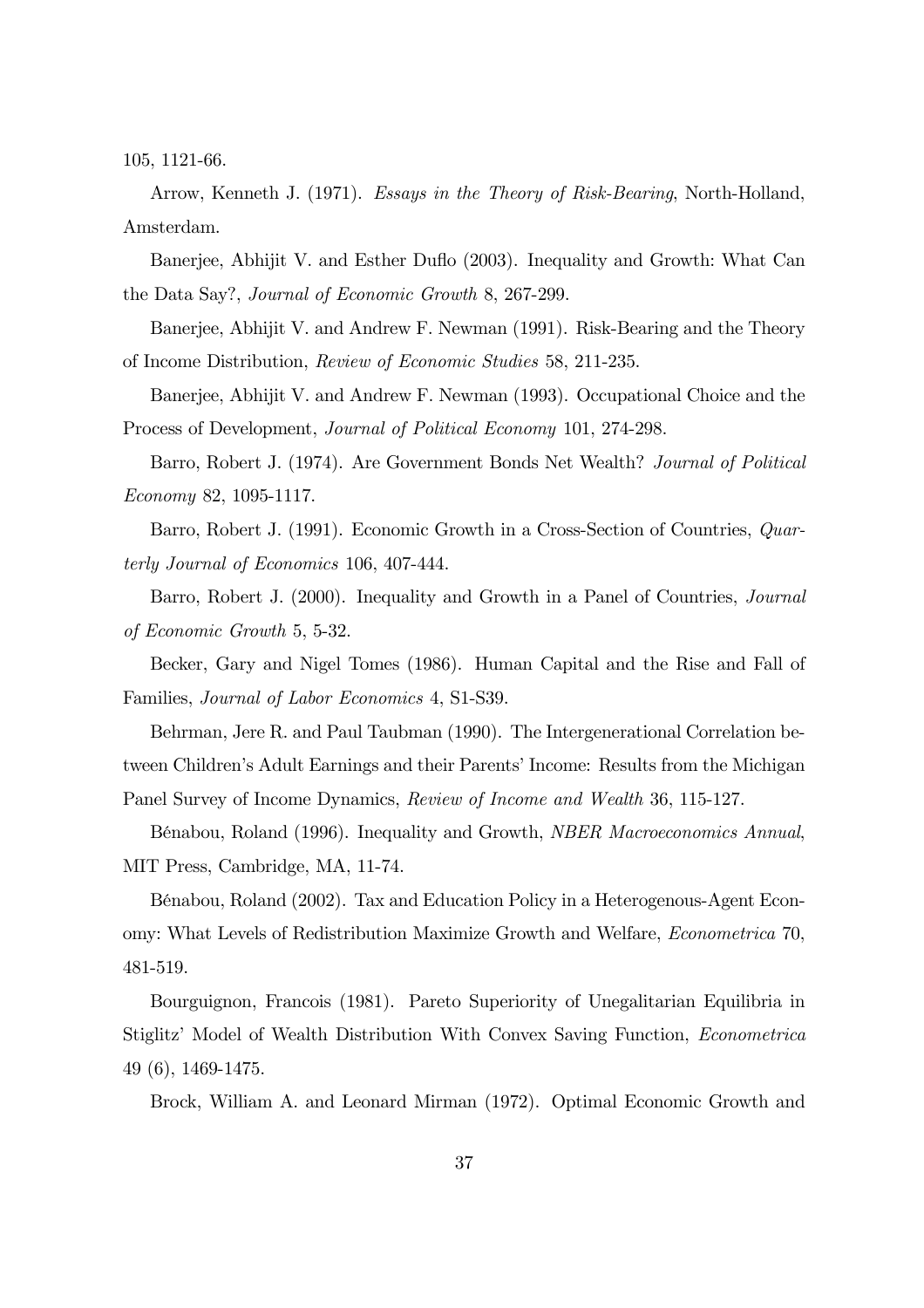Uncertainty: The Discounted Case, Journal of Economic Theory 4, 479-513.

Browning, Martin and Annamaria Lusardi (1996). Household Saving: Micro Theory and Micro Facts, Journal of Economic Literature 34, 1797-1855.

Carroll, Christopher D. (2000). Why Do the Rich Save So Much, in: J. B. Slemrod (ed.), Does Atlas Shrug? The Economic Consequences of Taxing the Rich, Harvard University Press, Cambridge, MA.

Carroll, Christopher D. (2002). Portfolios of the Rich, in: L. Guiso, M. Haliassos and T. Jappelli (eds.), Household Portfolios, MIT Press, Cambridge, MA.

Deininger, Klaus and Lyn Squire (1998). New Ways of Looking at Old Issues: Inequality and Growth, Journal of Development Economics 57, 259-287.

De Nardi, Mariacristina (2003). Wealth Inequality and Intergenerational Links, Review of Economic Studies (forthcoming).

Dynan, Karen E., Jonathan Skinner, and Stephen P. Zeldes (2000). Do the Rich Save More?, NBER Working Paper No. 7906.

Dynan, Karen E., Jonathan Skinner, and Stephen P. Zeldes (2002). The Importance of Bequests and Life-Cycle Saving in Capital Accumulation: A New Answer, American Economic Review Papers and Proceedings 92, 274-278.

Eaton and Rosen (1980). Taxation, Human Capital, and Uncertainty, American Economic Review 70, 705-715.

Egeln, Jürgen et al. (2003). Indikatoren zur Ausbildung im Hochschulbereich: Studie zum Innovationssystem Deutschlands, No. 10-2003 (Report to the German Ministry of Education and Research), Centre for European Economic Research (ZEW).

Fishman, Arthur and Avi Simhon (2002). The Division of Labor, Inequality and Growth, Journal of Economic Growth 7, 117-136.

Forbes, Kristin (2000). A Reassessment of the Relationship Between Inequality and Growth, American Economic Review 90, 869-887.

Friedman, Milton (1957). A Theory of the Consumption Function, Princeton University Press, Princeton, NJ.

Galor, Oded and Joseph Zeira (1993). Income Distribution and Macroeconomics,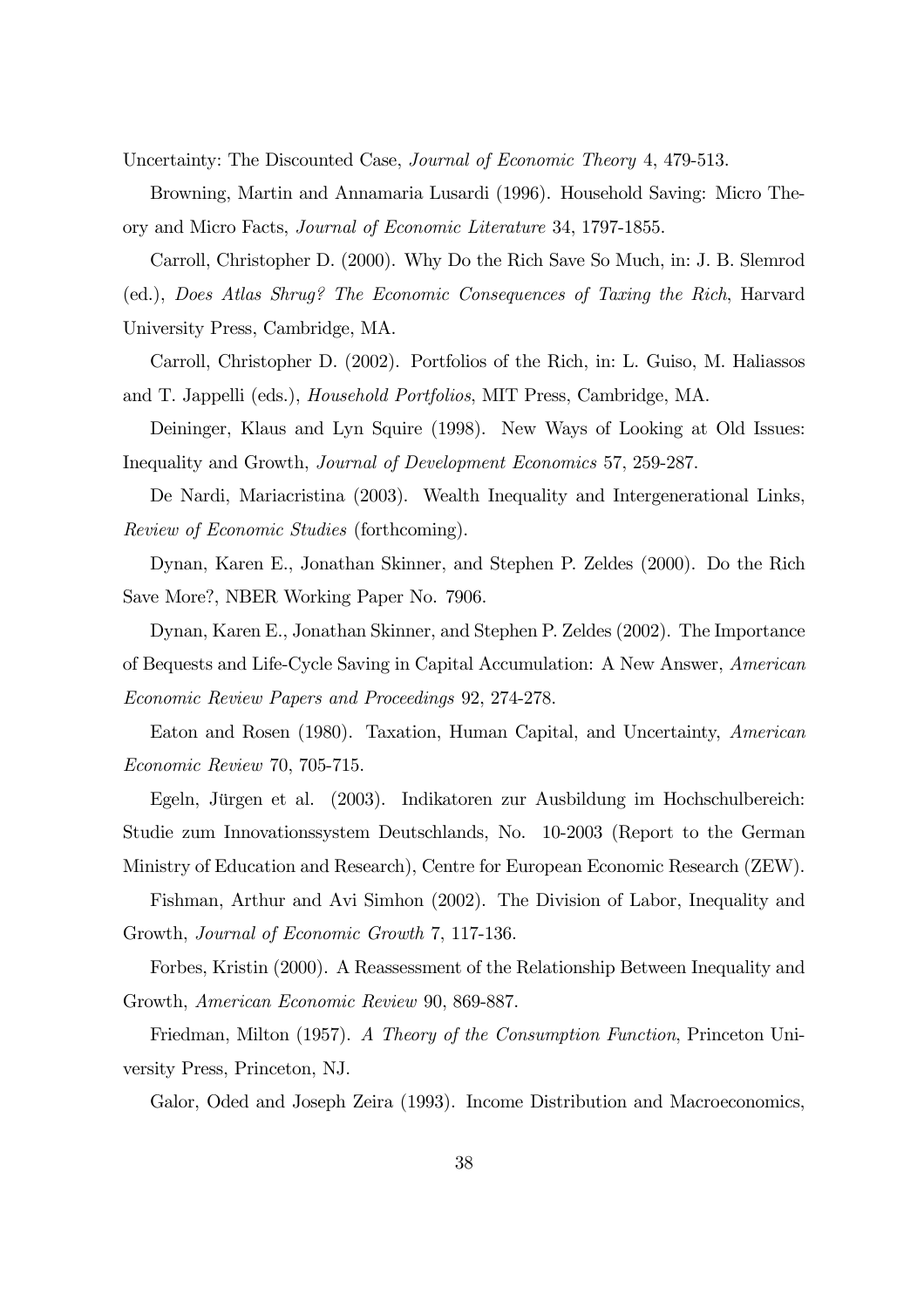Review of Economic Studies 60, 35-52.

Galor, Oded and Daniel Tsiddon (1997). The Distribution of Human Capital and Economic Growth, Journal of Economic Growth 2, 93-124.

Galor, Oded and Omer Moav (2004). From Physical to Human Capital Accumulation: Inequality in the Process of Development, Review of Economic Studies (forthcoming).

Glomm, Gerhard and B. Ravikumar (1992). Public versus Private Investment in Human Capital: Endogenous Growth and Income Inequality, *Journal of Political Econ*omy 100, 818-834.

Goldin Claudia and Lawrence F. Katz (1998). The Origins of Technology-Skill Complementarity, Quarterly Journal of Economics 113, 693-732

Gollier, Christian (2001). The Economics of Risk and Time, MIT Press, Cambridge, MA.

Gould, Eric D., Omer Moav and Bruce A. Weinberg (2001). Precautionary Demand for Education, Inequality, and Technological Progress, Journal of Economic Growth 6, 285-315.

Grossmann, Volker (2001). Inequality, Economic Growth, and Technological Change: New Aspects in an Old Debate, Doctoral Dissertation, Physika, Heidelberg.

Krebs, Tom (2003). Human Capital Risk and Economic Growth, Quarterly Journal of Economics 118, 709-744.

Kotlikoff, Laurence J. and Lawrence H. Summers (1981). The Role of Intergenerational Transfers in Aggregate Capital Accumulation, Journal of Political Economy 89, 706-732.

Laitner, John (1981). The Steady States of a Stochastic Decentralized Growth Model, Journal of Economic Theory 24, 377-392.

Levhari, David and Yoram Weiss (1974). The Effect of Risk on Investment in Human Capital, American Economic Review 64, 950-963.

Li, Hongyi and Heng-fu Zou (1998). Income Inequality is Not Harmful for Growth, Review of Development Economics 2, 318-334.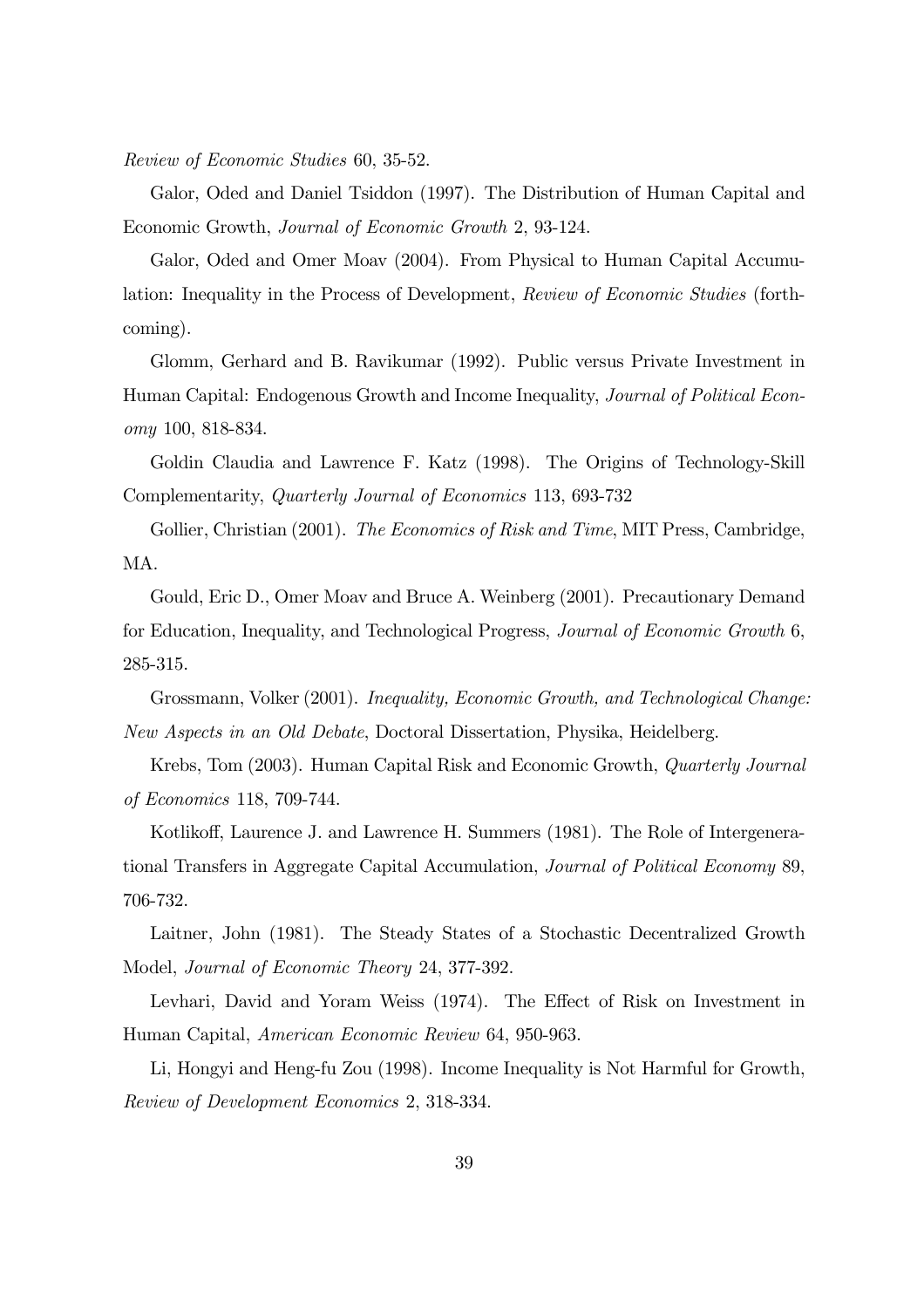Manski, Charles (1992). Parental Income and College Opportunity, Democratic Study Center Report, Washington, D.C.

Menchik, Paul L. and Martin David (1983). Income Distribution, Lifetime Savings, and Bequests, American Economic Review 73, 672-690.

Moav, Omer (2002). Income Distribution and Macroeconomics: The Persistence of Inequality in a Convex Technology Framework, Economics Letters 75, 187-192.

Pereira, Pedro T. and Pedro S. Martins (2002). Is There a Return-Risk Link in Education? Economic Letters 75, 31-37.

Pereira, Pedro T. and Pedro S. Martins (2003). Does Education Reduce Wage Inequality? Quantile Regression Evidence from 16 Countries, Labour Economics (forthcoming).

Perotti, Roberto (1993). Political Equilibrium, Income Distribution, and Growth, Review of Economic Studies 60, 755-776.

Perotti, Roberto (1996). Growth, Inequality, and Democracy: What the Data Say, Journal of Economic Growth 1, 149-187.

Persson, Torsten and Guido Tabellini (1994). Is Inequality Harmful for Growth?, American Economic Review 84, 600-621.

Plug, Erik and Wim Vijverberg (2003). Schooling, Family Background, and Adoption: Is It Nature or Is It Nurture?, *Journal of Political Economy* 111 (3), 611-641.

Sacerdote, Bruce (2002). The Nature and Nuture of Economic Outcomes, American Economic Review Papers and Proceedings 92, 344-348.

Solon, Gary (1999). Intergenerational Mobility in the Labor Market, in: Ashenfelter, O. and D. Card, *Handbook of Labor Economics*, Vol. 3A, ch. 29, Elsevier, Amsterdam et al., 1761-1800.

Stiglitz, Joseph E. (1969). Distribution of Income and Wealth Among Individuals, Econometrica 37, 382-397.

Taubman, Paul (1989). Role of Parental Income in Educational Attainment, American Economic Review Papers and Proceedings 79, 57-61.

Venieris, Yiannis P. and Dipak K. Gupta (1986). Income Distribution and So-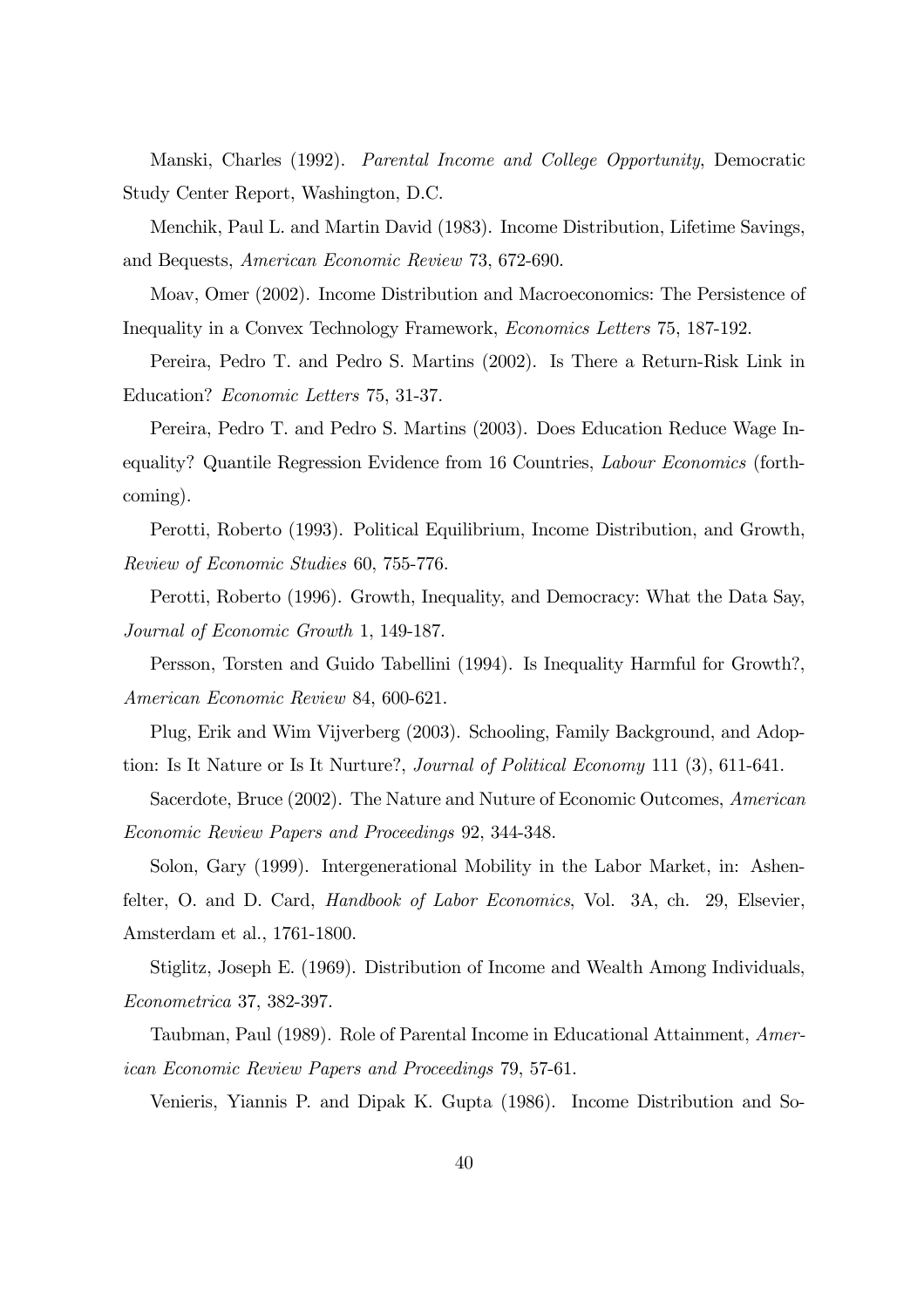ciopolitical Instability as Determinants of Savings: A Cross-sectional Model, Journal of Political Economy 94, 873-883.

Wang, Yong (1993). Stationary Equilibria in an Overlapping Generations Economy with Stochastic Production, Journal of Economic Theory 61, 423-435.

Wildasin, David (2000). Labor-Market Integration, Investment in Risky Human Capital, and Fiscal Competition, American Economic Review 90, 73-95.

Wilhelm, Mark O. (1996). Bequest Behavior and the Effect of Heirs' Earnings: Testing the Altruistic Model of Bequests, American Economic Review 86, 874-892.

Zweimüller, Josef (2000). Schumpeterian Entrepreneurs Meet Engel's Law: The Impact of Inequality on Innovation-Driven Growth, Journal of Economic Growth 5, 185-206.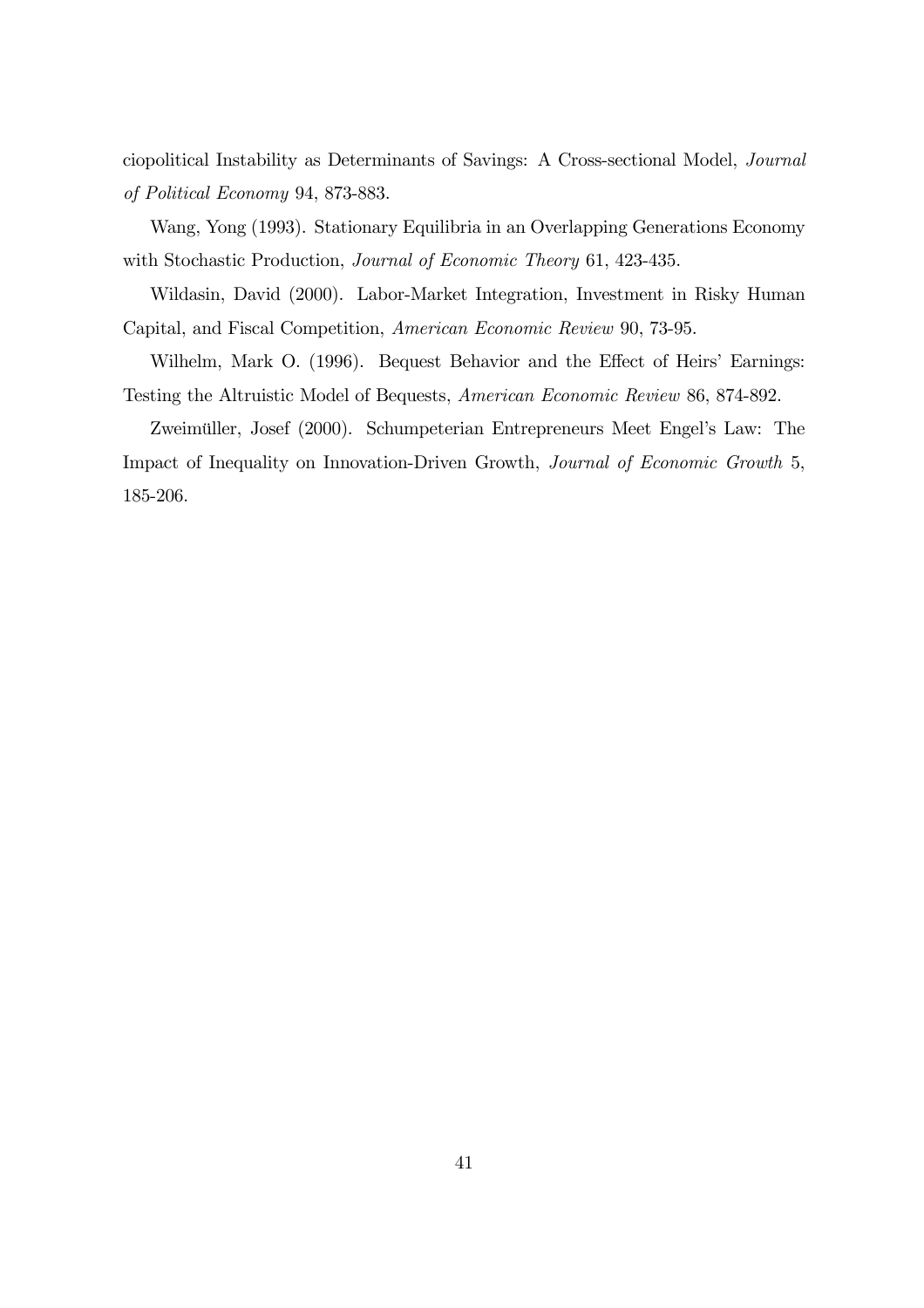Figure 1: Stationary equilibrium and convergence.

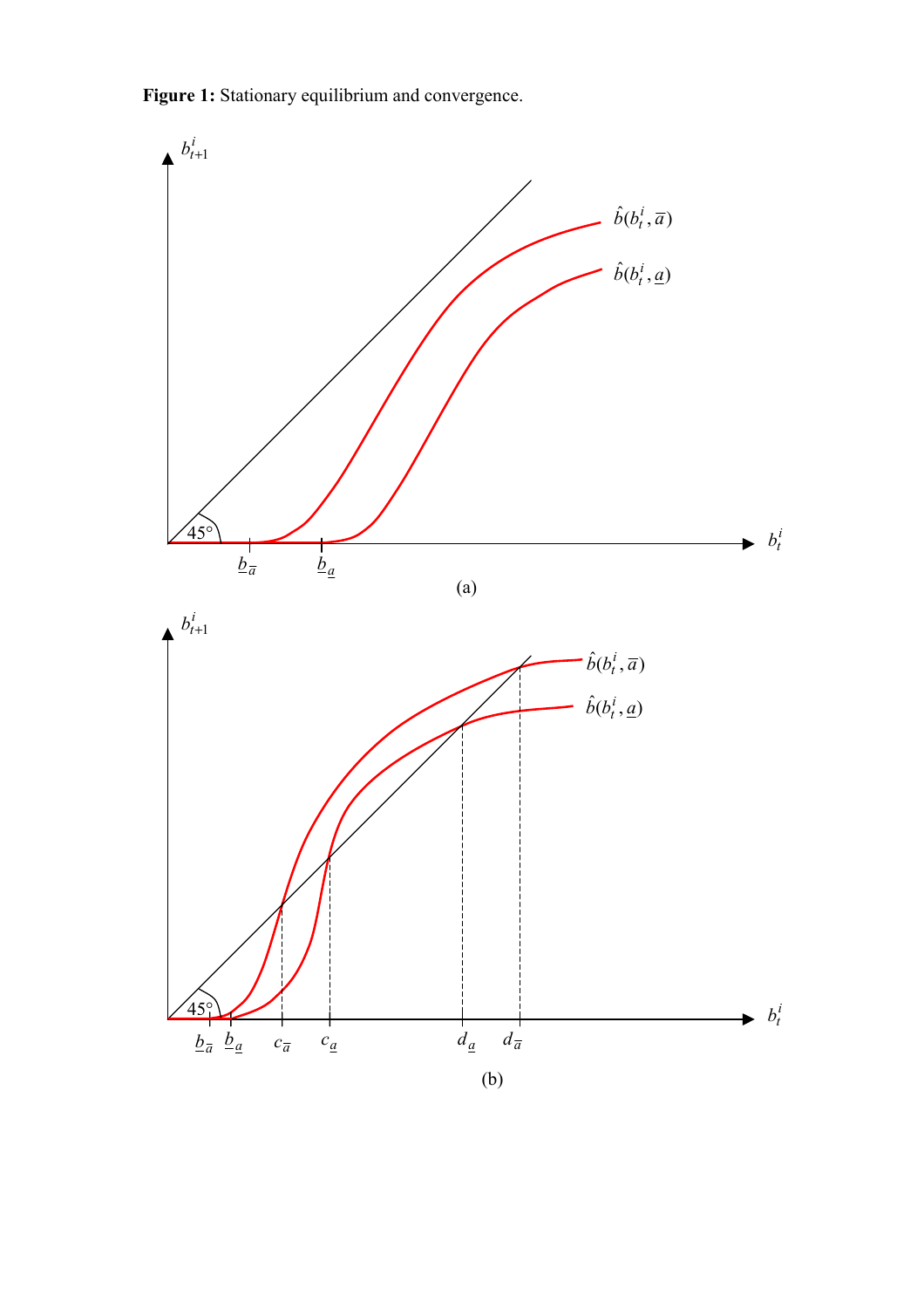**Figure 2:** Inconsistency with assumption A8.



(a)

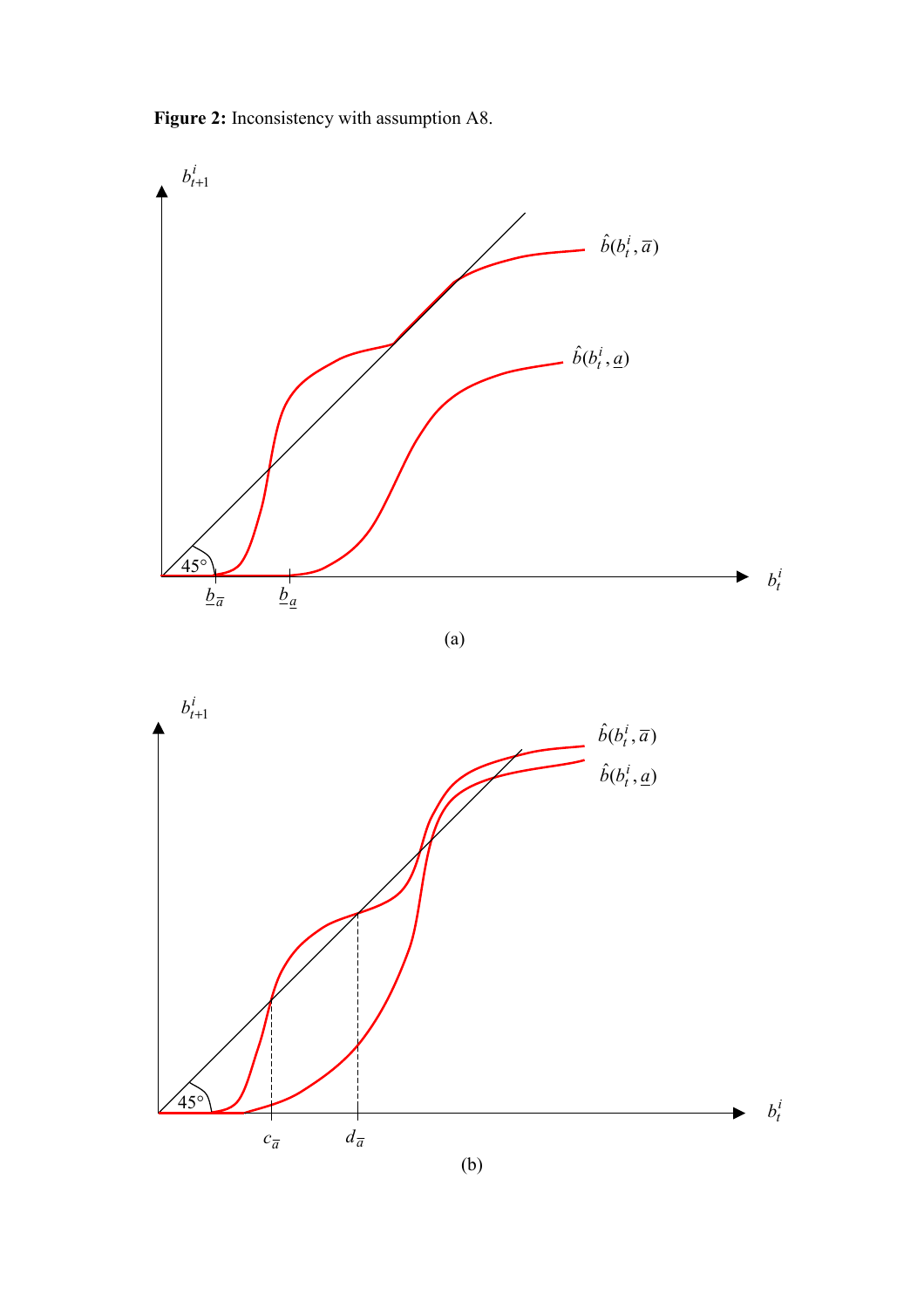

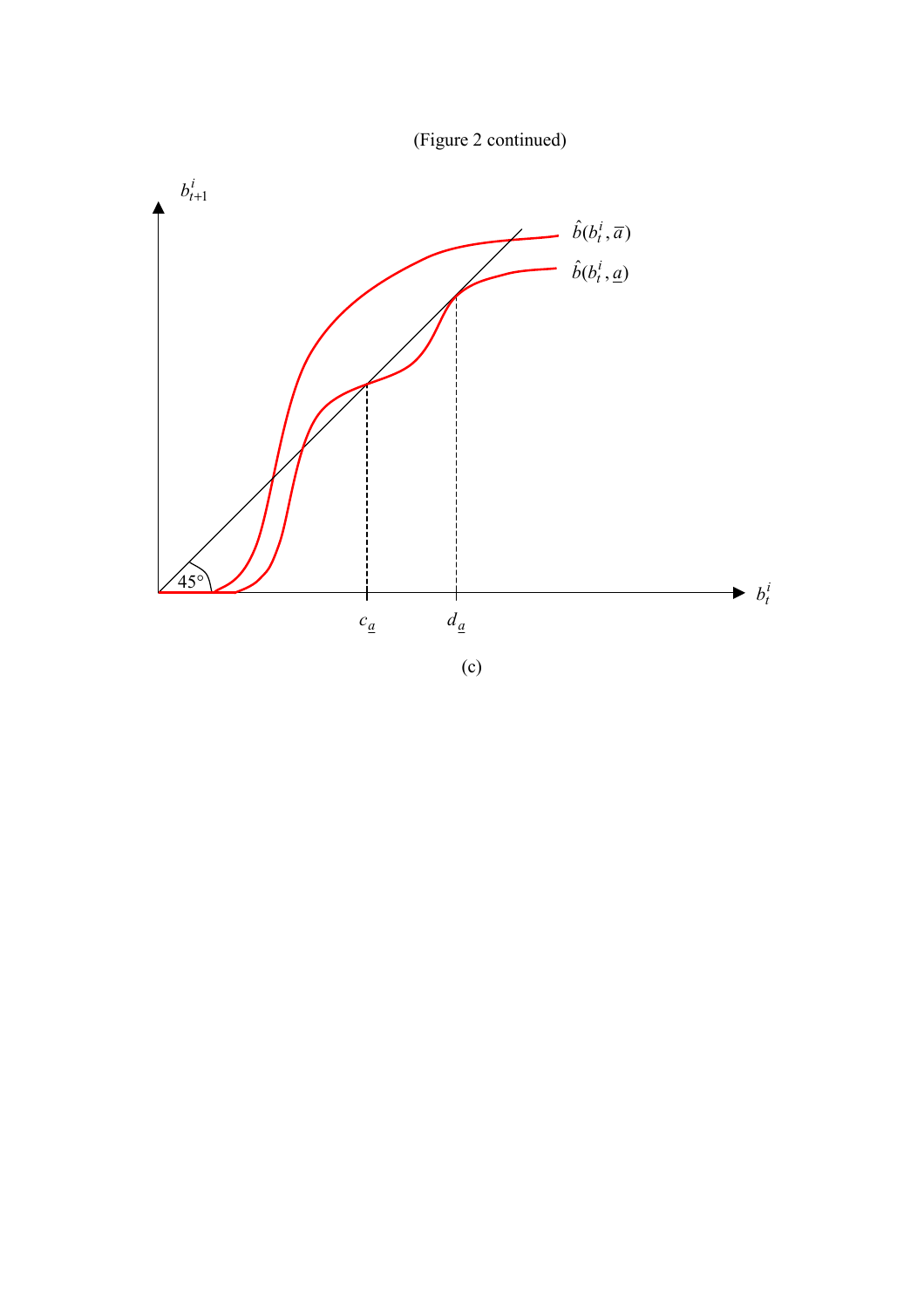**Figure 3:** Consistency with assumptions A6-A8.



(b)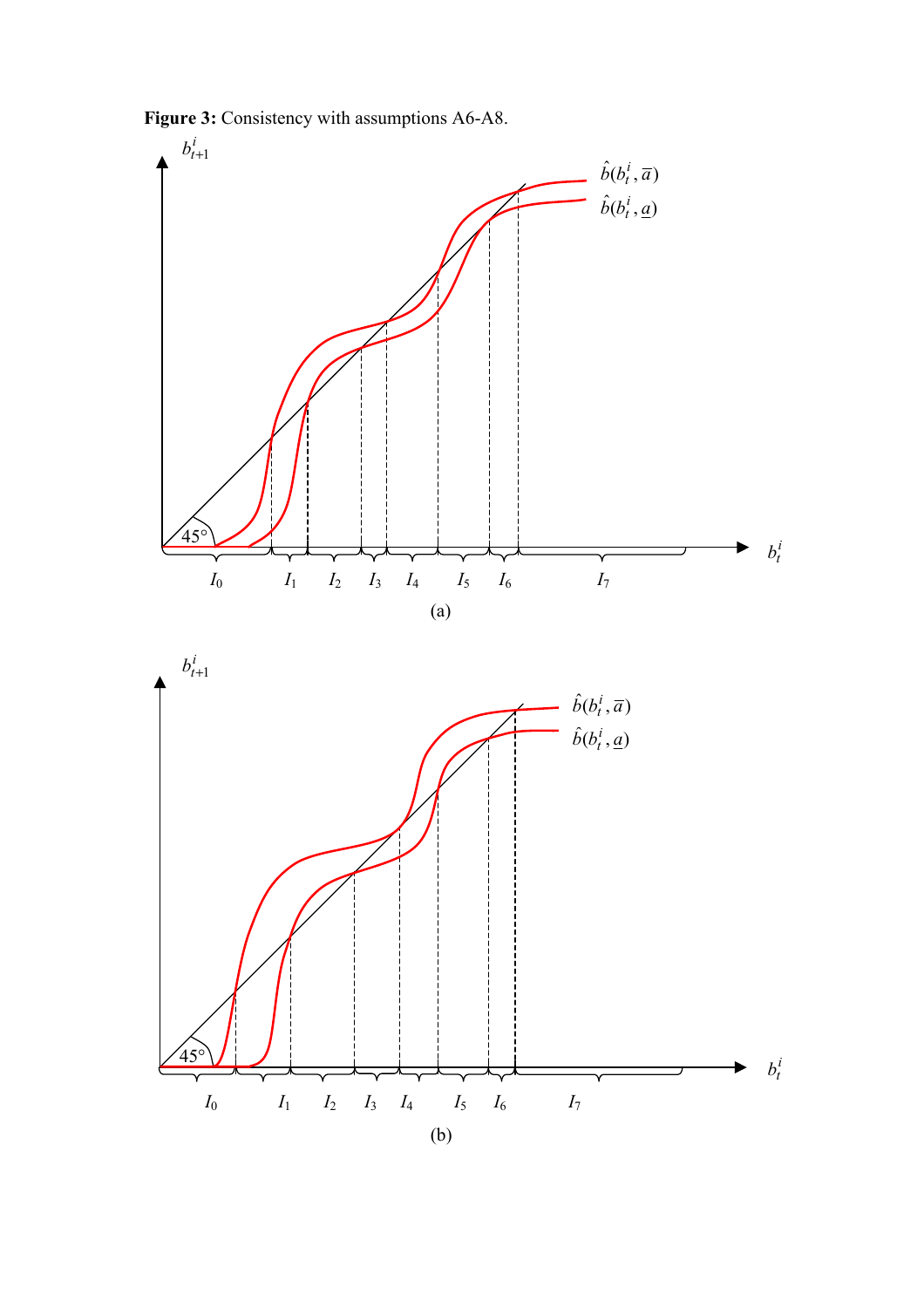